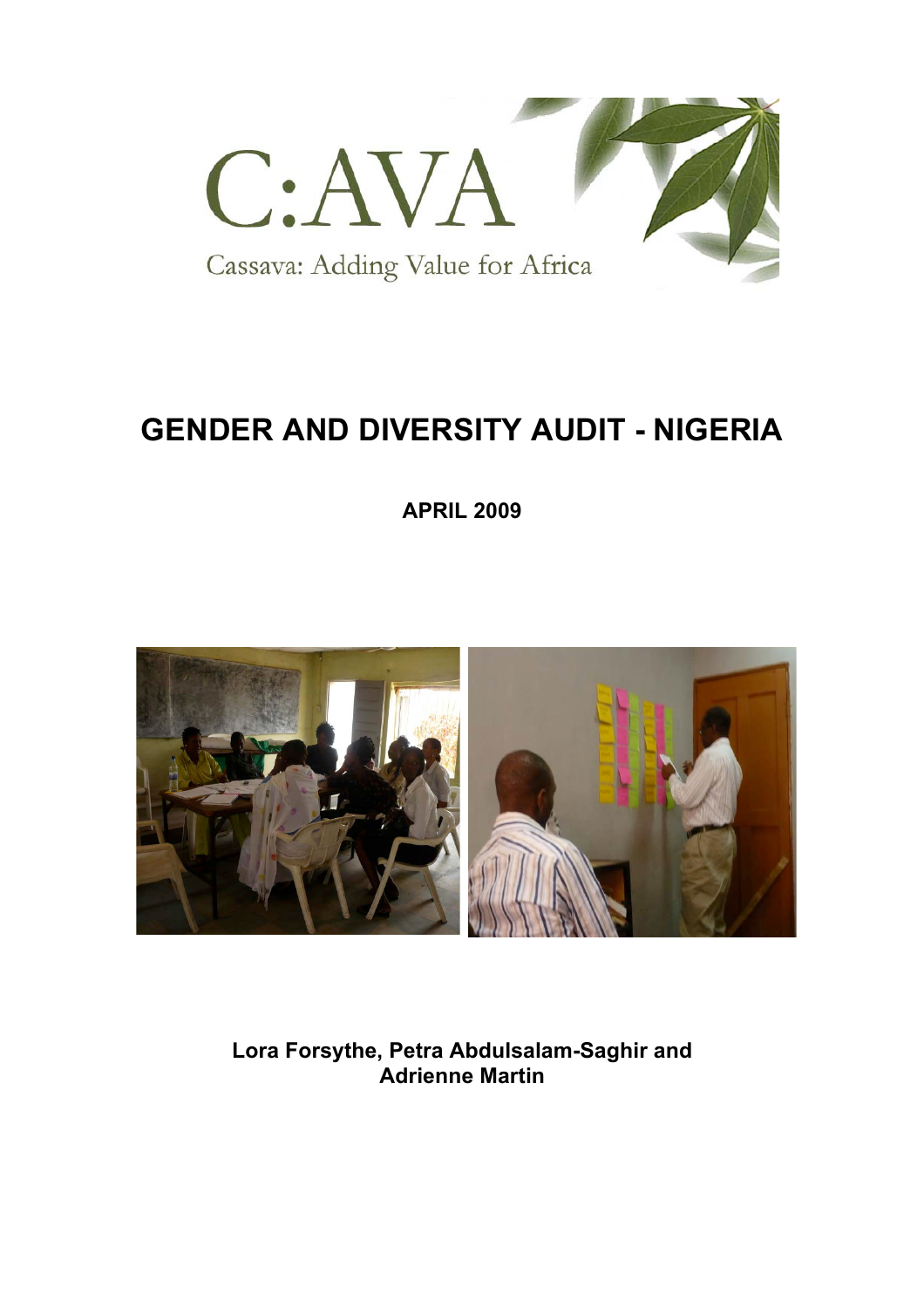### **Table of Contents**

| $\mathbf{1}$ .                                                                 |  |
|--------------------------------------------------------------------------------|--|
| 2.                                                                             |  |
| 3.<br>Providing equality of opportunities and promoting equality  14           |  |
| 4.                                                                             |  |
| Impact on strategic gender needs and women's empowerment  25<br>5 <sub>1</sub> |  |
| 6.                                                                             |  |
|                                                                                |  |
| 8.                                                                             |  |
|                                                                                |  |
|                                                                                |  |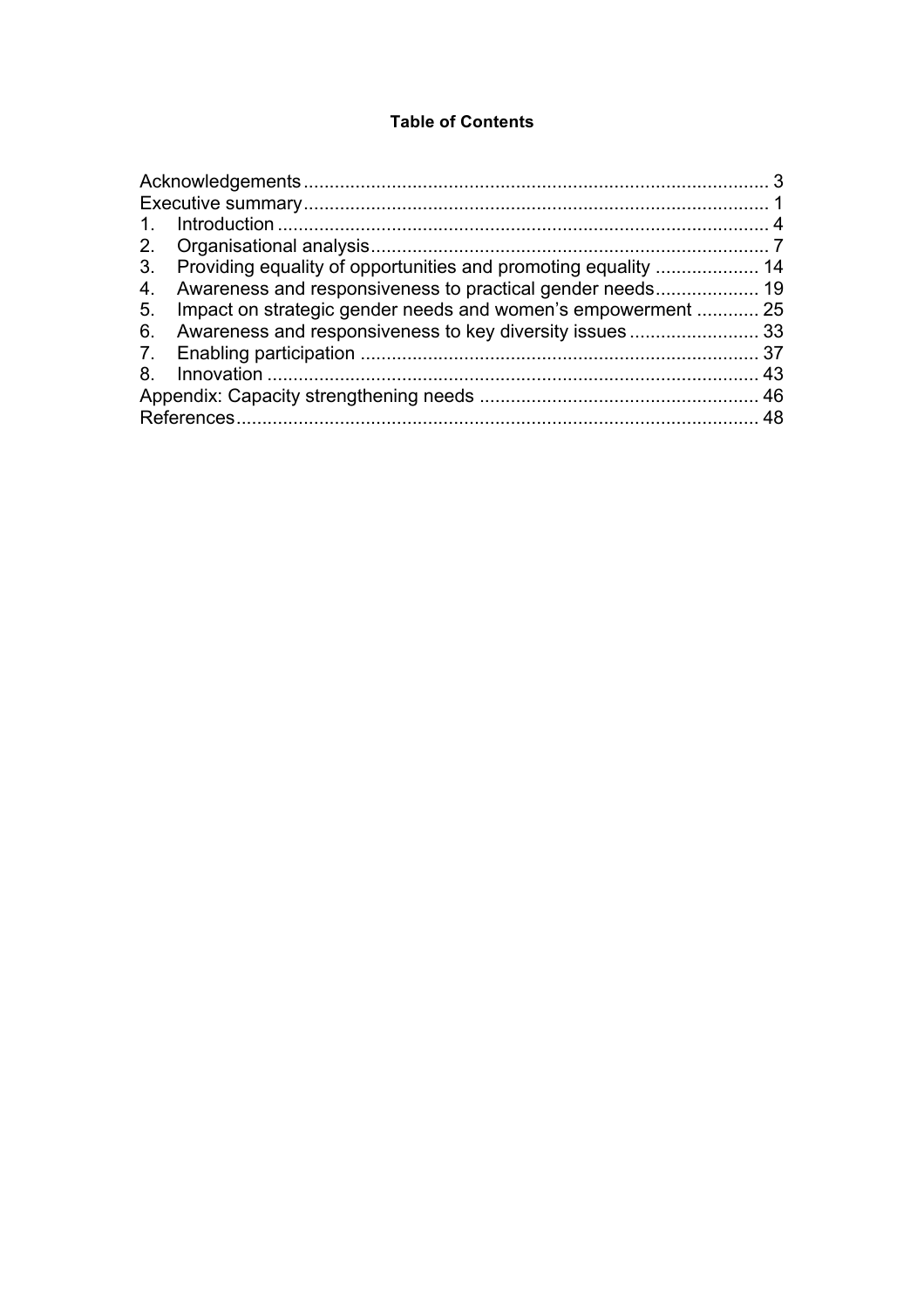## **Acknowledgements**

The Gender and Diversity Audit team would like to thank all the people who contributed to the study with their time, effort and contributions. We would particularly like to thank the Nigerian C:AVA team, led by Dr. Lateef O. Sanni. We would also like to thank Richard Lamboll from NRI for his comments and insight. Most of all, we would like to thank the management and staff from all the organisations visited who gave us their time and assistance, and their candidness in discussions.

Last but not least we would like to thank the Bill & Melinda Gates Foundation for providing the funds for this study through a grant to the University of Greenwich's Natural Resources Institute. The views expressed here are not necessarily those of the Foundation.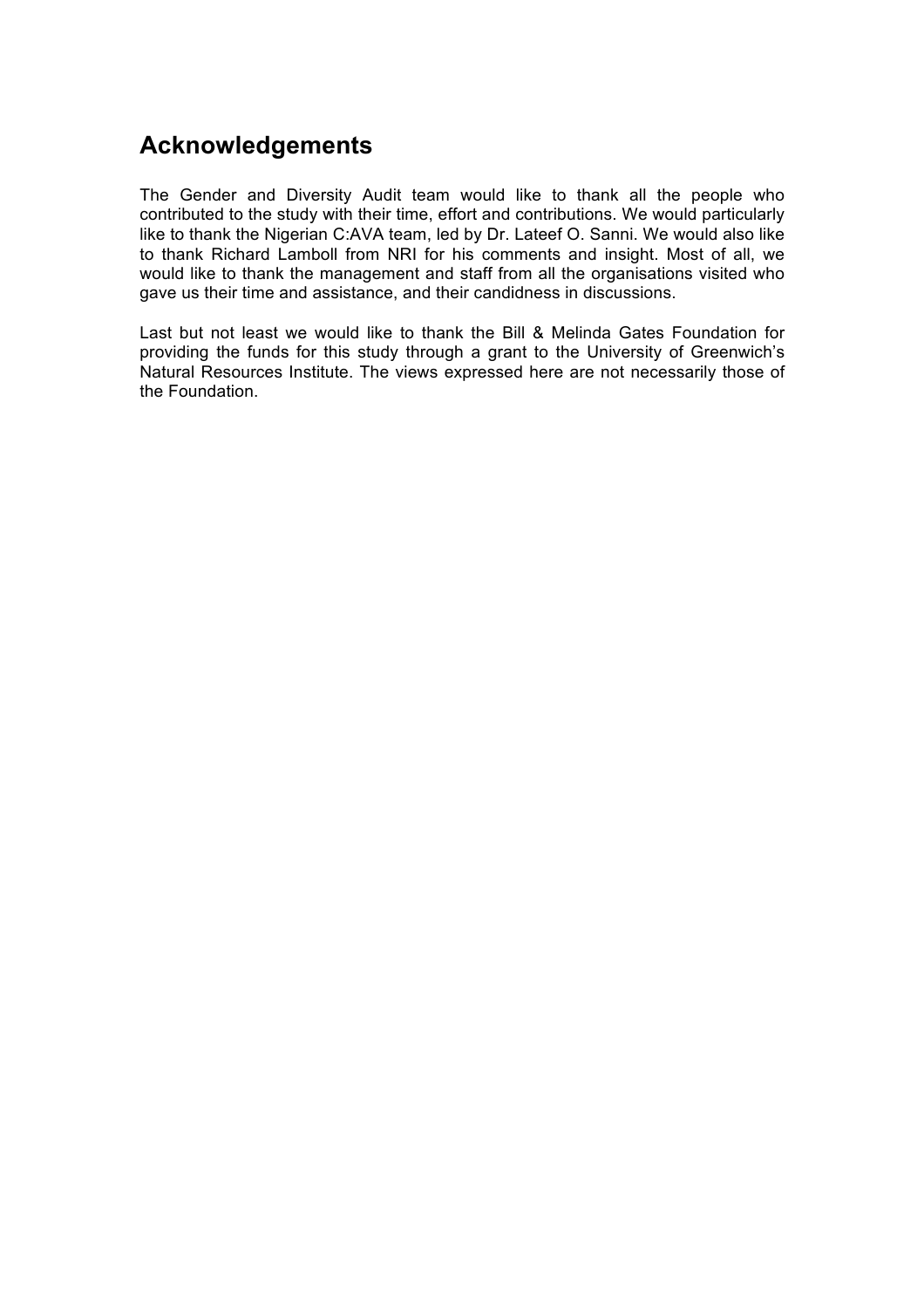## **Executive summary**

Cassava: Adding Value to Africa (C:AVA) is a four year project aimed at creating sustainable and equitable high quality cassava flour (HQCF) value chains and thereby improving the livelihoods and incomes of smallholder households and micro, small and medium scale enterprises. The project is committed to mainstreaming gender issues and social inclusion throughout its activities, emphasising equitable distribution of benefits, participation, and the empowerment of women and disadvantaged groups.

As part of this commitment to equitable project activities, the Gender and Diversity Audit was conducted with C:AVA partner organisations to inform all project objectives. The gender and diversity audit will identify their current status as regards G&D and also areas where capacity strengthening is required. This is to help ensure that the impacts of the project are equitable, that opportunities are promoted for different groups and that adjustments are made to encourage participation at all points along the value chain.

#### **Organisational management**

The organisational analysis revealed that staff were generally positive about their organisations and felt that they performed well in most activities, particularly planning and financial management. The areas that they identified for improvement were incentives, communication, policy influence and monitoring. There were some differences in areas of strength and weakness between partners, which highlight possibilities for shared learning. The constraints on improving organisational performance and meeting C:AVA objectives were lack of, or difficulty with mobility, especially for female staff, lack of funding and unsupportive government policies.

Recommendations in organisational management were to promote shared learning between partners though partnerships and mentoring, and increasing support for staff, both monetary and non-monetary. The availability of motorcycles should be improved and gender-friendly transportation methods should be provided. Capacity building should also be conducted in advocacy, sourcing funds, communication in order to overcome organisational constraints.

#### **Providing equality of opportunities and promoting equality**

Partner organisations had a good understanding of equal opportunities and there was evidence of equitable organisational cultures. However, they lacked policies and did not often recognise more subtle types of discrimination. Generally, there was low representation of female staff among some partners, particularly among cassava processing enterprises, due to a lack of female applicants and high staff turnover. Cassava processing enterprises had very few women working in permanent positions or operating machinery. Partner organisations felt this was due to the perception that the agriculture sector or factory work was for men or that women did not want to undertake hard work. Despite these differences, there was a resistance to using affirmative action to rectify inequalities as it was felt to conflict with a merit-based approach to employment.

Recommendations included improving the understanding of equality and identifying more nuanced forms of discrimination. Organisations should establish equal opportunities policies and target employment for underrepresented groups. Monitoring of staff and client characteristics should be undertaken.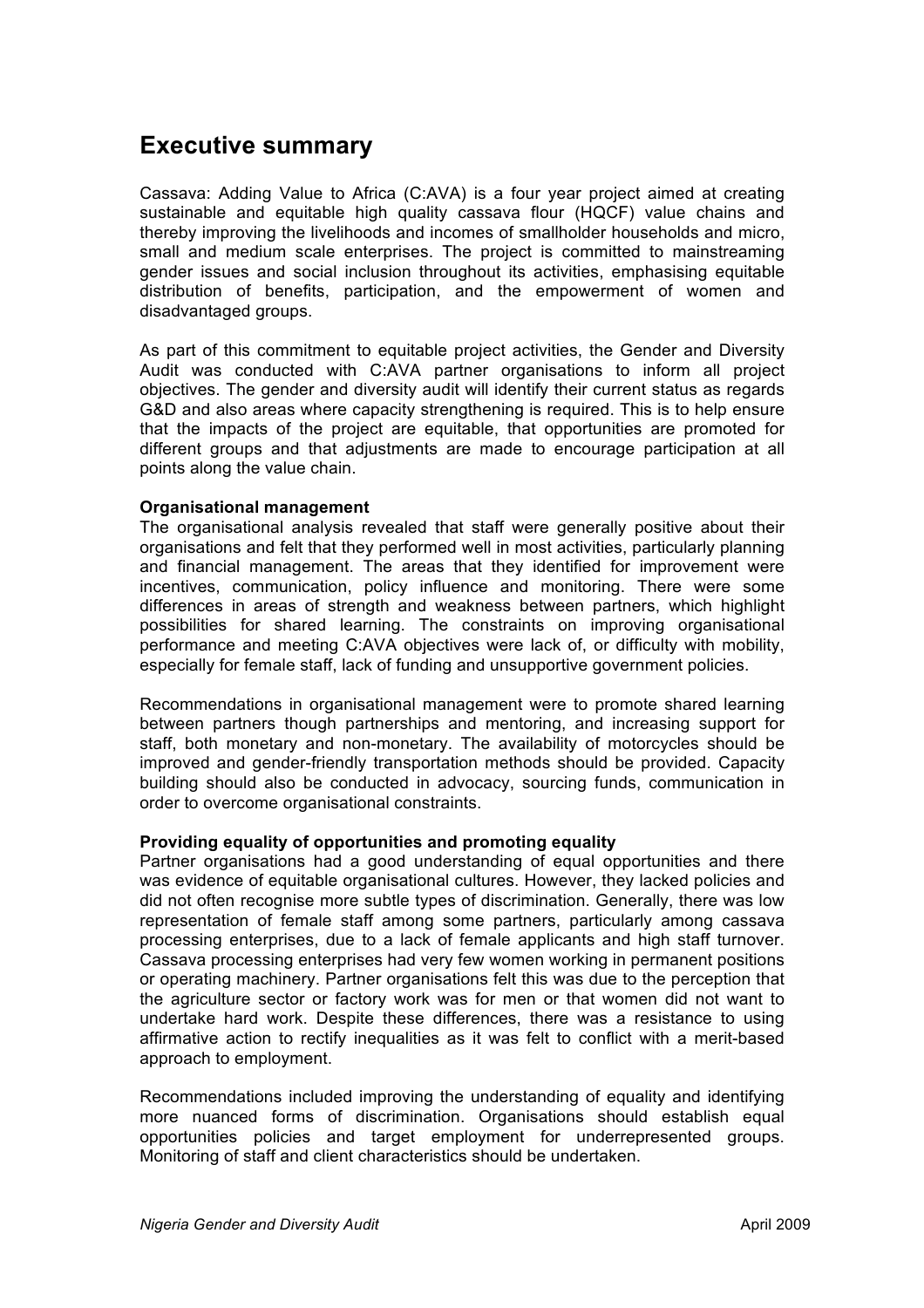#### **Awareness and responsiveness to practical gender needs**

Partners had a good understanding of the concept of gender and practical gender needs but this was more evident in field activities than within organisations. The most significant barrier for female staff in the workplace was travel requirements, which was not being addressed by most partners, and some staff felt that their organisations did not always comply with gender-sensitive behaviour. However, there were examples of good practice, such as partners providing childcare. Operationally, service providers have instituted a number of programmes that address the practical needs of women in a holistic way, focusing on women's traditional gender roles in agriculture. Partners were aware of the different approaches needed for men and women and some were developing and using gender-friendly technologies.

Recommendations included implementing more equitable employment terms for women and addressing practical needs, such as providing childcare, flexible working and gender-friendly transportation. Women should also be provided with support in employment. In partners' field operations, practical gender needs should be considered in all field operations, acknowledging women's multiple roles and time limitations. Gender-friendly technology should also be promoted.

#### **Impact on women's strategic needs and women's empowerment**

There was a general understanding of women's empowerment and strategic gender needs among partners. However, there was some resistance to the concept and inconsistencies between approaches. Partners were uncomfortable in addressing what they saw as encroaching on value systems of male and female roles and responsibilities. Nevertheless, partners felt that their activities were having an impact on women's empowerment, particularly in regards to poverty reduction, social status and challenging gender roles. Most organisations employed women in areas that related to their gender or in areas that were stereotypically female; however, there was evidence of good representation of women at different organisational levels. In field activities, most partners promoted women's leadership but there were some cases where women leaders had very little actual decision-making power or men were leading women's groups.

Recommendations included increasing the understanding of empowerment and developing an organisational approach to gender. Partnerships with women's organisations can support this. Women's representation in management and leadership positions should be increased, particularly in male-dominated sectors. In field activities, ownership should be encouraged among women by facilitating access to sufficient credit. Women should be exposed to new skills (such as entrepreneurial and literacy skills and value addition) and activities outside their traditional gender roles. Gender indicators should be included to measure partner performance.

#### **Awareness and responsiveness to key diversity issues**

Partners had a low awareness of diversity as a social concept but a high appreciation for the insight it provides. Some partners were addressing key diversity issues, but there was a perception that it could run contrary to a merit-based approach. In field activities, service providers were participating in activities that address diversity issues, especially with regard to youth, but staff feel this can be improved as other diversity issues may be overlooked. Finally, monitoring and evaluation of diversity was not undertaken in a systematic way.

Recommendations included improving the understanding and application of a diversity perspective in the organisations and in field activities. Staff may need capacity strengthening in conflict resolution due to tension between different groups.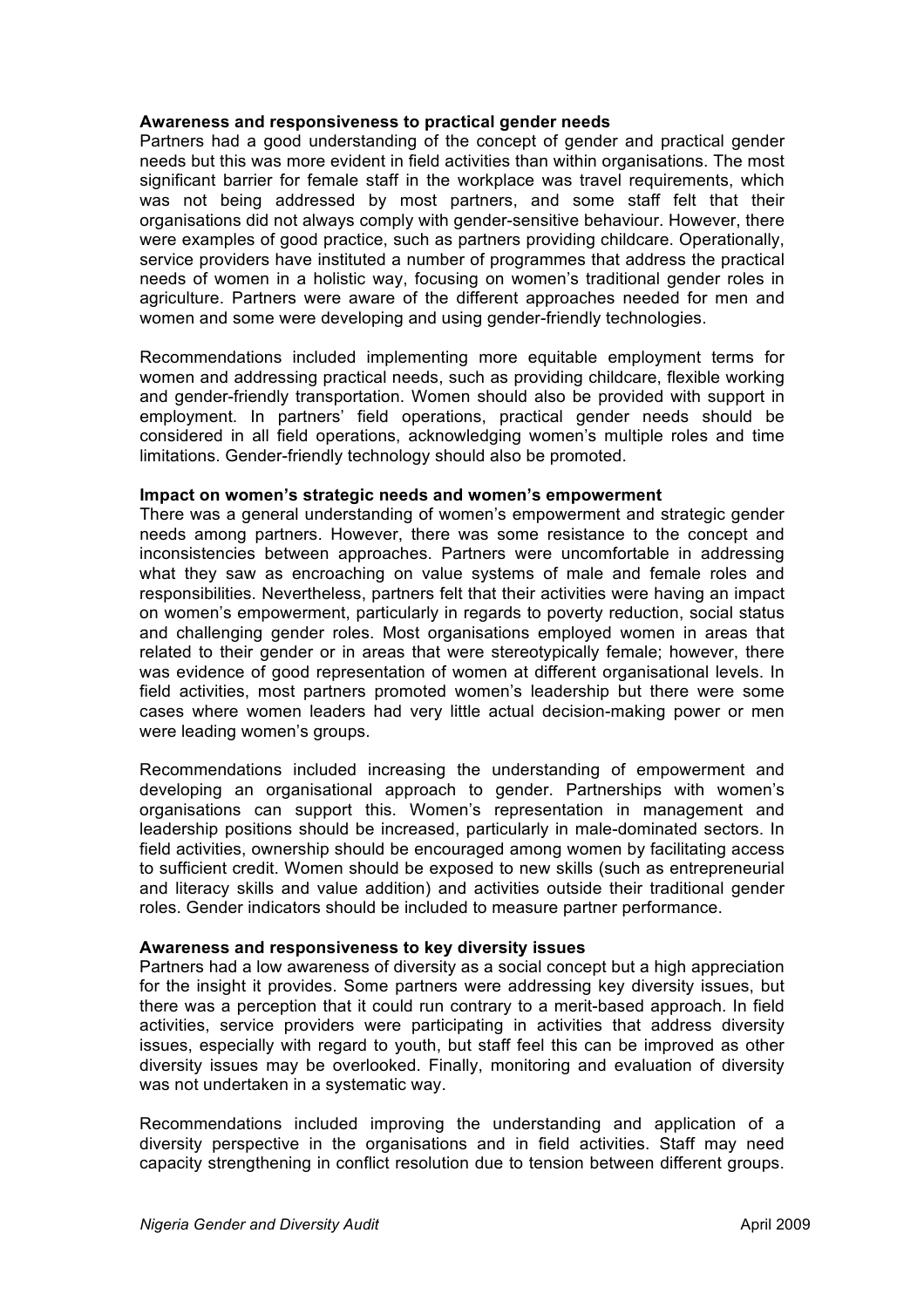Diversity indicators such as gender, age, tribe, disability, or country of origin etc, should be included in monitoring.

#### **Enabling participation**

There was a high understanding of participation and recognition of its importance among partners, but participatory approaches were not mainstreamed. Organisational participation was mainly through staff meetings and networking with other organisations. The majority of staff felt that the opinions and views of women and diverse groups were sought out; however, there could be more strategic attention to gender, particularly in decision making and staff meetings. In field work, staff used a range of methods and approaches to enhance participation among partners in their field activities and felt it was much easier to think about participation in this area. Service providers incorporated methods that enhanced the participation of women in their activities, such as working with women's groups and setting targets for women's participation. However, women face a number of barriers to participation that could be addressed. Staff require capacity building in different participatory approaches that include attention to issues of access, power structures and inequalities that prevent people from participating.

Recommendations included developing an organisational participatory approach and increasing staff understanding of participatory methods in complex social circumstances. Current approaches should be adjusted to address issues of access and inequality. Barriers to participation for women should be addressed, such as increasing literacy, improving access and control over resources and combating gender stereotypes. Participatory evaluations should be conducted on a regular basis and community monitoring committees established in each work area.

#### **Innovation**

Innovation was largely understood as the production and introduction of new technologies, which was an essential part of most partners' work, but it should be extended to look at processes of shared learning between organisations. Partners were using innovative methods in their day to day work and in addressing practical and strategic gender needs. Knowledge sharing and innovation also occurred through partnerships, which were effective, but there were some issues around of donor funded projects, and between academic research and extension services. Other barriers to innovation include lack of incentives, lack of ownership and rigid management structure.

Recommendations were for partners to improve their understanding of 'innovation systems', and focus more on information sharing, and examining ways in which their organisations can facilitate innovation. Staff should be encouraged to innovate through skill and confidence building and incentives. Effective partnerships should be created and maintained, particularly between research and field operations.

#### **Strategy**

The Gender and Diversity Strategy includes the following activities:

- 1. Gender Learning Network: shared learning with Gender Specialist
- 2. Awareness, leadership & partnership: learning for country team and partners on gender and diversity, with establishment of Gender Champions and Subject Champions
- 3. Strategy development & prioritisation of recommendations for partners
- 4. Field learning network: Skill-set development in field-based strategies
- 5. Organisational learning network: web-based capacity building for organisations
- 6. Monitoring partner improvement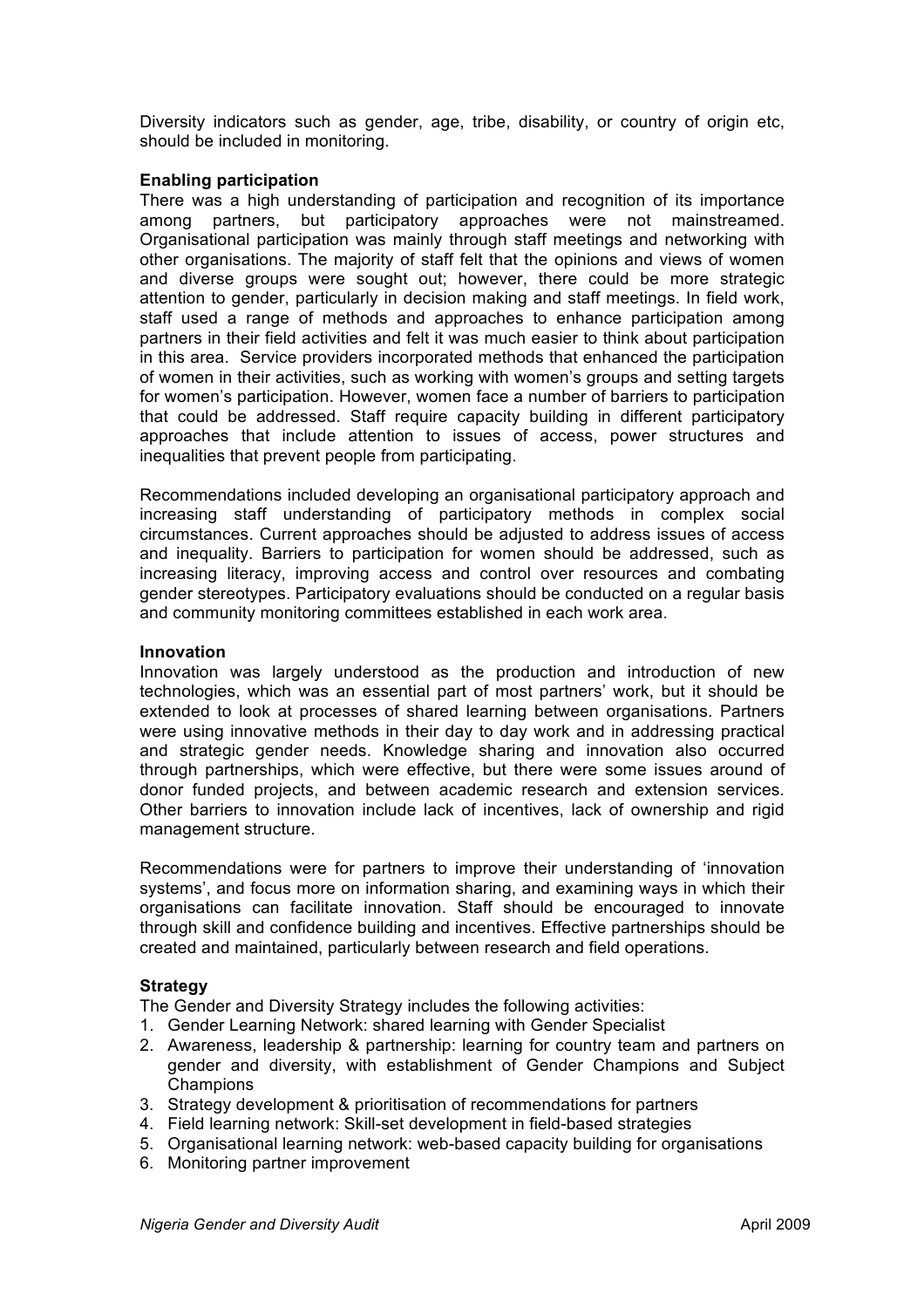## **1. Introduction**

Cassava: Adding Value to Africa (C:AVA) is a four year project aimed at creating sustainable and equitable high quality cassava flour (HQCF) value chains and thereby improving the livelihoods and incomes of smallholder households and partners in micro, small and medium scale enterprises. The project is committed to mainstreaming gender issues and social inclusion throughout its activities, emphasising equitable distribution of benefits, participation, and the empowerment of women and disadvantaged groups. While this is an important end in itself, it is also a means to ensure project efficiency, sustainability and viability (World Bank 2006).

As part of this commitment to equitable project activities, the Gender and Diversity Audit was conducted with C:AVA partners to inform all project objectives. A Gender and Diversity Audit is a type of social audit that is used to analyse organisational culture, technical capacity, policies and practices in order for partners to develop more sensitive practices and structures.

#### **Objective**

The objective of the Gender and Diversity Audit is to identify how partners think and how they do things regarding gender and diversity. This is to help ensure that the impacts of the project are equitable, that opportunities are be promoted for different groups and that adjustments are made to encourage participation at all points along the value chain. The idea is not to impose ideas but rather explore opportunities for C:AVA partners to meet project goals.

#### **Purpose**

- identify good practice and areas for improvement in gender and diversity
- identify the training and capacity strengthening needs of partners to address gender and diversity issues in their work
- provide accessible and understandable results
- provide a baseline for monitoring and evaluation
- be participatory and encourage ownership
- inform overall activities in the C:AVA project

#### **Partner Organisations**

The gender and diversity audit was conducted with local service providers, cassava processing enterprises and learning institutions. This report attempts to discuss general performance for partners and identify the main issues that need to be addressed through C:AVA. However, the organisations are very different in their organisational mandates and structure, which poses some difficulty in reporting on the general findings. Therefore there are some exceptions to the findings in which qualifiers, such as 'some', 'few' or 'many' partners, are used to flag this issue.

The main service provider organisations are Ogun and Ondo Agricultural Development Programme (ADP); NGOs and civil society organisations, the Country Women Association of Nigeria (COWAN) and the Justice, Development and Peace Movement (JDPM); and learning institutions, the University of Agriculture Abeokuta (UNAAB) and the Federal College of Agriculture (FECA). In this report, all partners will be referred to as 'partners', which includes NGOs, public sector extension support, cassava processing enterprises and learning institutions. The term 'service providers' refers to NGOs and public sector extension support. Findings from intermediary organisations will be presented in the organisational section, as they are not engaging in service delivery at the field level.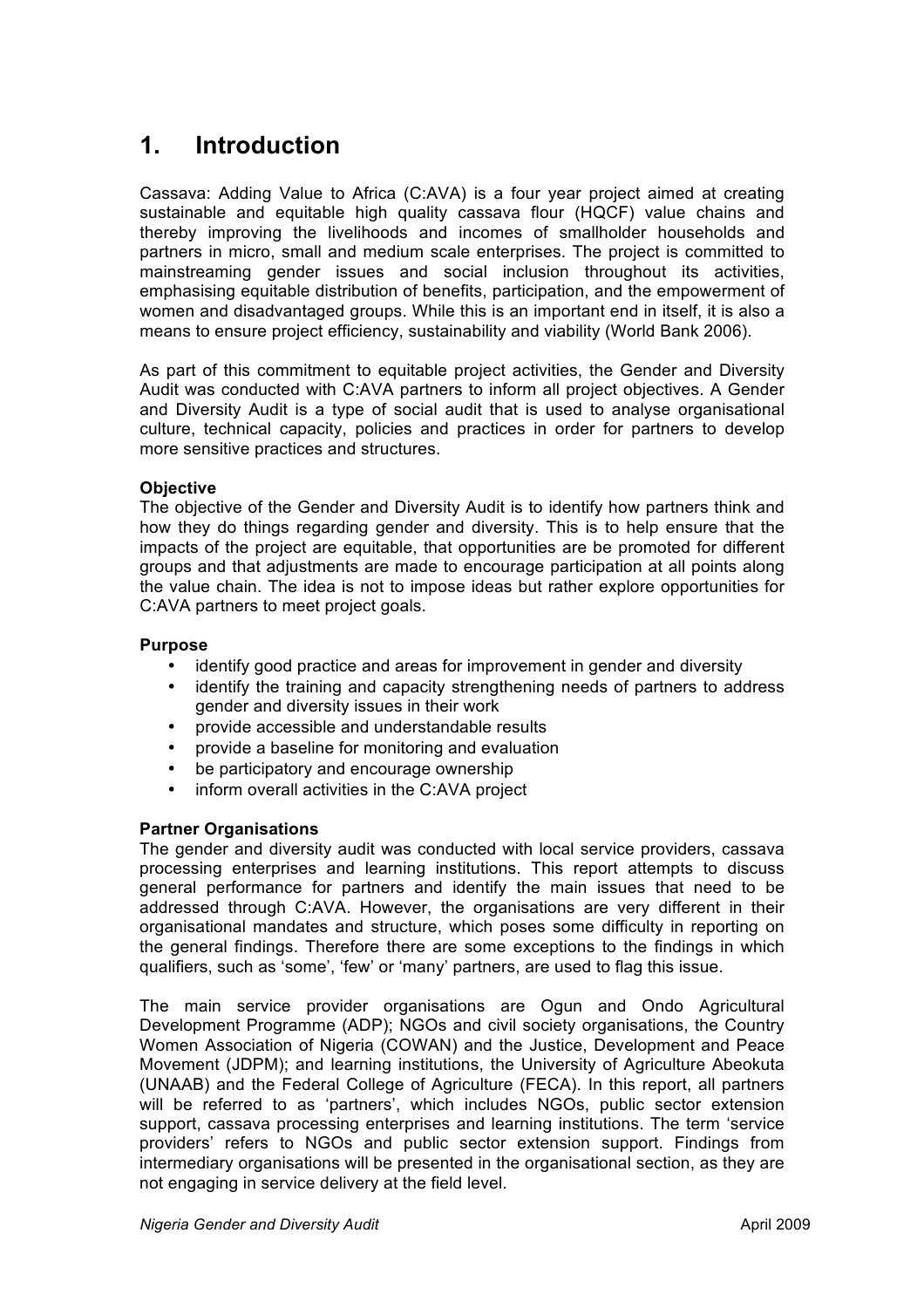#### **Approach**

The analytical approach to the C:AVA gender and diversity audit will include equal attention to structures (rules, policies, leadership) and power relationships (discourses, language, symbols) in performance areas. This will help to identify explicit and implicit opportunities and constraints to achieving equality. Importantly, the audit approach is non-judgemental. As was the case in the gender audit of DfID Rwanda (2008), a partnership approach will help encourage debate, discussion and shared learning. This contrasts to other audits that establish an ideal type to measure performance against. Therefore, a broad understanding of the concepts is utilised to be responsive to the context of each partner.

The analytical framework utilised for the gender aspects has been informed by literature on gender analysis frameworks, particularly Moser (1987, 1989 and 1993) and Kabeer (2001). These frameworks emphasise practical and strategic gender needs and women's empowerment in overcoming poverty, which is helpful to identify gender priorities and their impact. These frameworks are also reflected in the Bill and Melinda Gates Foundation Gender Strategy and C:AVA project objective one.

The approach to diversity was to examine areas of social difference (including age; class; ethnicity; religion; disability; national origin; language) and how partners identified and responded to issues and needs that arise due to these differences.

Participation and innovation are included within the approach to bring additional context to Gender and Diversity Audit. Participation is widely accepted as being an intrinsic part of development processes and business innovation. Participation in socio-economic and political life is also a crucial tool for achieving greater equality and gender equality, and overcoming poverty (Sen, 2001; Chambers, 2007). Therefore participation is a key element of partners' performance.

Innovation is included within the audit in order to gauge partner performance in dealing with a rapidly changing environment. New constraints and opportunities are continually arising and require new methods for understanding and addressing difference. In this context, innovation is examined through a gender and diversity lens to identify the extent to which partners create an equitable environment for new ideas to be realised. Analysis will include an 'innovation systems' approach that will examine the extent to which innovation is stimulated through communication (Hall et al., 2004). This will highlight innovative work of partners in gender and diversity, and how it is used, transferred and built-on by partners.

#### **Performance**

The approach of the Gender and Diversity Audit is to measure partner performance in six gender and diversity areas, as described below. The performance areas reflect overall project objectives, the Bill and Melinda Gates Foundation Gender Strategy, and have been informed by a review of academic and grey literature on gender and social audits. The performance areas are interrelated and mutually dependent. Therefore references are added to related chapters to signpost some of the areas that overlap. The performance areas are:

- Providing equality of opportunities and promoting equality
- Awareness and responsiveness to practical gender needs
- Impact on strategic gender needs and women's empowerment
- Awareness and responsiveness to key diversity issues
- Enabling participation
- Innovation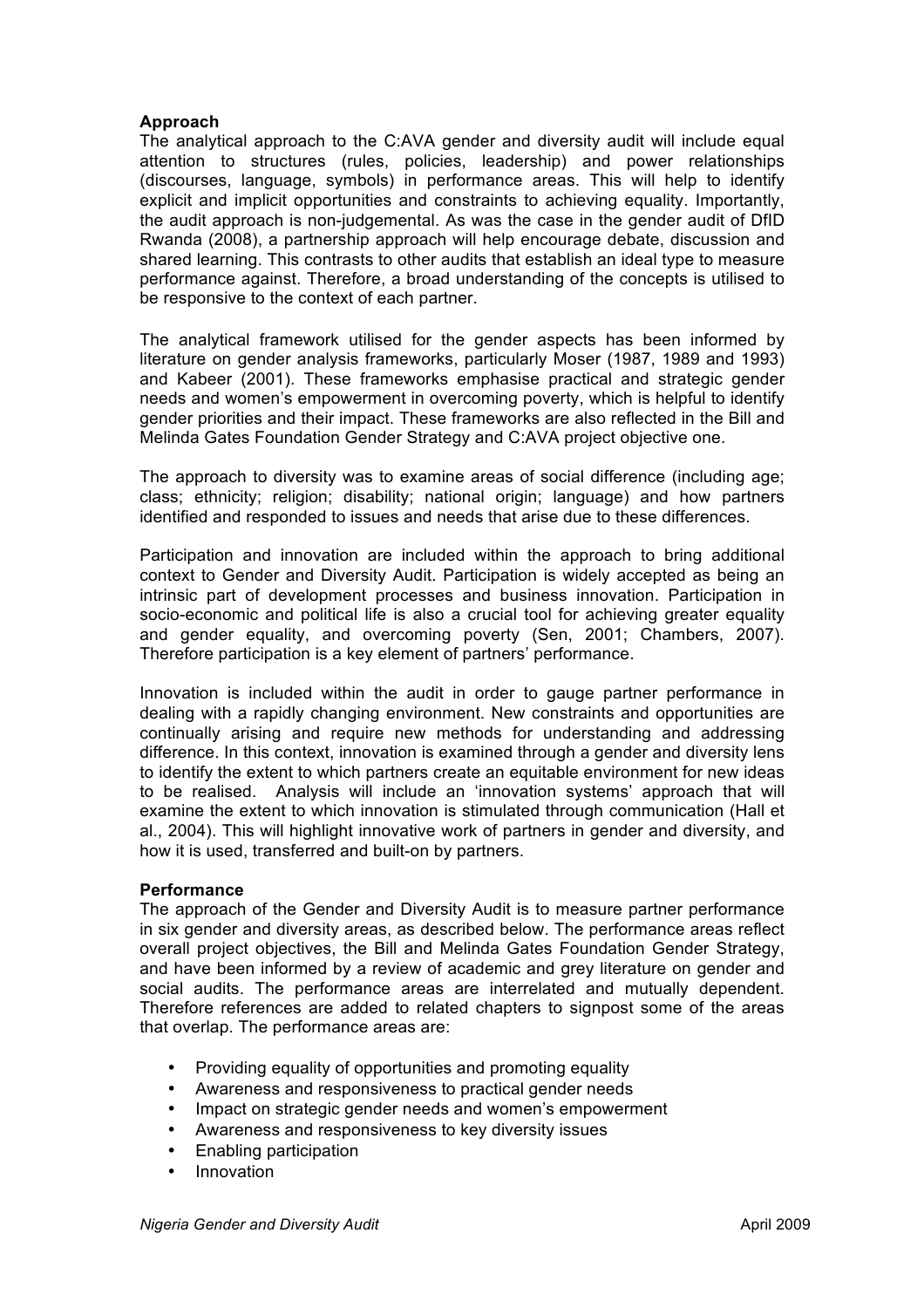Each performance area is split into 'Organisation' and 'Operations'. The design highlights the dual roles of partners in operational activities (services it provides or goods it produces) and as an organisation (employer).

#### **Methods**

Based on the lessons learned from previous social audits (Underwood, 2000), the methodology for the C:AVA gender and diversity audit attempts to triangulate evidence and include both internal and external evaluation. This is to ensure that the data obtained is reliable, and reflects both tangible and intangible gender and diversity aspects. However, because the gender and diversity audit is being conducted with a wide range of partners with various structures and levels of participation in the C:AVA project, the methodological tools will be used flexibly but the audit team will strive to make the results as comparable as possible.

| Methodological<br>tools          | Who                                                                         | <b>Description</b>                                                                                                                                                                                                                                                                                          |
|----------------------------------|-----------------------------------------------------------------------------|-------------------------------------------------------------------------------------------------------------------------------------------------------------------------------------------------------------------------------------------------------------------------------------------------------------|
| Document<br>review               | Service providers,<br>cassava processing<br>enterprises, country<br>lead    | All available strategies, policies, learning material, reports and<br>evaluations relevant to gender and diversity.                                                                                                                                                                                         |
| One-to-one<br>interviews         | Service providers,<br>Cassava<br>processing<br>enterprises, country<br>lead | Approx 1 interview with C:AVA managers in each organisation.<br>Approx 2 interviews with strategic, operational and human<br>resource management representing the organisation.                                                                                                                             |
| Focus groups                     | Service providers                                                           | Approx 2 discussion groups with C:AVA staff/management<br>with 10 people each, one male and one female group.                                                                                                                                                                                               |
| Self-assessment<br>questionnaire | Service providers,<br>cassava processing<br>enterprises                     | Distributed to a sample of staff and management relevant to<br>C:AVA project. The sample will consist of those who<br>participated in the interviews and discussion groups, and<br>anyone else showing interest in completing the questionnaire.<br>Questions rating performance on a scale of one to five. |

**Table 1 Description of methodological tools**

A key point of clarity required for conducting the audit, is the level at which the audit was conducted. This is because some of the partners have only a few staff dedicated to the C:AVA project; they are large bodies and have alternative demands to C:AVA. To overcome this, the scope was limited in the organisational sphere to a sample of staff that are most relevant to C:AVA. This is to ensure that the audit is reflective of the resources, remit and responsibilities of all those involved.

#### **Structure of report**

This report presents an analysis of gender and diversity issues within C:AVA partners' organisations in two states in Nigeria, Ogun and Ondo. It includes services providers (government and non government), cassava processing enterprises and learning and research institutions. Each section considers the current understanding of performance among staff and management, identifies trends in the organisational and operational spheres and summarises recommendations for C:AVA partners. The analysis draws on the issues raised in the Gender and Diversity Analysis report (Butterworth et al, 2008).

Where relevant, the chapters are split into organisational and operational sections to distinguish between the two spheres. The report starts with a short chapter on the findings from the organisational analysis conducted with staff, which identified strengths and areas for improvement for C:AVA partners. This is followed by six chapters, which are based on the six performance areas. An analysis of the capacity strengthening needs is provided, followed by recommendations for C:AVA partners.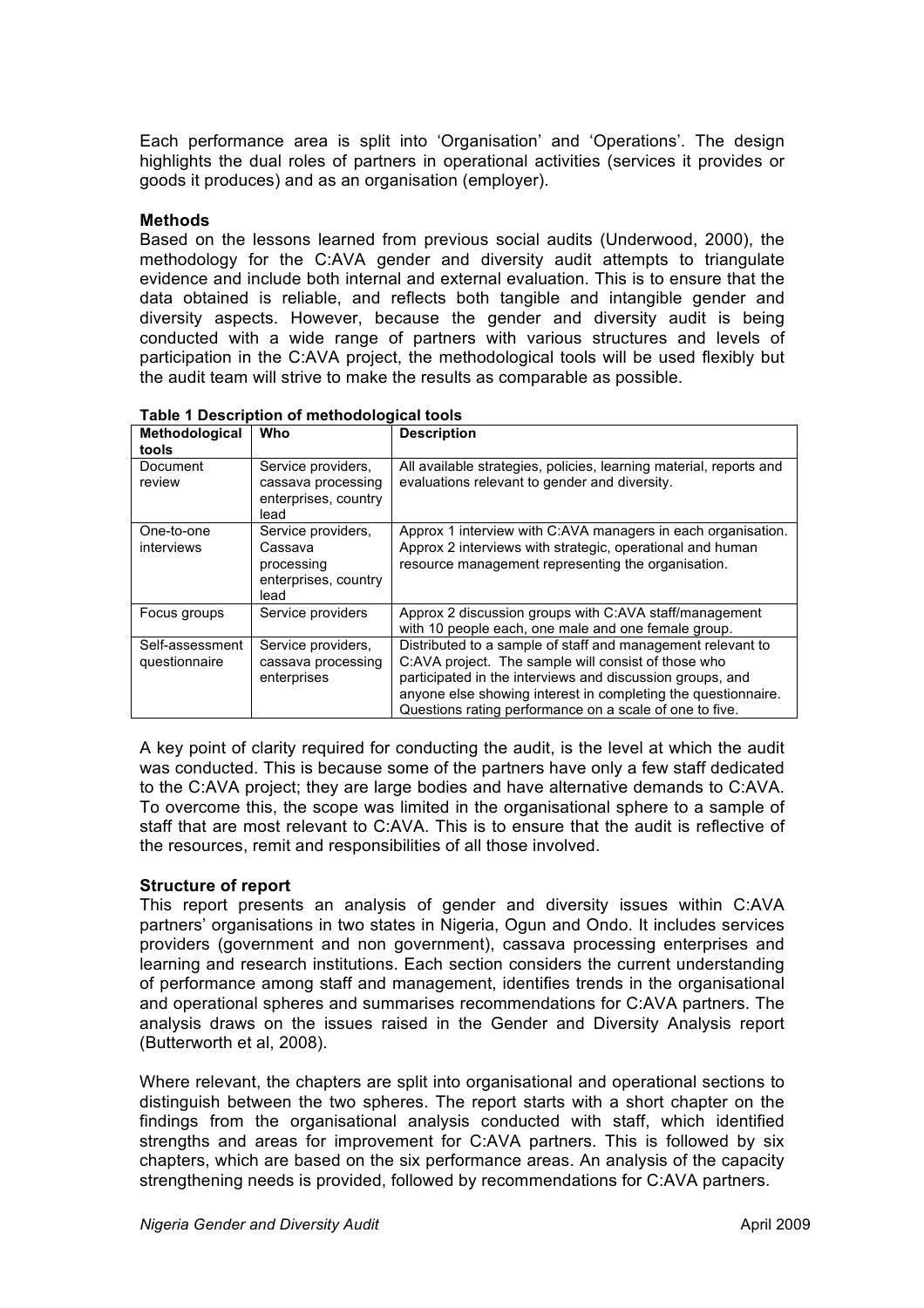## **2. Organisational analysis**

An organisational analysis identifies how organisations meet their set objectives. Various elements that make up an organisation, such as governance, planning, incentives or reporting, are examined to determine overall organisational performance. The organisation's strengths and areas for improvement are made explicit so appropriate actions can be taken. This chapter examines partners' organisational management performance based on the views of staff and management.

#### **Key findings**

- Staff were positive about their organisations and felt that they performed well in most activities, particularly planning and financial management.
- Areas for improvement include incentives, communication, policy influence and monitoring. There were differences in areas of strength between partners, and within partner groups (such as between NGOs or public extension services). This highlights possibilities for shared learning between partners.
- The major constraints for partners were lack of funding and unsupportive government policies, which could hinder meeting C:AVA objectives. Subsequently, partners felt that they needed to strengthen their capacity in advocacy, sourcing funds and communication, in order to attract more funding and be more influential.
- Lack of mobility was one of the most pertinent constraints that partners face, especially female staff, in carrying out C:AVA objectives.

#### **Organisational performance**

In order to access views on organisational performance, service provider staff were asked to score their organisational performance by distributing 20 points individually among different components of their organisation; first by what they felt was being done well in their organisation and secondly for what needed improvement.

As the figure below demonstrates, there is a relatively even distribution of point allocation among the organisational components, indicating that staff tend to feel that their organisation performs well in most activities. It is notable that organisations have rated some areas as being both done well *and* needing improvement. This indicates that although staff may value the activity or believe it is being done well in their organisation, they also feel it can be improved upon. It could also be due to the differences between the scores by partners, in which case it will be drawn out where relevant.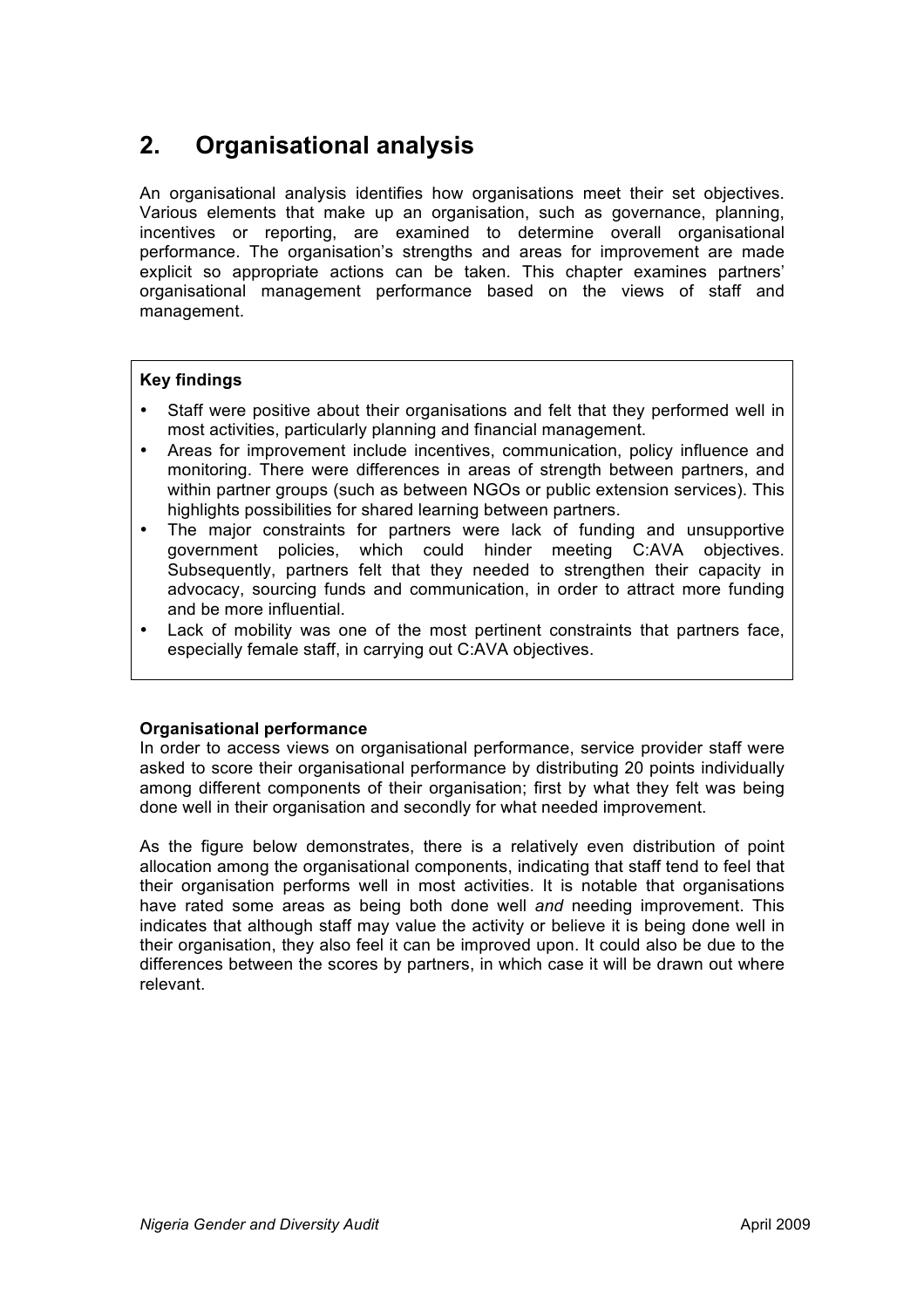#### **Figure 1: Staff ratings of organisational performance – what is being done well and what could be improved**



Total count: 71 staff

Note: The figures are based on the number of points assigned by staff as a percentage for each organisation.

#### **What is being done well**

The area that service providers felt was being done particularly well in their organisations was planning (12 percent). Other areas that partners felt were performing well were: financial management (11 per cent); reporting (11 per cent); communication (10 per cent); learning and management (nine per cent). Refer to Figure 2 below for a breakdown between partners.

Planning was the area most highly rated in terms of organisational performance and staff reported that proper planning was central to conducting their activities successfully. Learning institutions were slightly more positive about planning in their organisations than compared to public extension services and NGOs. Most organisations developed plans on a weekly, monthly and annual basis, which helped staff to identify their priorities and targets.

Staff also reported that financial management was done well at their organisations, due to transparent financial procedures and monitoring. Staff at one organisation reported that they had ownership over some of the budget and could decide where it was spent in field activities. This is evidence of good practice, as it gives staff the ability to influence budgeting towards the needs they have identified in the field and builds a sense of trust between staff and management. However, public extension services were not as positive about financial management as NGOs and learning institutions, as they felt that funds could be distributed in a timelier manner.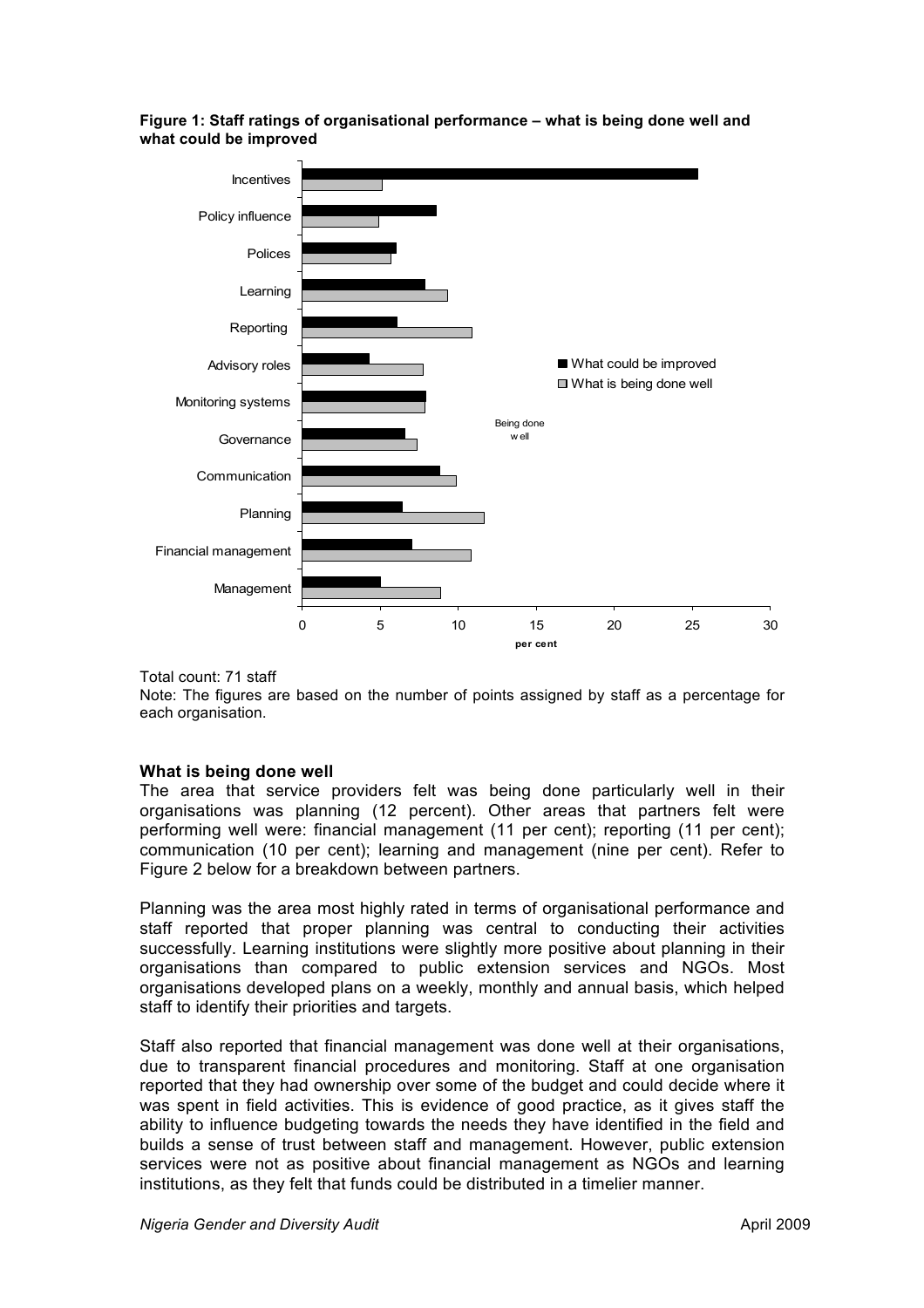Other features of activities that were done well in organisations were as follows:

- Reporting: continuous; effective, rated very high by public extension services.
- Communication: regular meetings held at all levels; variety of communication methods used with farmers; interface meetings held with local government, rated higher by public extension services and learning institutions, then NGOs.
- Learning: range of staff and beneficiary development activities (e.g. networking, shared two-way learning in communities). Intuitively, learning institutions rated learning very high in their organisations, especially compared with service providers.
- Management: supportive; establishes direction through planning. Smaller organisations had a more informal environment and were very positive about their internal communication with management.
- NGOs were very positive about policy influence and organisational policies compared with public extension services and learning institutions.
- Public extension services rated their advisory roles very high in comparison with NGOs and learning institutions.

#### **Figure 2 Staff ratings of organisational performance – what is** *being done well* **by partner group**



Total count: 71 staff

Note: The figures are based on the number of points assigned by staff as a percentage for each organisation.

#### **What needs to be improved**

The area that service providers felt needed the most improvement was incentives (25 per cent), which was particularly pronounced among public extension services. Other priority areas for improvement were: communication and policy influence (nine per cent); monitoring systems and learning (eight per cent). There was little variance between partners. Figure 3 provides a breakdown between partners.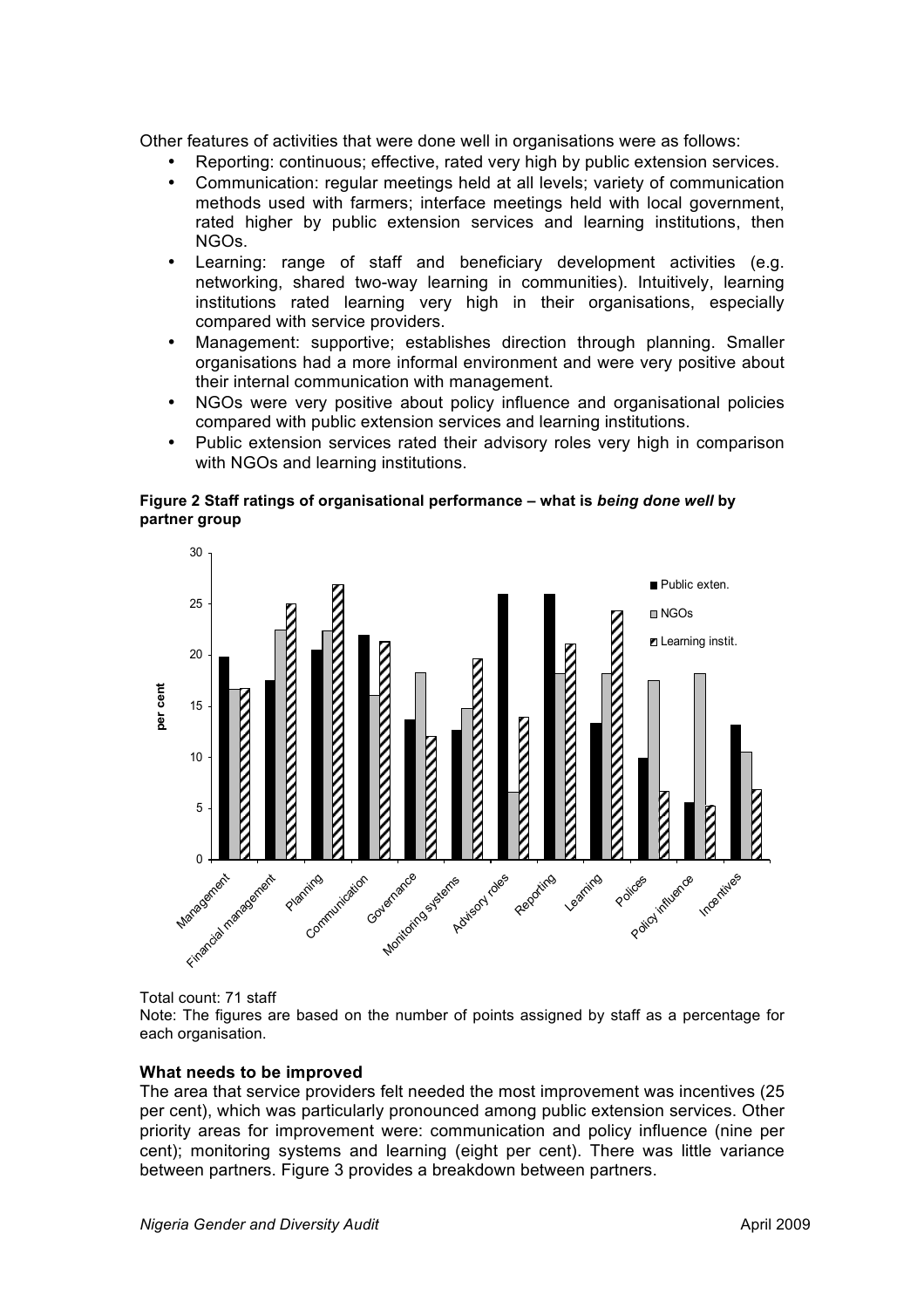Overall, incentives were the area requiring the most improvement for service providers. Almost all staff felt that they were not properly and fairly remunerated for the work and that it decreased their motivation (but to a lesser extent among two providers). Staff felt that they wanted greater remuneration and benefits in general support, allowances, mobility, insurance and safety. It is interesting to note that most of the items that staff felt were incentives, were rather necessities for staff to conduct their jobs properly, such as safety gear. This reveals that staff may have a perception that it is not their right to these items but rather a bonus to their employment with the organisation.





Total count: 71 staff

Note: The figures are based on the number of points assigned by staff as a percentage for each organisation.

Other organisational activities that staff reported needed improvement were:

• **Communication:** this was an area that was also considered to be done well in organisations. Staff in some organisations had difficulty with internal and external information flow, particularly between management and field agents. Staff felt that responses from management also needed to be timelier and a more bottom-up approach was required. There also needs to be more resources available for communication tools such as internet, laptops and mobile phones. However, there were differences between organisations within partner groups, as the figure below demonstrates. One public extension organisation felt that their monitoring systems needed much more improvement than the extension organisation in the other state. This trend was also found between NGOs.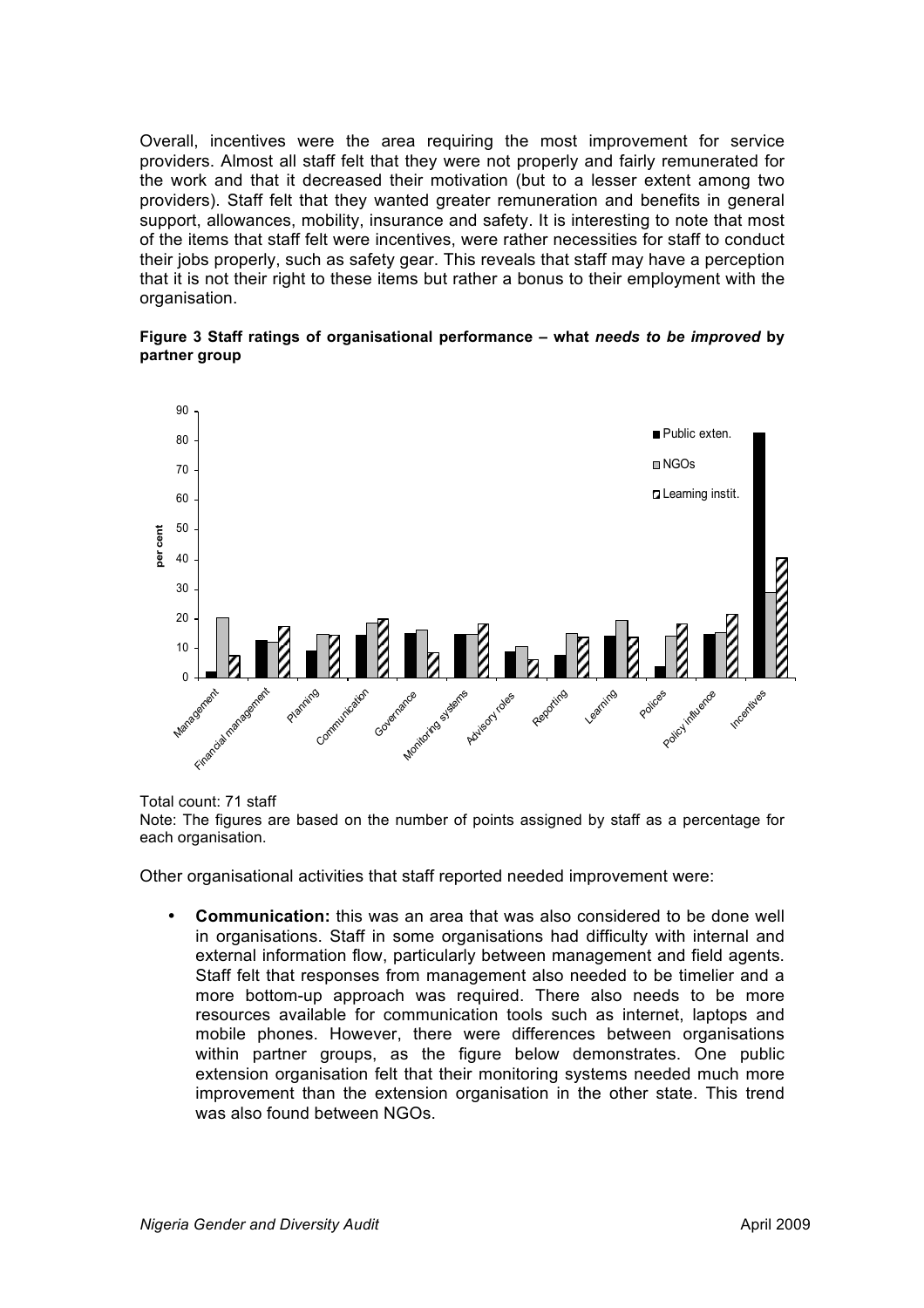

**Figure 4: Scores indicating the extent to which communication requires improvement**

Total count: 71 staff

Note: The figures are the number of points assigned for each organisation as a percentage.

• **Policy influence:** Learning institutions, NGOs and agricultural extension services felt that they had little influence on the Government concerning the issues that their clients faced. They felt that this resulted in inadequate funding.

*"They (Government) don't want to listen to us. They don't listen enough" (male agricultural extension manager).*

As policies were instated in a top-down fashion, they felt they had little ability to influence them from their position. Subsequently, partners felt that they required capacity strengthening in order to improve their advocacy skills, including who to advocate to, where, when and how. This includes activities such as effective communication with Government, concise and cogent reporting emphasising results, and networking and collaboration skills. One NGO had been particularly successful in advocacy, and described their success as being due to strong leadership. Partners also stated that C:AVA needed to play a role in high-level advocacy and champion the cassava industry.

• **Monitoring systems:** staff generally felt that both the monitoring of staff performance and the outcomes of their work required improvement. Internal staff assessments in particular needed improvement, with clearly defined roles and responsibilities. They felt that monitoring in the field needed to be more systematic but they would need more resources for this, such as better mobility and more time. However, there were differences within partner groups, where one public extension organisation felt that their monitoring systems needed much more improvement than the extension organisation in the other state. This trend was also found between NGOs.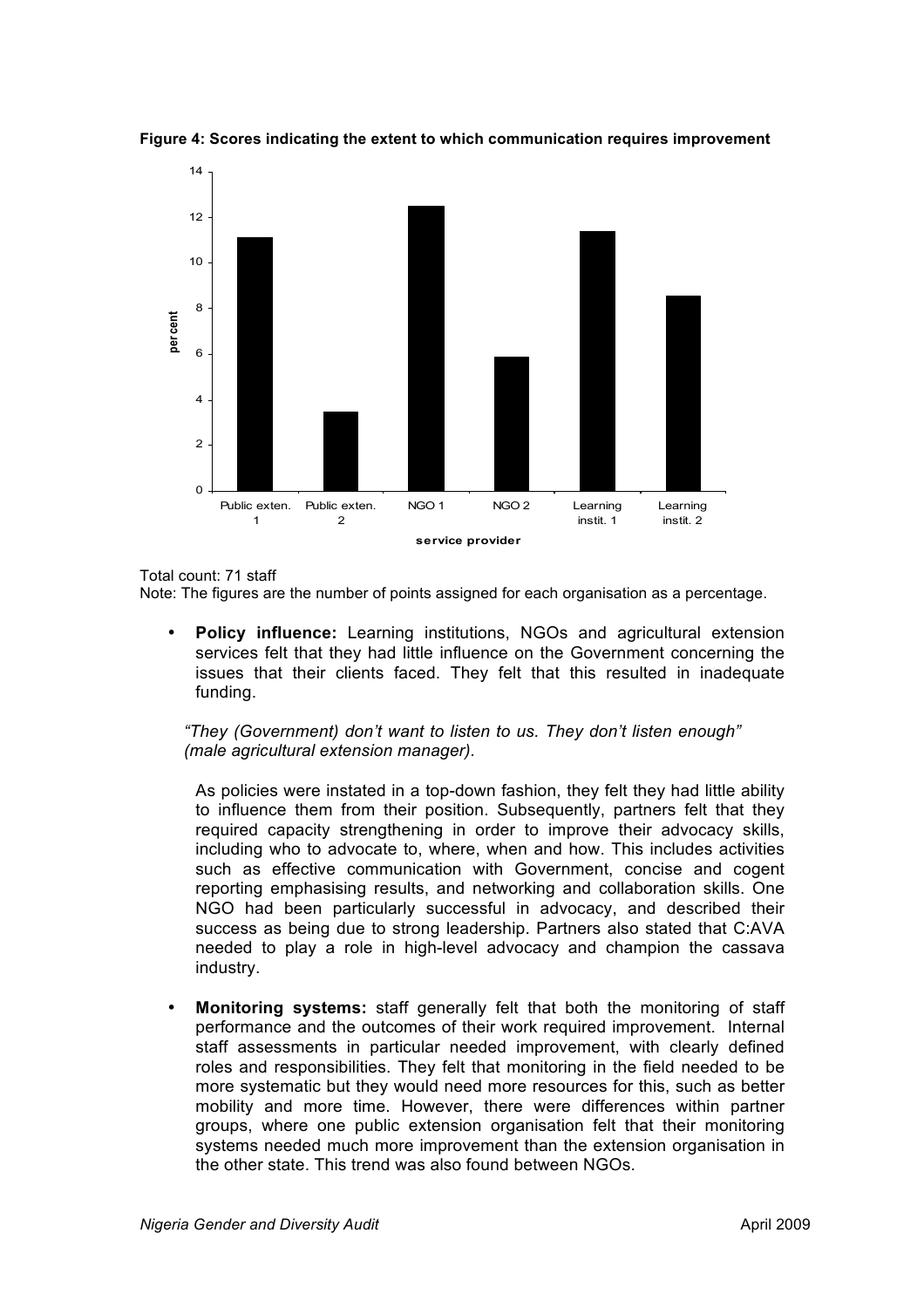• **Learning:** this was an area that was also scored as being done well in partner organisations. Staff expressed that they are exposed to some learning but that they would like to have greater opportunities. The key learning needs were agricultural management, IT, gender and diversity, community development, group management, human rights and advocacy.

#### **Key barriers to improving performance**

• *Financial resources:* service providers and cassava processing enterprises stated that the lack of financial resources was a severe constraint on their work and achieving C:AVA objectives. In fact, most of their areas requiring capacity, such as staff development, mobility, equipment, ICT and incentives, all require greater financial resources. The reasons given for financial difficulty included: a decrease in funding from Government or donors, lack of funding opportunities and overly bureaucratic funding applications. These experiences have had negative consequences for partners, not only in terms of limiting their activities, but in some cases it has demoralised staff, who feel that their achievements go unrecognised as individuals and as an organisation.

Management and staff explained that funding had decreased because it was a less of a priority for Government. As a result, service providers felt that they are likely to become more reliant on external funding. Subsequently, they would need capacity strengthening in writing research proposals, searching for opportunities, networking with overseas institutions, advocacy skills and marketing their organisation.

Lack of continuity of government policy: the lack of continuity in federal policy on cassava, and agriculture more generally, was another significant constraint for partners. The Nigerian Government's support for the cassava industry through its 10 per cent high quality cassava flour (HQCF) inclusion policy had propelled many farmers and businesses to invest in cassava. However, Government support has diminished, leaving farmers and businesses with little or no market and no returns on their investments. Partners felt that the change in policy was part of a larger move away from agriculture, and that strong advocacy was needed to encourage Government to support the 10 per cent policy and the agricultural sector more generally. They felt the support should take the form of increased funding, more promotion activities and enforcement of the 10 per cent HQCF policy.

"*You go back and cover your face in shame when you see something you advocated for is grossly abandoned and people are disillusioned*" (male agricultural extension manager).

*Mobility:* mobility was one of the most pertinent issues that partners face for the delivery of C:AVA objectives and for the organisation as a whole. Staff felt that there were not enough vehicles or motorbikes to conduct the necessary field visits, they were not being paid transportation costs, and often had to use their own transportation. In addition, the majority of service providers did not have insurance for field staff and in some cases they did not have adequate protective gear, leading to feelings of insecurity in the field. Staff reported that they worked late hours and would often travel home in the dark, which may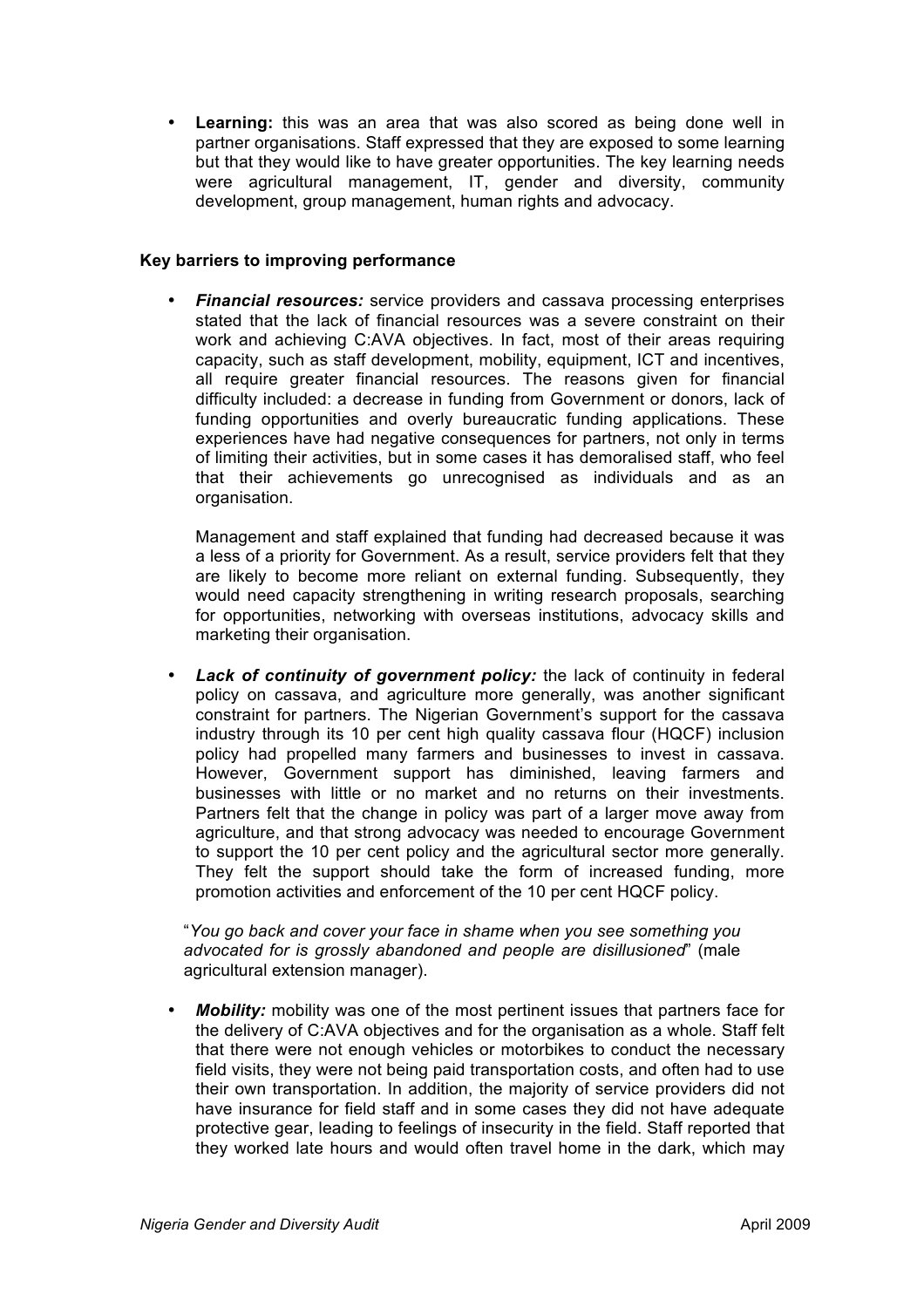be a deterrent, especially for women, in participating in agricultural extension work.

- *Lack of skills in social relations:* most of the partners have vast experience working with farmers groups but felt that their skills could be improved. Partners had different areas they felt more confident about, which could create opportunities for shared learning. Some key skills in conducting field work are:
	- gender and social difference, how it affects group dynamics and project outcomes
	- conflict resolution between husbands and wives in the villages, indigenous and non-indigenous peoples,
	- leadership skills and group management, as some partners reported that they lacked skills in keeping groups from dismantling. Partners often felt that groups would lose interest when they weren't seeing benefits quickly.

#### **Recommendations**

- Shared learning should be promoted between partners based on their strengths and weaknesses. In particular, public extension services could provide support in communication methods, NGOs on policy influence and learning institutions on learning.
- Increase support for staff through incentives, positive feedback and greater independence.
- As a priority, partners should undertake capacity building in monitoring systems, advocacy skills, sourcing funds and communication skills to attract more funding.
- C:AVA should increase their role in advocacy.
- Improvements to mobility should also incorporate gender-friendly methods of transportation for female field staff, such as combining male and female extension visits to the same area so men could lift women on their bicycle, providing scooters instead of motorcycles and motorbike training.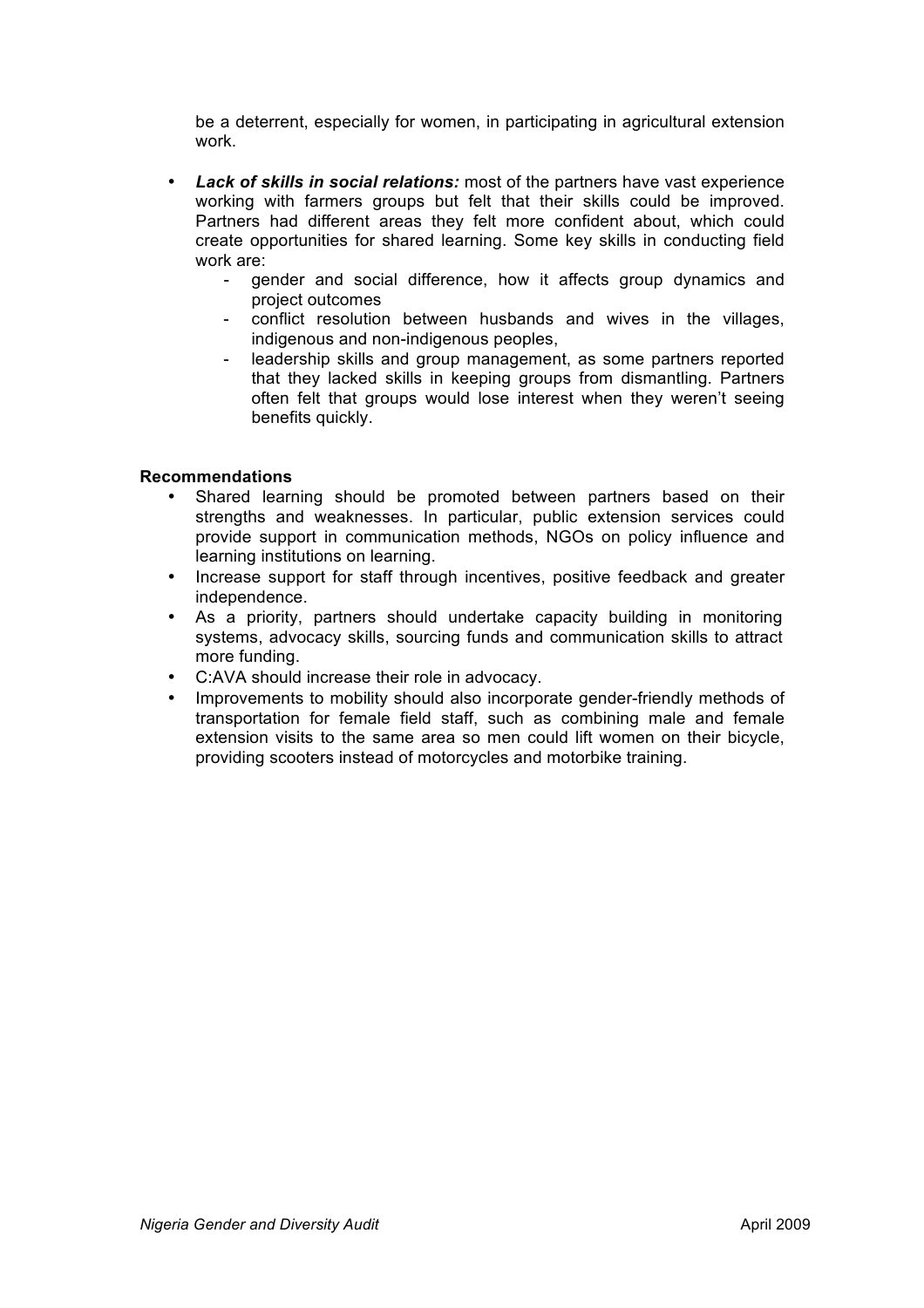## **3. Providing equality of opportunities and promoting equality**

Providing equality of opportunities and promoting equality relates to the ways that organisations enable opportunities, access and participation in fair and inclusive ways. This impacts on livelihoods and creates benefits to businesses and organisations, such as increasing the range of skills and experiences of staff; meeting legal requirements and donor expectations; using labour more efficiently and contributing to community development. Unfortunately, however, disparities exist in all societies in terms of access to income and resources, ownership, employment, safety and security, mobility, decision-making, discrimination and violence. These disparities often form along lines of social difference, particularly gender, age and tribe in Nigeria. This chapter will examine these issues in the context of the capacity of C:AVA partners to provide and promote equality of opportunities for their staff (organisation) and clients (operations).

#### **Key findings**

- Partners had a good understanding of equal opportunities and there was evidence of an equitable organisational culture. However, they lacked policies and did not often recognise more subtle types of discrimination.
- There was a resistance to using affirmative action to rectify inequalities as it was felt to conflict with a merit-based approach to employment.
- There was low representation of female staff among partners, particularly cassava processing enterprises. Partners stated that this was due to the low number of applications from female candidates, as there was a perception that the agriculture sector was a 'male' sector.
- Some partners, particularly public extension organisations, had difficulty retaining women. This could be due to a lack of attention to practical and strategic gender needs.
- The low representation of female staff and high turnover was linked to a number of stereotypes of women, such as women not wanting to undertake hard work.
- Cassava processing enterprises had very few women who were working in permanent positions or operating machinery, but managers were open to change their practices.

### *Organisation*

#### **Understanding of equal opportunities**

Generally, partners had a good understanding of equal opportunities. On an organisational level, staff felt that the issue of equal opportunities was most relevant to recruitment and the treatment of staff. By contrast, in field activities it was most pertinent in terms of accessing services. Partners also felt that gender was a significant feature of inequality, as women were often discriminated against.

At the same time, there was a resistance to equal opportunities by most partners. Some felt that a focus on equal opportunities would require actions to rectify inequalities, e.g. an affirmative action policy. They felt that this would result in the employment of unqualified people, on the basis of their personal characteristics. Evidently, there was some disagreement over the constitution of what equal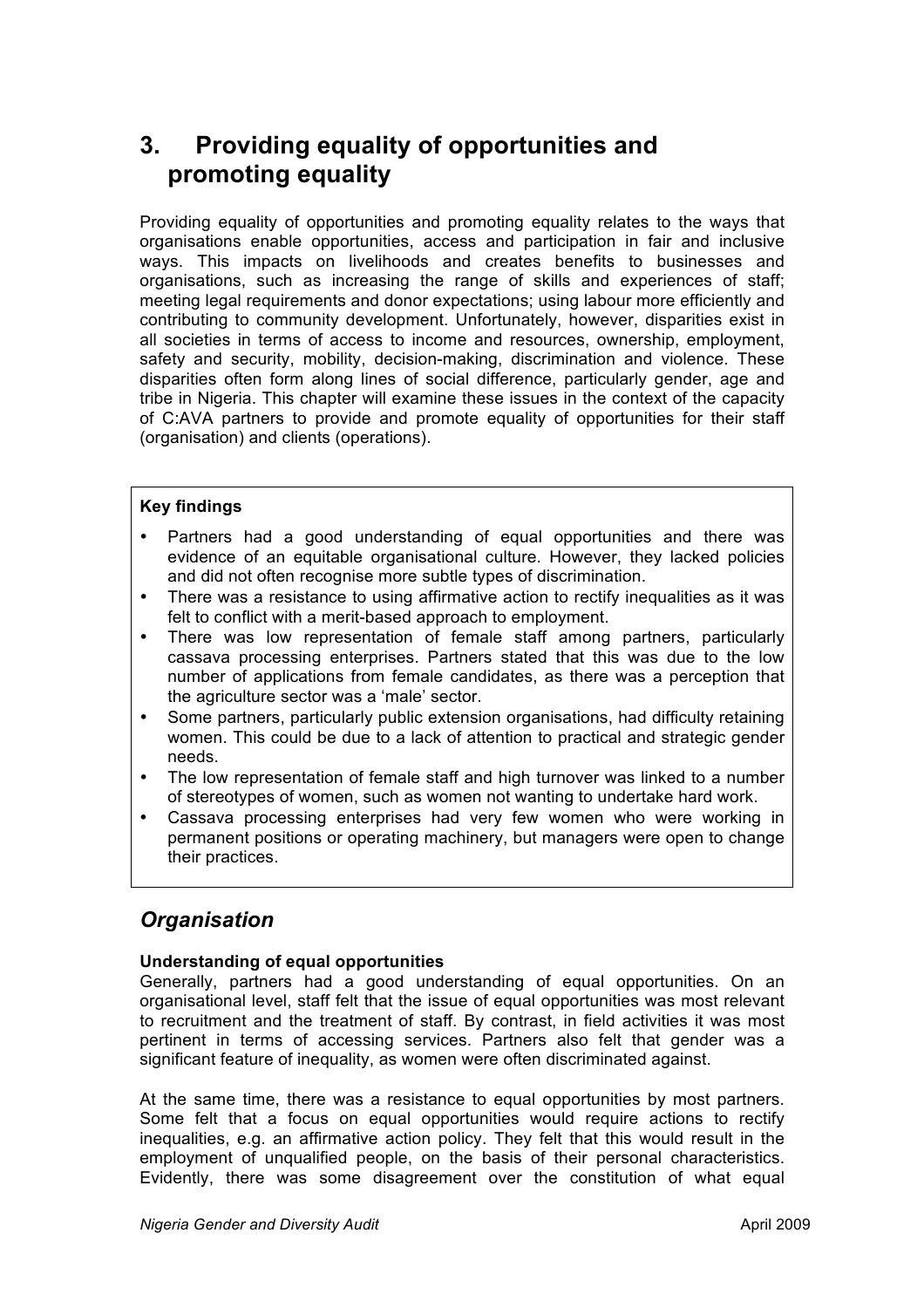opportunities measures were. However, it does reveal contestation around applying 'special' measures for underrepresented groups.

*"If you are qualified, you will be employed, one cannot sacrifice merit on gender and diversity issues… I will not employ a misfit in the name of gender balance and diversity" (female manager).*

#### **Organisational culture**

The majority of service provider staff felt that there were equal opportunities in their organisations and that they were treated fairly. In fact, 95 per cent of staff and management felt that their organisation was also very supportive of women and minority groups. There were no reports of discrimination based along gender or tribal lines within the organisations. Even when women (or men) were a very small minority in their organisation, staff felt that they were treated equally and worked as "*one big family*". However, service providers did not have equal opportunities policies or strategies in place and there were examples of favouritism in organisations, as the table below illustrates.

**Table 2: Do you think your organisation is fair and provides equal opportunities for women and disadvantaged groups?**

|                       | Female % | Male % | Total % |
|-----------------------|----------|--------|---------|
| Disagree              |          | 4      | ∽       |
| Agree                 |          | 53     |         |
| <b>Strongly Agree</b> | 15       | 43     | 34      |

Total count: 26 female, 49 males

Numbers may not add to 100 per cent due to rounding

| Table 3: Does preferential treatment, favouritism etc. take place in your organisation on |  |  |  |
|-------------------------------------------------------------------------------------------|--|--|--|
| the basis of someone's personal characteristics?                                          |  |  |  |

|              | Female % | Male % | Total % |
|--------------|----------|--------|---------|
| Often        |          |        |         |
| Sometimes    | 44       | 39     |         |
| One Occasion | 16       | 9      | 11      |
| Never        | 36       | 48     | 44      |

Total count: 25 females, 46 males

Numbers may not add to 100 per cent due to rounding

Cassava processing enterprises also felt that they provided equal opportunities in the recruitment, retention and employment of staff. However, there were no written policies and very few women were working in permanent positions. Cassava processing enterprises were positive about changing some of their practices and were open to new ideas.

Partners will need to examine formal and informal work practices with gender and diversity in mind, in order to identify more subtle types of discrimination. One example of less overt discrimination is businesses' reluctance to hire newly married women for fear that they may have children, which is a common opinion among managers. Therefore, all partners may want to consider developing equal opportunities policies to formalise the responsibilities of staff and management, and to establish procedures and consequences for inappropriate actions.

*"Look, I am a businessman, quality, delivery and timeliness matters to me a lot, so if a lady who is married should be in charge of main operation in*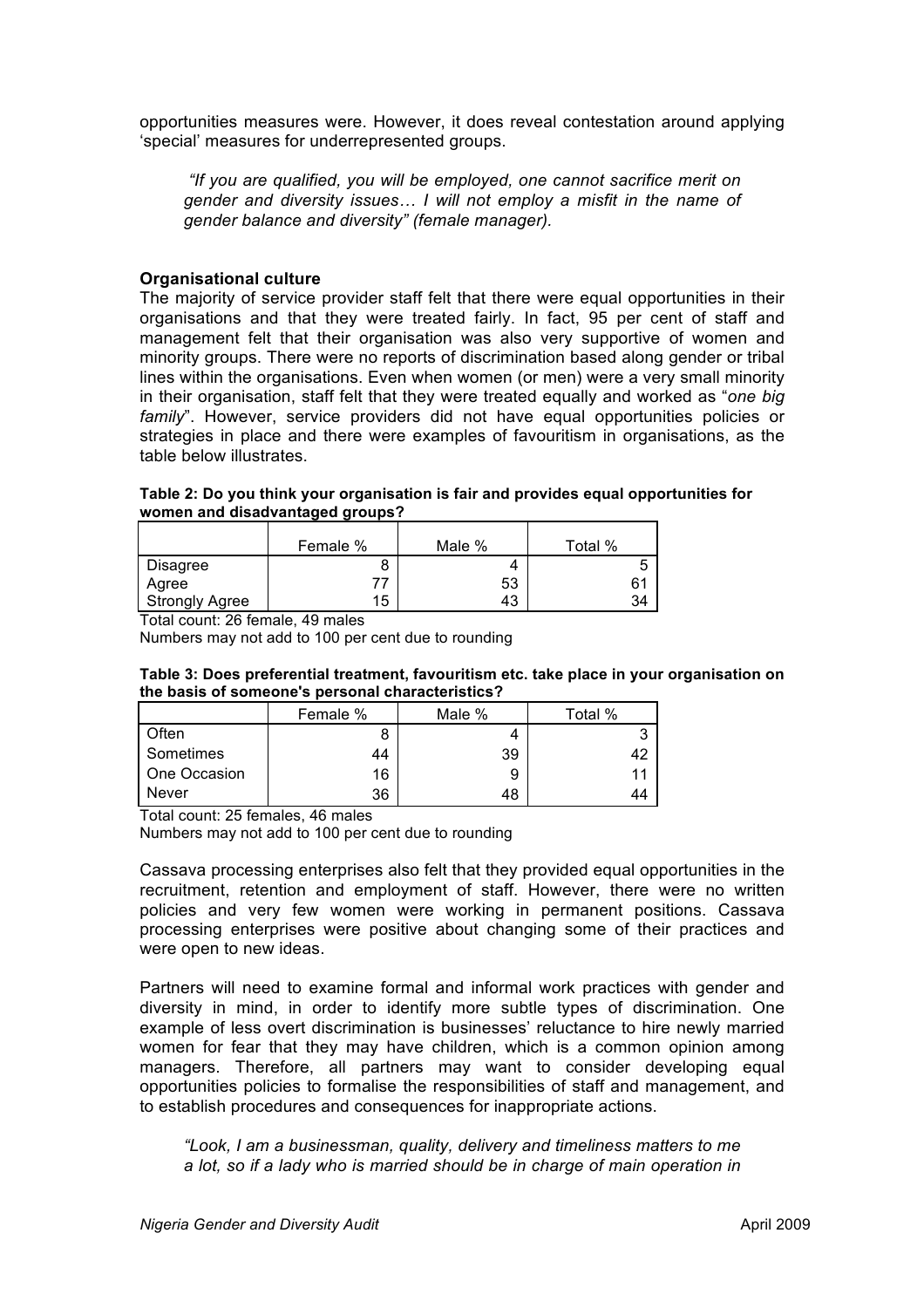*the factory develops sudden problem at home, this will grossly affect our productivity and this is not good" (male intermediary, CEO).* 

*"They have to be unmarried" (male intermediary, CEO).*

#### **Low representation of women**

The representation of women among staff was different for each C:AVA partner; however, the number of women staff in general could be improved. (The one exception to this observation is an NGO that explicitly targets only women).

| Institution type                | % of females<br>among core<br>staff |
|---------------------------------|-------------------------------------|
| Learning/research institution 1 | $50+$                               |
| Learning/research institution 2 | 20                                  |
| Public extension service 1      | 16                                  |
| Public extension service 2      | 29                                  |
| NGO <sub>1</sub>                |                                     |
| NGO <sub>2</sub>                | 90                                  |
| Intermediary 1                  |                                     |
| Intermediary 2                  |                                     |
| .                               |                                     |

|  |  | Table 4 Percentage of female staff in partner organisations |
|--|--|-------------------------------------------------------------|
|  |  |                                                             |

Note: Some of these figures are based on estimates

Partners explained that the low representation of women was not due to discrimination, but due to a low number of women applicants. For example, cassava processing enterprises reported that more positions in the factory were 'male jobs', because of the physical strength required to use the machines. Service providers explained that agriculture was deemed a 'man's sector' by Nigerian society. Therefore, there is a need for more targeted recruitment of women, such as posting job advertisements in areas frequented by women or adding the statement 'women are encouraged to apply' to job ads. Other partners who have been successful at recruiting women should share their good practice.

Public extension services reported that they had difficulty retaining women. However, they felt that this was not due to their actions or inaction, but that it was due to the strenuous field work involved in sector. However, no interviews had been conducted with women who left their positions. As such, these ideas are largely based on assumptions of staff, which perpetuates stereotypical views of women in the labour market. Exit interviews with gender-sensitive questions can identify precisely why women are leaving their positions.

*"In the line of our work, roles are assigned according to expectations. There is some work that is gender related e.g. injection of raw materials into the machines is more masculine but duties like scaling, bagging and mechanical sieving could be done by women" (male intermediary, CEO).*

Cassava processing enterprises attributed the problem of low representation of women to the belief that women did not want to do work that represented 'male jobs'. They felt that women would need encouragement to take up such positions:

*"Women are the ones with that mindset that society has dictated to them.*  It is in their psyche. But now that it is being brought up, we will start *challenging more young ladies" (male intermediary, CEO).*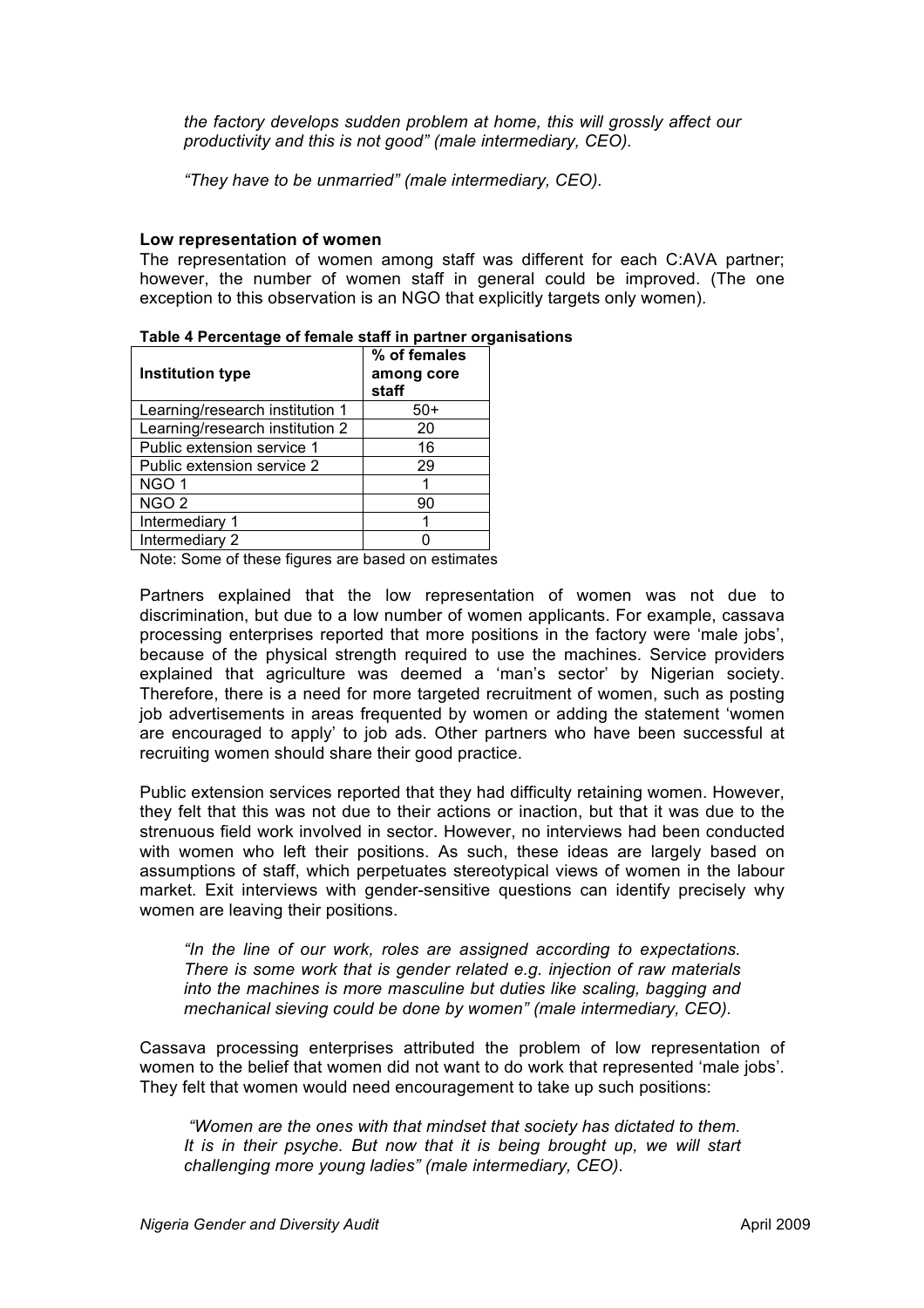Equal opportunities in terms of recruitment, retention and promotion can be enhanced among partners by identifying and addressing women's practical needs, such as providing crèche facilities or flexible working, which is discussed in the next chapter.

#### **Terms of employment**

Because of women's low status in the labour market, women often experience unequal terms of employment compared with men. Management felt that this wasn't evident in their organisations as they felt that the salary and conditions of work were equal for men, women and other groups. However, there were differences in employment terms among processing enterprises. Women's employment was typically casual, paid by piece rate and characterised by a lack of benefits (although there were some female staff employed as secretaries). Underlying this situation is stereotypes of women's ability of factory work and capability of operating mechanised equipment. These findings were also found in the gender analysis of cassava value chains, reported in the Gender and Diversity Analysis report (Butterworth et al, 2008). However, intermediary management were positive about making changes to their employment practices and hiring more women in the future.

Overall, due to the lack of written policies and documents among partners, it is possible for staff to arrive at a number of different interpretations of their conditions, rights and responsibilities, which have no legal basis. Written policies and documents would establish a code of practice that would formalise procedures.

*"A form is given to new workers indicating the firms' expectations from them. We also grant maternity leave to expectant mothers though this is not written down - but we do it on principles" (male, intermediary, CEO).*

### *Operations*

#### **Equal requirements for participation**

Partners felt that they provided equal opportunities for their clients in their programmes. This was accomplished mostly by having the same programme requirements for all clients. For instance, one NGO's microcredit scheme required all members to make equal payments for their savings, regardless of their financial status, which helped to foster a sense of equality between members. One learning institution involved in agricultural training ensured that men and women performed the same activities, such as driving tractors, which has helped overcome stereotypes.

#### **Provisions to include women**

Most service providers were aware of the importance of gender composition of their groups, since women are often excluded from agricultural activities. Service providers have established targets for women and men's participation, ranging from one-third women, equal numbers or separate groups. These approaches have different impacts in terms of gender, which need to be considered when planning and implementing programmes. For example, a 'women only' group may provide women with the necessary space to participate and not to feel intimidated by men, but it also avoids linking with men for more strategic activities that challenge gender roles. A 'one third women' group, which one NGO had established in its microcredit groups, can place women in marginalised positions, especially in terms of decision making.

In addition, most partners have women extension agents, who work with women clients because it is not culturally appropriate for women to speak with male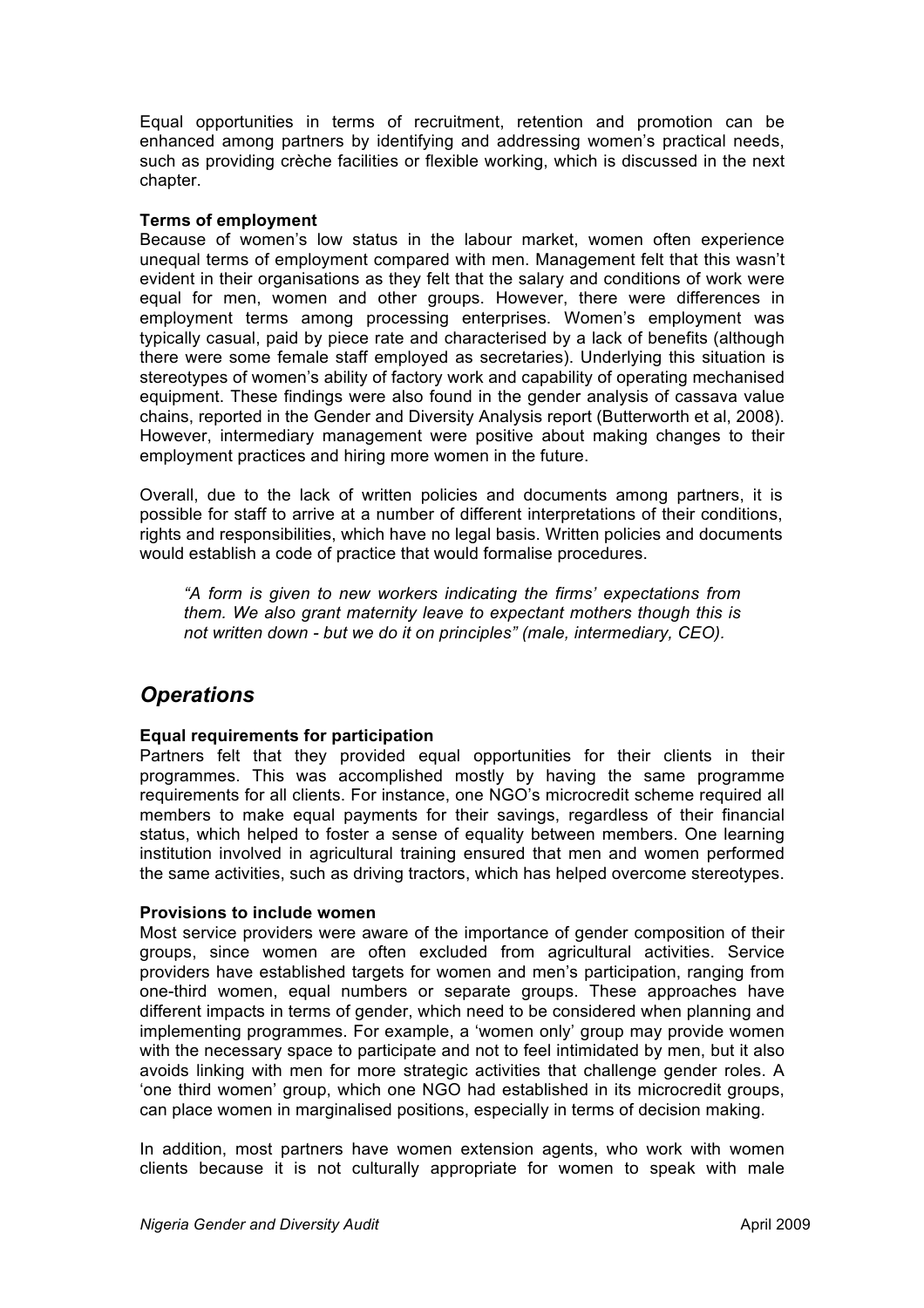extension agents. This shows good practice in enabling services to reach to female clients.

*"Most men do not allow interaction of their wives with other men because of the social and cultural constitution that operate within the society, but they can talk to us because we are women" (female extension agent).*

#### **Client monitoring and evaluation**

It is important to monitor the personal characteristics of staff and clients to identify issues surrounding access and impact for different groups. For many service providers, this was not done within organisations and was only conducted at certain stages in field programmes. For example, one service provider described the comprehensive baseline study, which it conducted for its microcredit programme, as including indictors for sex, age, tribe, land ownership, etc. However, the information was not updated or revisited during the project and consequently the impact of the programme could be determined comprehensively. It is therefore vital for services providers to include monitoring and evaluation of personal characteristics and disaggregate data to inform activities and improve performance internally and in their field activities.

In addition, a number of partners had monitoring and evaluation departments, but there was little evidence of activities and information being linked between monitoring and evaluation departments and staff extension workers. Processes should also be put in place to disseminate information from the monitoring and evaluation team throughout the relevant organisation.

#### **Recommendations**

#### *Organisation*

- Improve understanding of inequality, stereotypes, and hidden types of discrimination and favouritism in formal and informal practices.
- Design ways to implement equal opportunities in recruitment, retention and promotion and workplace culture and develop written policies.
- Offer women support and opportunities for promotion and permanent employment. Mentor and support for women apprentices or young people moving into agriculture.
- Target women in recruitment, by posting job advertisements in areas frequented by women or adding the statement 'women are encouraged to apply' to job ads. Other partners who have been successful at recruiting women could also share their methods.
- Identify and address women's practical needs to improve retention, such as providing crèche facilities or flexible working.
- Conduct exit interviews with gender-sensitive questions can identify precisely why women are leaving their positions.
- Monitor recruitment, retention and promotion by gender and other diversity characteristics.

#### *Operations (CAVA)*

- Continue providing women-only groups, but increase partnership working with male groups.
- Conduct monitoring and evaluation at every stage of the project cycle, collect data on personal characteristics, disaggregate data and ensure that information is disseminated and used to inform all activities.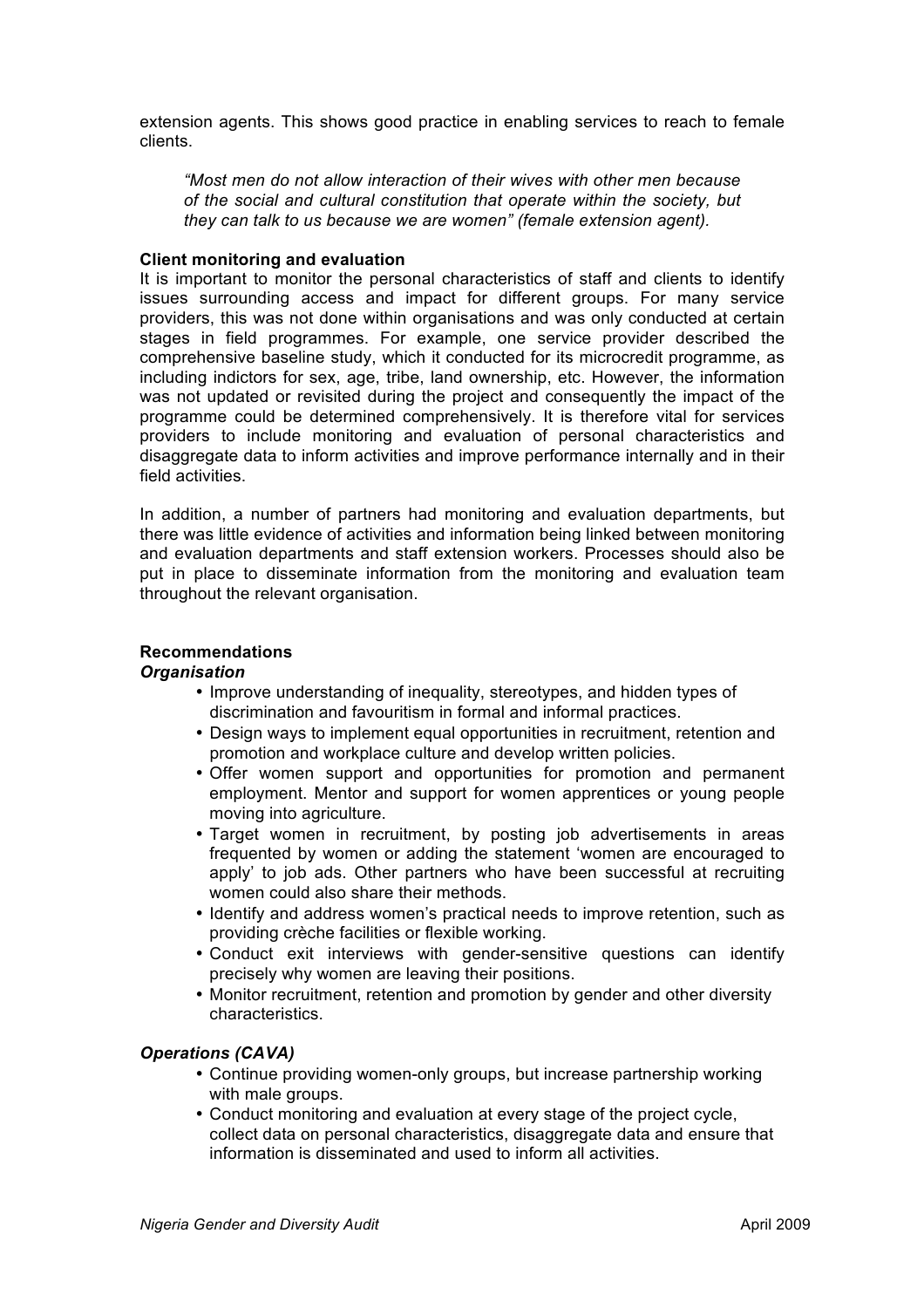## **4. Awareness and responsiveness to practical gender needs**

Practical gender needs are what women and men perceive to be immediate necessities for their livelihoods, such as water, food, employment or healthcare. These needs correspond to different responsibilities and priorities of women and men based on their traditional gender roles. Due to inequalities in access, authority, and resources, women often experience difficulty in fulfilling their needs. Subsequently, discussion around practical gender needs usually focuses on women, as is done in this chapter. Addressing practical gender needs is an important area for partners as it can improve the livelihoods of the people the work with work for. This section reviews the findings on partners' awareness and responsiveness to practical gender needs in the workplace and in field activities.

#### **Key findings**

- Partners had a good understanding of the concept of gender and practical gender needs. This was evident in partners' operational work, but to a lesser extent within organisations themselves. This could be contributing to problems in recruiting and retaining women. However, there were examples of good practice, such as partners providing childcare.
- Travel requirements were a major barrier for women taking employment in agricultural extension.
- Partners' felt they had a positive organisational culture, especially smaller organisations. However, some staff felt that their organisations did not always comply with gender-sensitive behaviour.
- Operationally, service providers have instituted a number of programmes that address the practical needs of women in a holistic way. These programmes tend to focus on women's traditional gender roles in agriculture.
- Partners were acutely aware of the different approaches needed for male and female clients in service delivery in terms of time availability and customs.
- Some partners have experience in developing gender-friendly technologies, such as cassava fryers that minimise heat and smoke, which improves the conditions of work for women and their health.

## *Organisation*

#### **Understanding of gender and practical gender needs**

Overall, partners had a good understanding of gender including the different roles, responsibilities and needs of men and women. Staff and management also understood the main gender issues in agriculture and the inequality women face.

However, the understanding of practical gender needs was less evident in partners' internal operations. Staff discussions on gender focused on its relevance within field programmes, but they were less inclined to discuss issues in their own workplace. This could be due to the sensitivity of the issue or a lack of gender consciousness within organisations, as gender was something that related to development work. The next sections raise some the issues of practical gender needs for female staff that are currently not be addressed.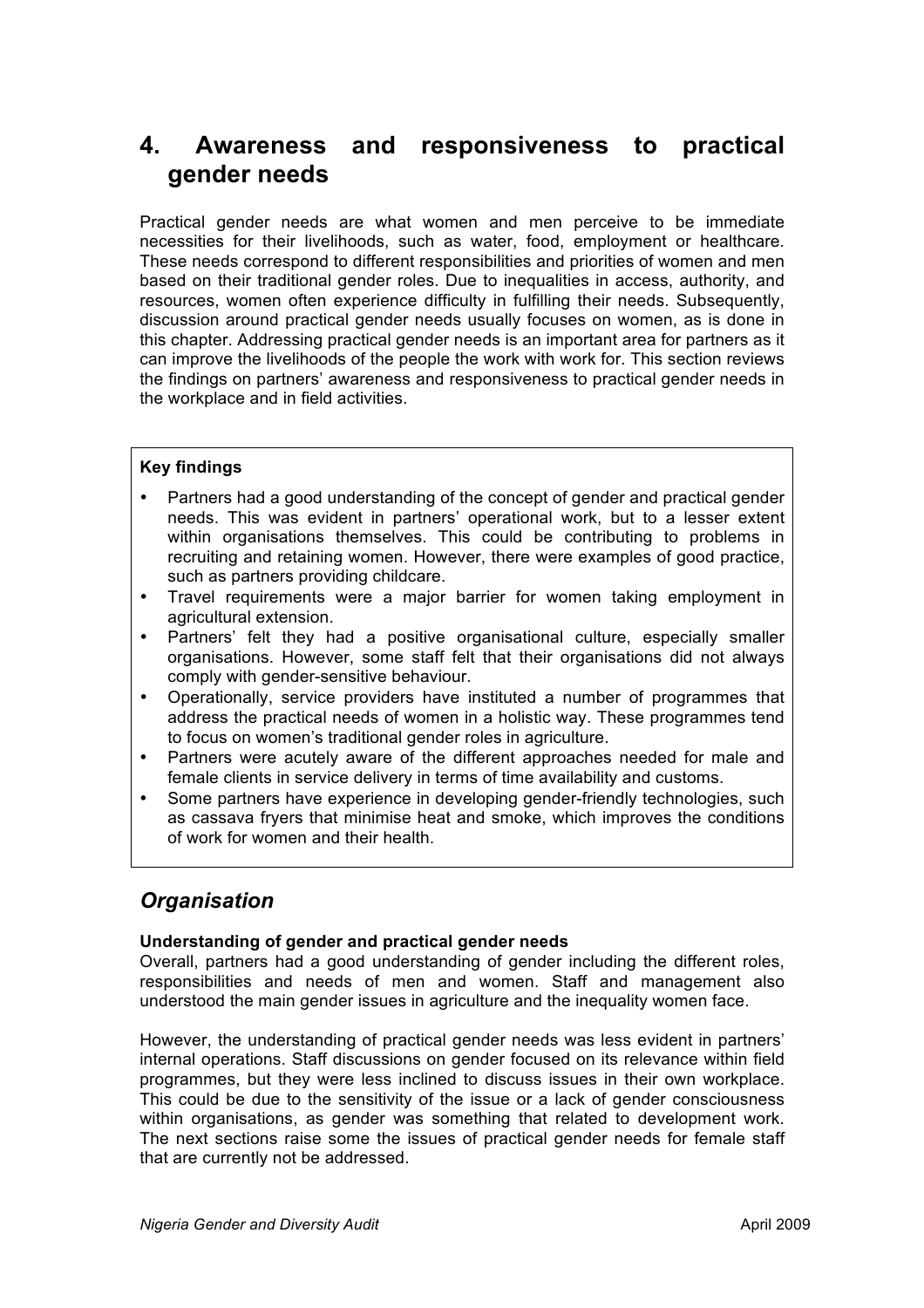#### **Work environment and conditions of work**

Employment opportunities help men and women meet their practical gender needs by providing access to income, skill acquisition and new relationships. All partners were providing opportunities for women's employment in one way or another and meeting this practical need. However, the work environment and the conditions of work can often be unfavourable to women. This is again due to the different roles of men and women that give rise to different labour market needs. For example, women may require more 'flexible working' because of their roles as carers.

Partners were aware of the increase of women in the labour market in the last decade, but they overlooked the changes that were needed in the workplace, such as separate toilets, flexible working or gender-sensitive behaviour. The table below illustrates that almost 40 per cent of the women consulted felt that the workplace is insufficiently meeting the needs of women and disadvantaged groups. Because there is a significant emphasis on equal treatment in partner organisations, some partners may be uncomfortable in addressing these needs for fear of giving women special treatment. However the lack of attention to practical gender needs could be contributing to the difficulty of recruiting and retaining women for some partners. Therefore partners should critically examine their environment from a gender

perspective to identify 'hidden' barriers for staff in the workplace.

| Table 5: Is the work environment and conditions of work adequate for the needs of |
|-----------------------------------------------------------------------------------|
| women and disadvantaged groups?                                                   |

|              | Female % | Male % | Total % |
|--------------|----------|--------|---------|
| Not at all   |          | ົ      |         |
| Insufficient | 39       | 16     | 23      |
| Sufficient   | 46       | 64     | 56      |
| Excellent    | 15       | 18     | 19      |

Total count: 26 females, 45 males

Numbers may not add to 100 per cent due to rounding

However, there were examples of good practice, such as the provision of separate toilets and free or subsidised access to childcare. Other good practice in addressing practical gender needs in employment are offering permanent contracts (as often women are hired as casual labour), access to benefits, flexible working conditions, job-shares and part-time work etc. Public extensions services, however, are limited in their ability to provide flexible working and part-time work due to Government regulations. Therefore, these service providers will have to find other ways to address women's practical gender needs.

#### **COWAN: Providing work-life balance**

COWAN is a non-governmental organisation (NGO) that has made a considerable impact on addressing women's practical and strategic gender needs. COWAN's aim is to promote women's economic, political and social activities through microeconomic strategies, emphasising self-help, self-improvement and selfempowerment opportunities. The NGO originated in Ondo state in 1982 and has since expanded throughout Nigeria and is now internationally recognised. It currently comprises of 9,000 cooperative societies with a membership of about 260,000.

COWAN realised that one of the greatest barriers to employment for women was childcare. Childcare has traditionally been a female responsibility, where women in many cultures are expected to undertake all or most activities in raising children. Responding to this situation, COWAN understood that in order to recruit women they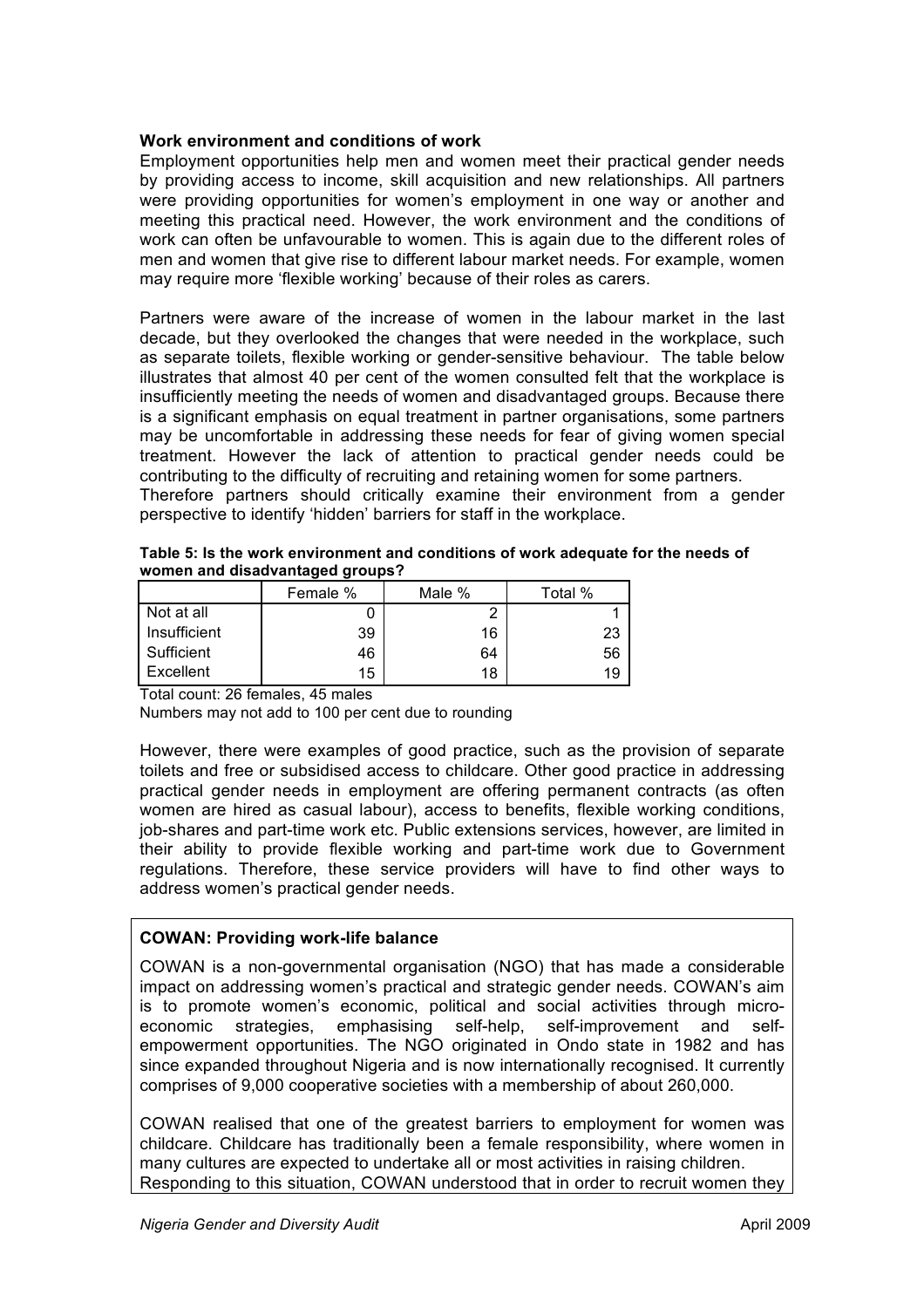would need to address this practical need. COWAN management decided that crèche facilities and a nursery school for children of its staff would be provided free of charge. This has helped to enable women gain income and helped COWAN employ more women than would otherwise have been possible.

#### **Travel for extension agents**

Travel was a major issue for female agricultural extension agents and represented a key reason why some women had difficulty working in extension activities. Female staff and management reported the following problems which relate directly to the roles that women play in society:

- Lack of security (harassment)
- Travelling on motorbikes was difficult (large, heavy and most women aren't trained)
- Can't be far from home (can't respond to emergency situations, husband disagrees, not culturally appropriate)

Indeed, because of this situation, men felt that they had to protect women, as the quote below suggests. This exemplifies how when women's practical needs are not addressed it can lead to the perpetuation of gender stereotypes and segregate women into particular fields.

"*When it comes to environmental issues, men consider it their obligation to safeguard women in the field or while visiting local farmers. Women do more of teaching how to utilise by demonstration but they are definitely not marginalised" (male extension agent).*

Some service providers have taken special measures for women to travel, such as gender-friendly transportation (Mopeds, vehicles) and providing security in the field by day-time visits, mobile phone, or going with a partner. Organisations that took these measures all had a high number of female staff and they did not report problems with staff turnover. Although some of these changes will imply cost, there are cost-effective means of addressing practical gender needs such as providing more flexible work arrangements for female staff to attend to care activities or partnering male and female staff to travel together.

#### **Workplace culture**

Generally staff reported a positive workplace culture in their organisations. There was a high degree of camaraderie and teamwork, especially among the smaller organisations. This was also apparent between departments which were often segregated into men and women, as women worked primarily in women-oriented activities.

*"We take as our motto 'Together Each Achieves More' which translates to TEAM. Each could be male or female" (male extension agent).*

*"In their operations men are not involved in processing activities because they can't do processing" (female extension agent).*

However, some staff, particularly female staff, felt that their colleagues were not complying with gender-sensitive behaviour (13 per cent of women and four per cent of men as the table shows below). It may be necessary, therefore, for partners to examine behaviour within the organisation for its gender sensitivity. Policies also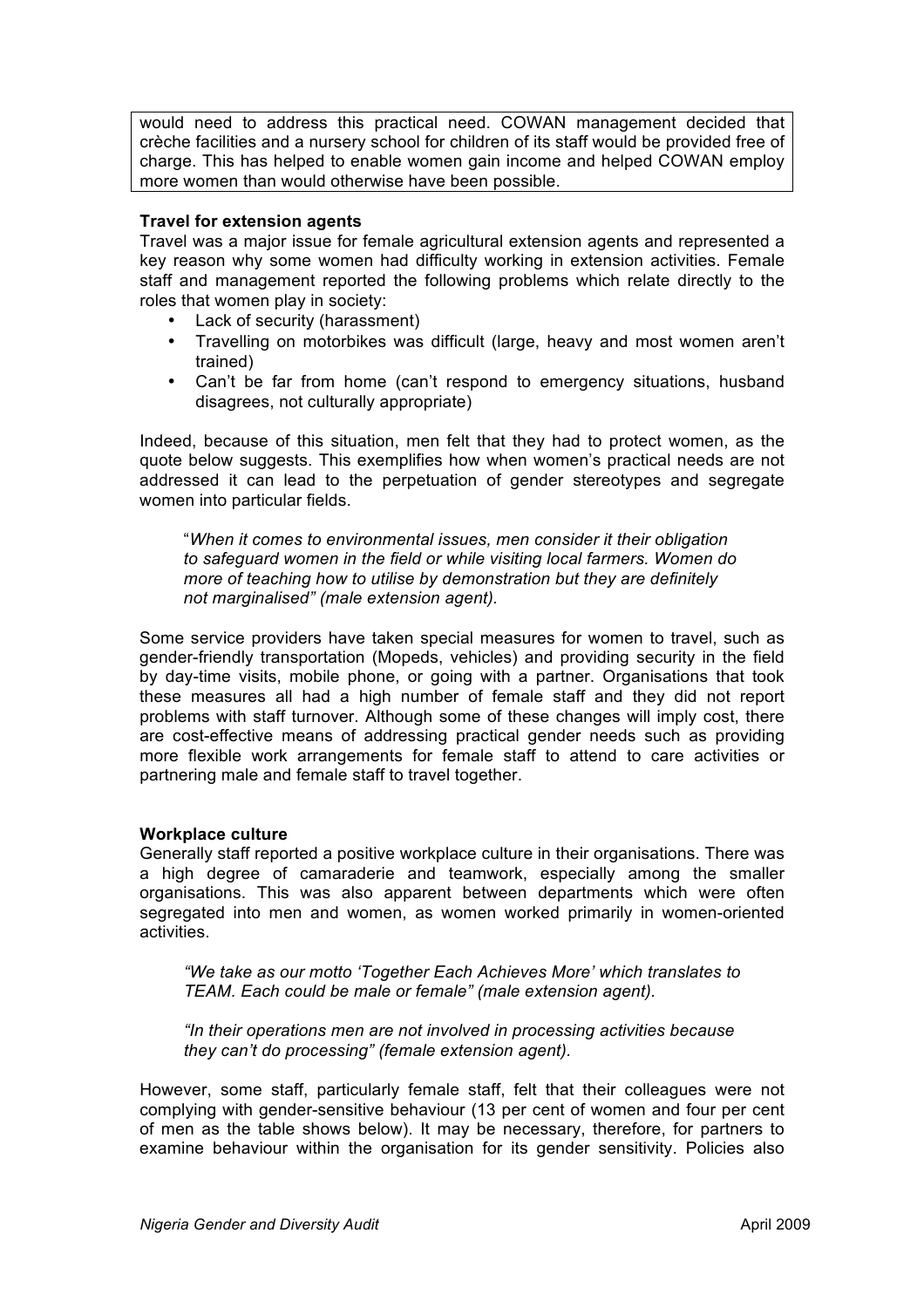need to be put in place to communicate to staff that gender insensitive behaviour is against the rules.

| Table 6: Does the organisation and staff comply with gender-sensitive behaviour in |  |
|------------------------------------------------------------------------------------|--|
| and outside the office?                                                            |  |

|         | Female % | Male % | Total % |
|---------|----------|--------|---------|
| Never   |          |        |         |
| Seldom  | 13       | 4      |         |
| Usually | 46       | 64     | 58      |
| Always  | 42       | 31     | 35      |

Total count: 24 females, 45 males

Numbers may not add to 100 per cent due to rounding

### *Operations*

#### **Programme focus on practical gender needs**

Service providers have instituted a number of programmes that address the practical needs of women. Importantly, most providers take a holistic approach by addressing issues around education, healthcare and poverty to meet women's practical needs. This may constitute, for instance, of women's microcredit groups, post-harvest activities, and health-related programmes (HIV/AIDS awareness, reproductive health programmes, drugs and alcohol). Therefore service providers are interested in and capable of addressing a range of socio-economic issues in rural communities. Some of these programmes are breaking new ground, such as JDPM's HIV/AIDS awareness campaign which has invited women to its meetings despite the fact that the city hall was against it.

In targeting women, most partners focus on the traditional activities of women revealing that their approach mainly consists of addressing practical gender needs. In fact, the concept of gender was largely understood in more practical terms instead of a more strategic approach that emphasises challenging gender roles and reducing in structural gender inequalities. A common split was between production activities for men and processing activities for women. However, this ignores the other roles women play in agriculture, such as planting, weeding and harvesting. In addition, because women generally have control over activities on their own plots, it makes more sense to also expose women to activities in agricultural production. Women are also farmers, not just processors.

*"We are conscious of the fact that females are disadvantaged. Women are more involved in processing than men, so to process, to get your gari products, we must encourage that group" (male, learning institution, manager)"*

*"In their operations men are not involved in processing activities because they can't do processing" (female extension agent).*

#### **Ability to address practical gender issues in service delivery**

The Gender and Diversity Analysis report raised a number of gender issues along the cassava value chain which highlight a number of women's practical gender needs (Butterworth et al, 2008). The following table presents these issues and the ability of partners to address them through extension services in terms of the C:AVA project.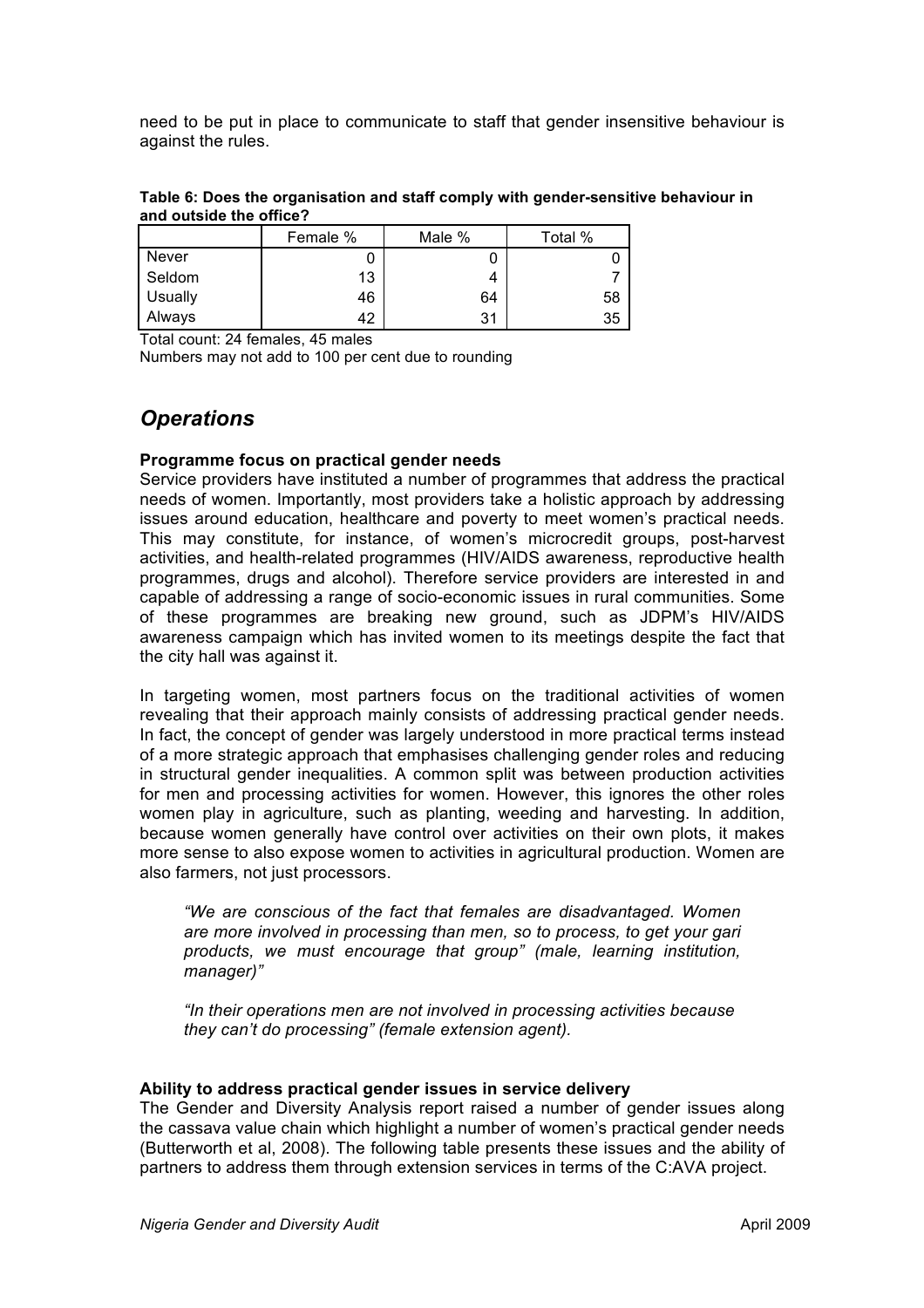| Time constraints:<br>women can become<br>over-burdened with<br>additional activities.                                                   | • Partners were acutely aware of the different approaches needed<br>for men and women in service delivery in terms of time.<br>• They follow the schedules of men and women and choose to visit<br>women after meal times when they are free.<br>"We consider time, environment and methods when we initiate new<br>things e.g. we will not go to women on the market days because we<br>don't want to delay them while" (male extension agent). |
|-----------------------------------------------------------------------------------------------------------------------------------------|--------------------------------------------------------------------------------------------------------------------------------------------------------------------------------------------------------------------------------------------------------------------------------------------------------------------------------------------------------------------------------------------------------------------------------------------------|
| <b>Access to finance:</b><br>rural men and women.<br>but especially women,<br>have low access to<br>credit facilities.                  | • Service providers (as a group) will likely be able to provide credit<br>to men and women if activities between service providers can be<br>linked up effectively<br>• Two NGOs are already providing credit, and COWAN specifically<br>targets and supports women and women's microfinance groups.<br>COWAN could provide capacity strengthening for JDPM to<br>ensure that gender needs are addressed.                                        |
| <b>Physical capital:</b><br>women have difficulty<br>in accessing and<br>controlling labour<br>saving, gender-<br>friendly, technology. | . There was difficulty in identifying if there was the ability or<br>motivation for service providers to ensure technology remains in<br>women's control.<br>$\bullet$ FECA<br>experience<br>developing<br>has<br>in<br>gender-friendly<br>technologies, such as cassava fryers that minimised heat and<br>smoke, which was a significant complaint of women                                                                                     |
| Human capital: men<br>have greater access to<br>labour, technology,<br>information, media and<br>higher rates of literacy<br>and time.  | . Existing knowledge of female and male farmers is widely<br>acknowledged by service providers<br>• Farmer demonstrations occur regularly by the ADPs and women<br>are encouraged to participate<br>• Learning and training occurs at the group level                                                                                                                                                                                            |
| Social capital: women<br>are organised in<br>communities.                                                                               | • Service providers are currently building on women's existing<br>social capital                                                                                                                                                                                                                                                                                                                                                                 |

Responses from the questionnaire revealed that in some cases gender considerations were not fully integrated into all field operations, such as in programme planning, design, implementation, technical capacity and monitoring and evaluation processes. As the table below illustrates, 25 per cent of respondents include gender 'to some extent'. While a higher proportion (28 per cent) felt that gender was 'completely' included in their work, 60 per cent of respondents wanted capacity strengthening in applying a gender approach in their operations.

#### **Table 7: To what extent do you consider and include gender in your work?**

|                      | Female % | Male % | Total % |
|----------------------|----------|--------|---------|
| <b>Never</b>         |          |        |         |
| To some extent       | 32       | 23     | 25      |
| To a great<br>extent | 48       | 46     | 45      |
| Completely           | 20       | 32     | 28      |

Total count: 25 female, 44 males

Numbers may not add to 100 per cent due to rounding

*Q. "Do you feel that staff have the appropriate gender and diversity skills and adequate resources?" (interviewer).*

*A. "Not as much as expected" (male agricultural extension manager).*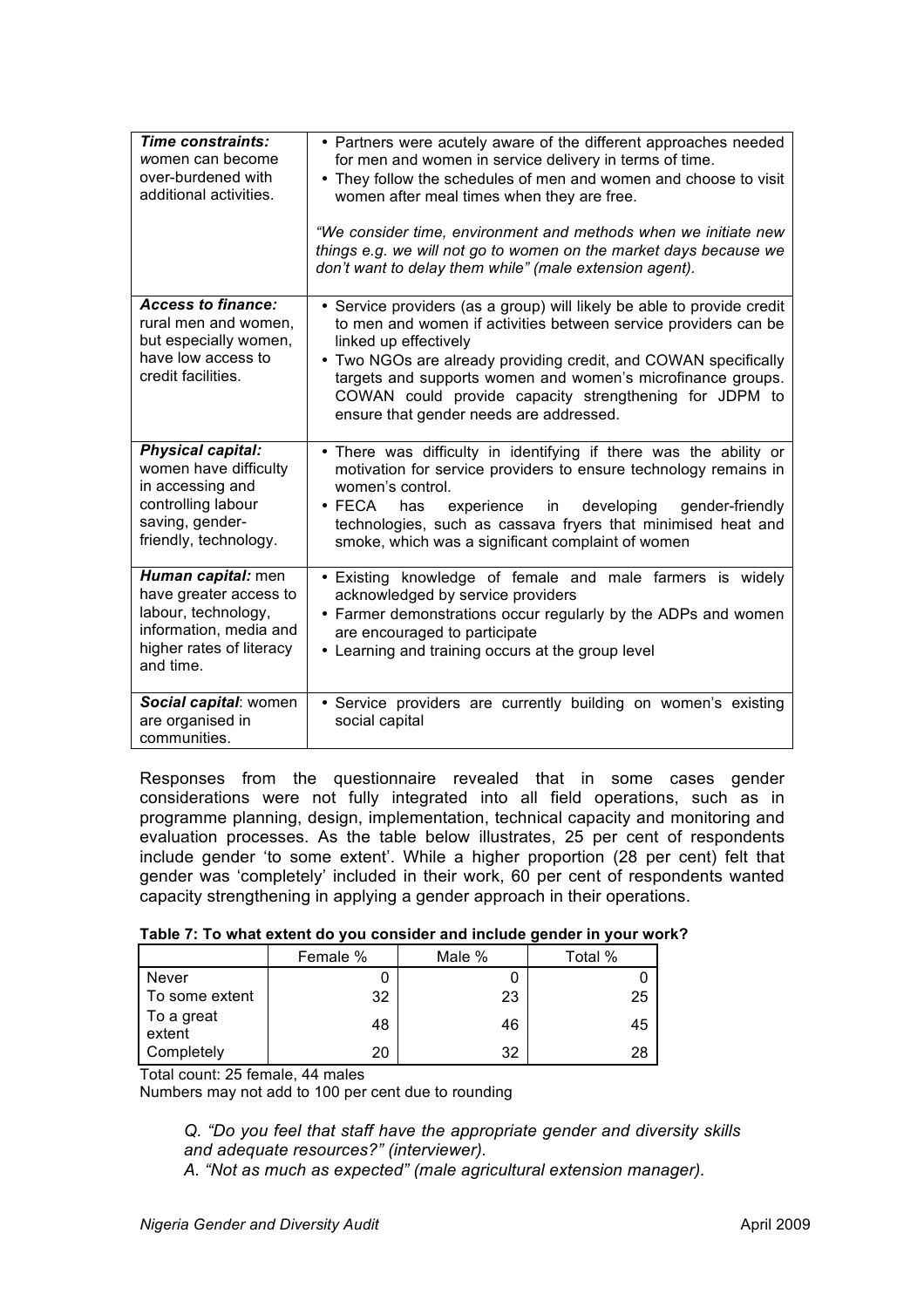#### **Recommendations**

#### *Organisation*

- Improve employment terms, such as offering permanent contracts, access to benefits, formalised flexible working conditions, job-shares, childcare etc.
- Provide support and mentorship opportunities for women in employment.
- Provide a gender-friendly environment (e.g. separate toilets and wash facilities for men and women), and transportation (Mopeds, vehicles) and security in the field (day-time visits, mobile phone, going with a partner) to address women's practical needs.
- Critically examine and address organisational culture and staff communication for gender sensitivity. This should be supported by policies that clearly state expectations for staff behaviour.

#### *Operations (CAVA)*

- Integrate gender considerations into all field operations, such as in programme planning, design, implementation, technical capacity and monitoring and evaluation.
- Use a holistic approach as much as possible in designing activities, and acknowledge the many roles women play in agriculture production and processing, in the home, the community and the economy.
- Identify the opportunity cost of women's time spent on C:AVA activities compared to other activities to ensure participation and introduce labour saving technology when possible.
- Promote gender-friendly technology, such as smoke and heat free fryers.
- Promote networks of women's groups to provide more exposure to women.

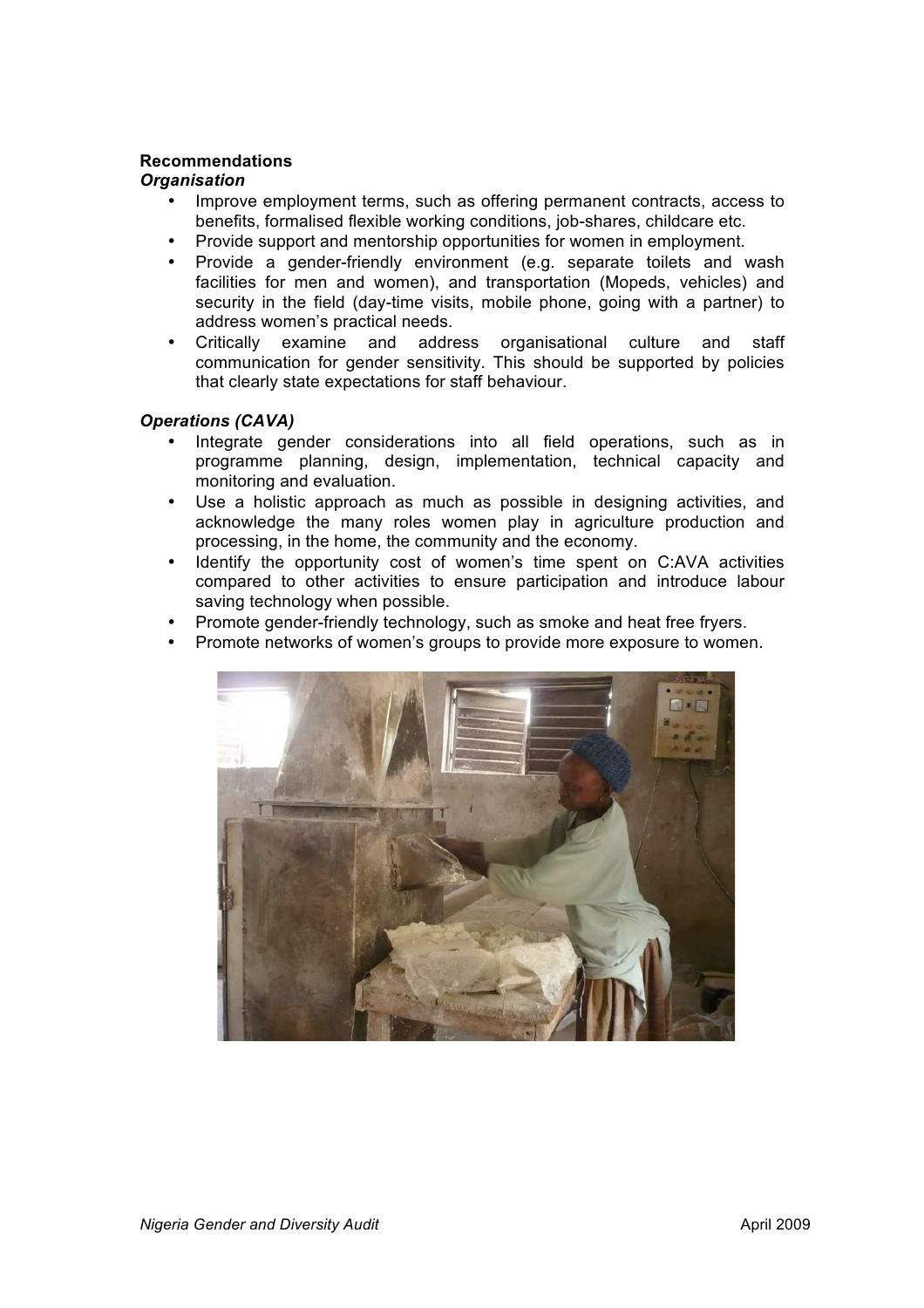## **5. Impact on strategic gender needs and women's empowerment**

*"Women are under the authority of their husband's brothers and cousins, as much as the husband. They see her as 'my' wife as much as her husband and she must respect them. We have tried skilfully to tell them that all of us are equal, especially in order to improve the quality of life and that they should not be surprised that females can excel. There is gender discrimination, but at least women are now saying they can do things for themselves" (male extension agent).*

Strategic gender needs and women's empowerment are concepts that focus on the systemic factors that discriminate against women. Strategic gender needs are longterm, usually not material, and are often related to structural changes in society regarding women's status and equity. Empowerment is an expansion of this concept, and refers to the ability of women to make strategic life choices in a context where it has previously been denied. This section examines partners' impact in this area.

#### **Key findings**

- There was a general understanding of women's empowerment and strategic gender needs among partners. However, there were differences and inconsistencies between approaches, understanding and application of this within organisations.
- There was some resistance to women's empowerment and strategic needs. Partners did not see it as part of their organisational mandate and were uncomfortable in addressing what they saw as encroaching on value systems.
- However, partners felt that their activities were having an impact on women's empowerment, particularly in regards to poverty reduction, social status and challenging gender roles.
- In general, women in most organisations were either working in fields that related to their gender or in areas that were stereotypically female, such as horticulture, home economics, processing etc.
- Some organisations evidenced good representation of women at different organisational levels, where there were at least one or two women in top management positions. In some cases, this had created tension among staff.
- In field activities, most partners promoted women's leadership. However, in some communities women leaders had very little actual decision-making power or men were placed to manage the women's groups.
- There have been some cases where staff have been managing conflicts between men and women due to perceived changes in gender roles.

### *Organisation*

#### **Resistance to women's empowerment**

The area of women's empowerment and strategic needs can be contentious because it challenges established structures of power and ways of doing things. There was some evidence of resistance to challenging gender roles and stereotypes, among both staff and management. Surprisingly, some of the resistance came within departments dedicated to helping women. Some of the reasons given for resisting women's empowerment were as follows: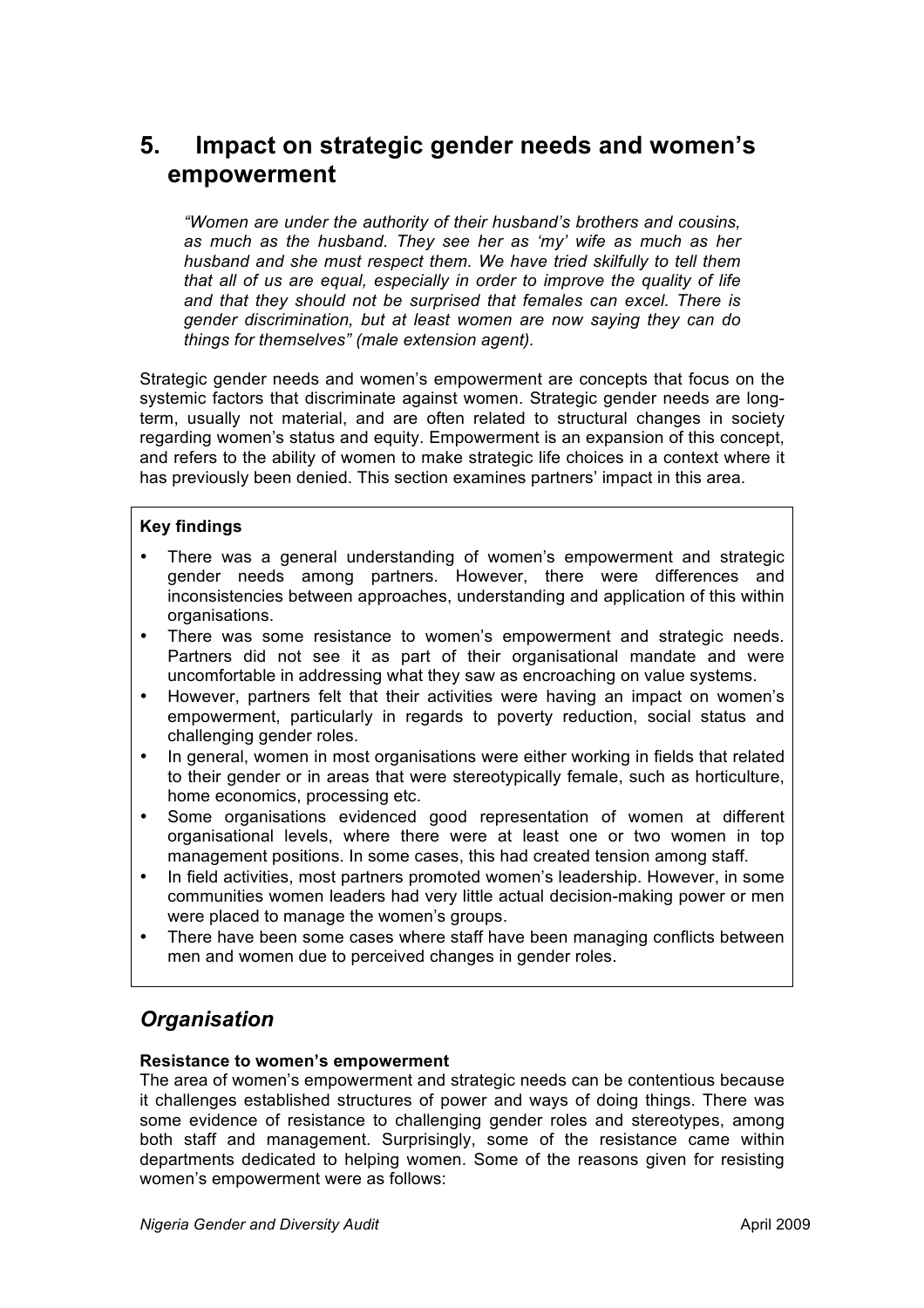- General apathy
- Not wanting to disrupt cultural practices: *"[Our] cultural background influences how gender is played out" (male extension agent).*
- Not wanting to cause conflict between men and women
- Personal opinion or belief *"it says in the bible that women are the weaker sex" (male agricultural extension manager)*
- Women are biologically different and cannot perform the same tasks as men
- Men are ignored
- Focus should be on family
- Conflicts with other programmes
- Limited funding available

If service providers are to take active measures to contribute to women's empowerment, these perceptions will need to be addressed through open discussion and debate.

#### **Understanding of strategic gender needs and women's empowerment**

There was a general understanding of what women's empowerment was, or what might facilitate meeting strategic needs, among partners, but the extent of knowledge ranged significantly. Many partners made little reference to explaining gender in terms of power, systematic inequality, unequal power relations or challenging their own assumptions. However, when asked how the position of women has changed in society in the last decade, they raised numerous examples that indicate women's empowerment .

*"Before now, women could not own land, they had to keep all money earned with their husbands; but now with enlightenment, it is not the case" (female extension agent).* 

Staff and management could describe aspects of gender power relations, particularly with respect to control of income and resources, but did not see it as part of their organisational mandate. This indicates that it is less about concepts and understanding than an unwillingness to engage in these areas. Some partners could be uncomfortable in addressing what is seen to encroach on value systems and personal relations; areas felt to be outside their organisational remit of providing agricultural advice, credit, enterprise development etc.

#### **Need for a strategic approach to gender**

There were differences between approaches and application of gender within organisations, such as focusing on women's traditional roles, the family or women's empowerment. There may be a need, therefore, to develop an organisational approach establishing a framework in which to base activities. This is a critical capacity need as it will establish a consistent and clear organisational approach. This approach should be 'mainstreamed' or applied throughout organisational and operational spheres. This will reduce the segregation of gender issues in one department or programme(s).

Partners should examine their assumptions about gender within their approaches to gender, as they often assume a particular gender role for women as being located primarily in the domestic sphere and ignores women's productive contributions and individual agency. Partners will also need to examine their language in their approach, as there was some ambiguity in concepts such as 'poor' or 'marginalised',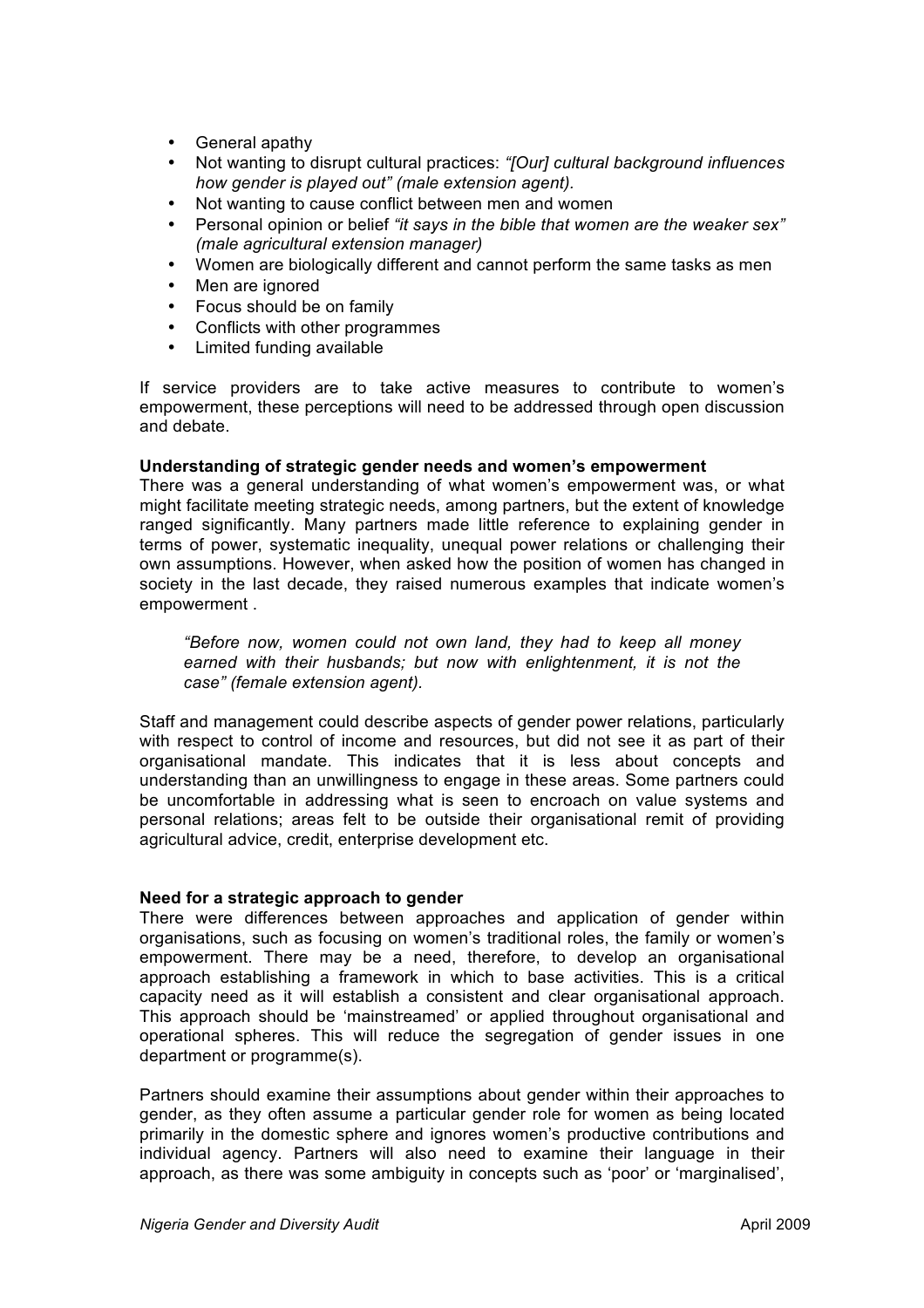which can have a number of different meanings and implications for women's agency and empowerment.

One service provider undertook a review of their gender approach and changed their strategy from a 'women in agriculture' approach to a 'gender and development' approach, which represents a strategic shift in emphasis towards the relational quality of gender, and the roles, responsibilities, benefits and rights of men and women that could support change. This approach could also allow greater space for men in its programmes.

Partners showed an interest in developing gender policy and expressed the need for capacity strengthening in this area. Other providers have developed policies and gender strategies; therefore, there are opportunities for shared learning. A good place to start, as one NGO is already doing, is undertaking a review of gender and equality to identify areas of strength and weakness. This is encouraged as it will help partners to be more responsive to staff and beneficiary needs.

#### **AMREC helping UNAAB to mainstream gender (AMREC annual report 2007)**

AMREC is a leading member of the University of Abeokuta's (UNAAB) Gender Mainstreaming Committee who has been tasked with mainstreaming gender throughout the university. As AMREC's Gender Issues and Youth Development (GIYD) programme is the only unit in the UNAAB focusing on gender issues, they are well placed to participate in the committee.

The Committee was inaugurated on 12 Feb 2007, and was developed from a recommendation from the Association of African Universities (AAU). The AAU, along with numerous other high learning institutions, all believe in the centrality of gender in meeting Africa's development goals.

The Committee's terms of reference include: Compilation of a database of the University's gender profile and database as it relates to staff recruitment, student admission and retention and students accommodation; Targeted Scholarship awards for students; formulation of the University's gender policy; organisation training for management; Organisation of seminars on gender for staff and students; develop gender-related courses and establishment of a gender studies and resource centres.

The training delivered to staff was to sensitize University management, academic leaders and administrators on the concept of gender and gender dynamics within the University community. The training models are: basic facts about gender; forming policies and strategies; gender violence and sexual harassment in higher education; mainstreaming gender in the curriculum.

#### **Women in decision-making**

A key method of meeting strategic gender needs and promoting women's empowerment is to promote women's leadership and management. An increase in leadership opportunities can increase women's confidence and allow for more participation in strategic discussions and activities. It can also create more space for gender issues to be challenged, as the quote below exemplifies. However, the degree to which C:AVA partners had women in leadership or management positions varied. Some organisations evidenced good representation of women at different organisational levels, where there were at least one or two women in top management positions (three out of six partners).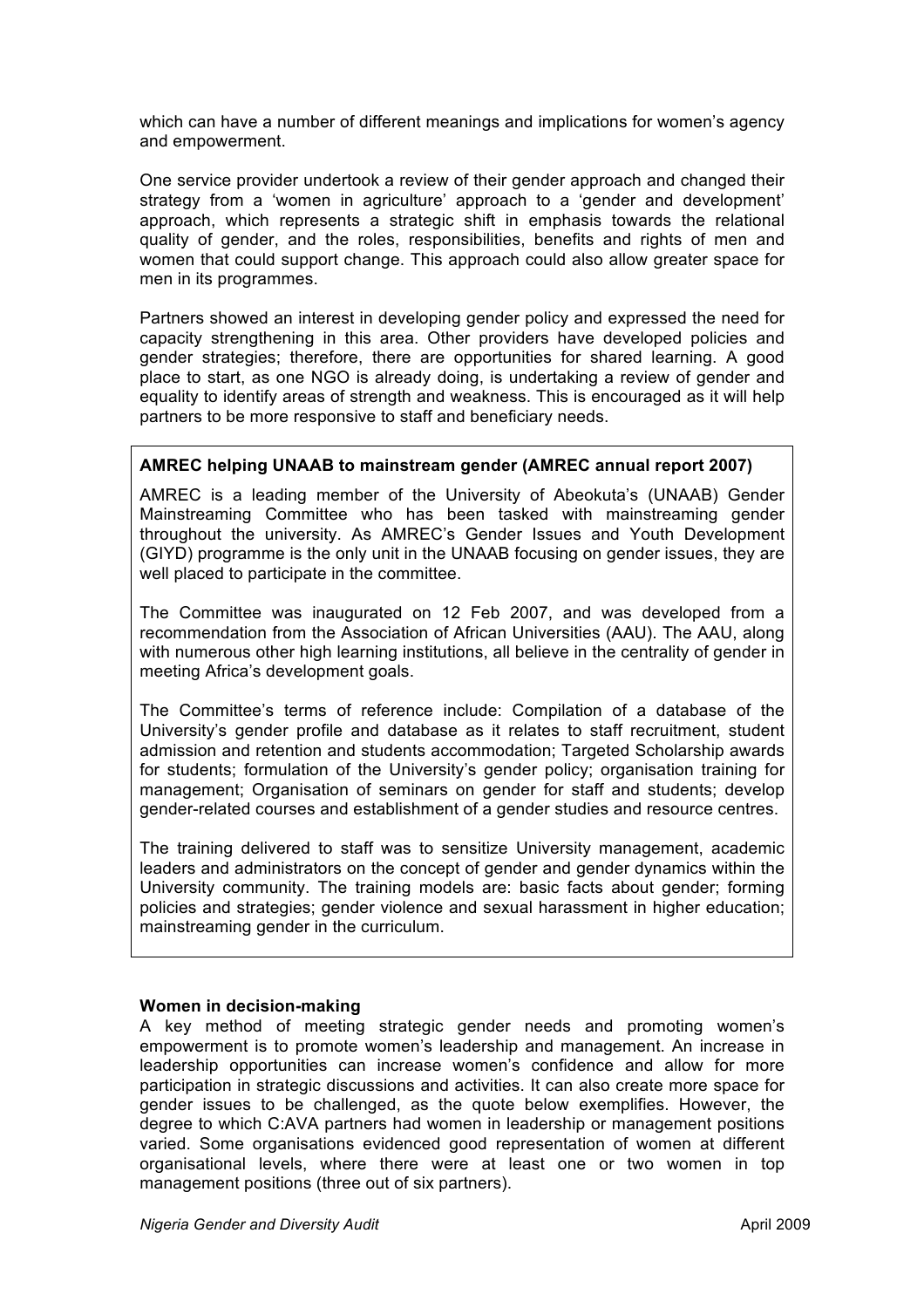*"There was a situation that I visited an Emir in the Northern region of Nigeria and I needed to talk to the women too but I was told that women don't sit in the council. I refused to sit with that Emir until he accorded the same invitation he accorded me to the women and we all discussed together. I am happy to tell you today that the Emir has women as members of his council! That is why we need leadership" (female director).*

On the other hand, as the table below illustrates, almost 30 per cent of both men and women felt that there was inadequate representation of women and other groups at the managerial level. It was also duly noted by partners that the C:AVA project should also recruit females into positions of authority, such as the country manager or desk officer positions. Despite these results, most management and staff were enthusiastic about encouraging more women's leadership.

**Table 8: Is there adequate representation of women and other groups among staff at the managerial level?**

|              | Female % | Male % | Total % |
|--------------|----------|--------|---------|
| Not at all   | 19       |        | 9       |
| Insufficient | 12       | 23     | 18      |
| Sufficient   | 58       | 50     | 53      |
| Excellent    | ィつ       | 23     | 20      |

Total count: 26 females, 48 males

Numbers may not add to 100 per cent due to rounding

Some staff noticed that higher representation of women at the management level had created tension between male and female staff. Some male staff expressed the perception of 'reverse discrimination', where women management enjoyed a number of benefits that they did not. Female staff felt that this view by male respondents was to do with their lack of gender sensitivity:

*"Our males generally… need to be trained to be more gender sensitive and more comfortable working with women; not seeing us as threats when we move up" (female extension agent).*

#### **Segmented workforce**

An area of opportunity is to encourage female staff to participate in fields outside their traditional gender roles. In general, women in most organisations were either working in fields that related to gender or women's issues, or in areas that are stereotypically female (such as horticulture, home economics, processing etc). It is important for women staff to work in areas of their expertise and to counter the assumption that, because somebody is a woman, they are able to understand and/or address gender issues. This may challenge long-held stereotypes of gender capabilities and contribute to more transformative changes.

*"In [our] view, women and men function differently in their job performance, women initiate women's programs while initiate men initiate men's program but for the overall success of a project, we all work hand in hand irrespective of gender or diversity" (male extension agent).*

Partners can perhaps take special measures, such as targeted advertising, to encourage women into fields that do not traditionally employ many females. Recruiting females to male-dominated sectors or disciplines may also encourage other females to the field. This is not aimed at threatening the merit-based approach,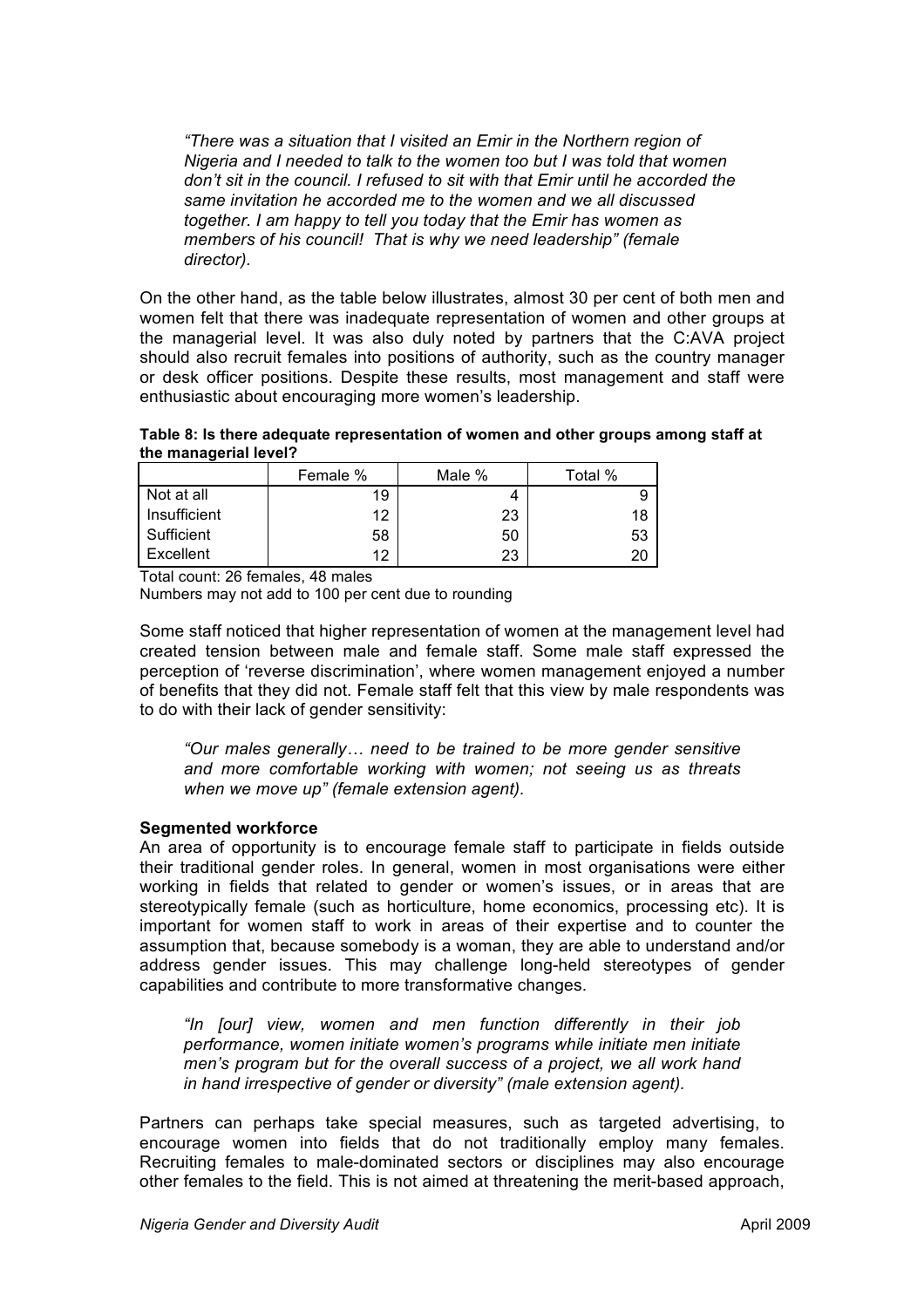but it may encourage people to move into fields where they previously had not seen opportunities. This is an important issue, given that more youth are leaving the agricultural sector. Young women will need to see many opportunities in agriculture in order to feel they have a future in the sector.

#### **Cassava processing enterprises and women's empowerment**

also have opportunities to contribute to women's empowerment but are currently not active in this area. Private sector businesses however were positive about the positive changes they could make to their business practices. Some examples of good practice in empowering women include:

- Hiring more women in management or leadership positions
- Providing education and training for women to move up in businesses
- Recruiting women into traditionally male-dominated areas of employment
- Providing positive feedback to workers to build self-confidence

### *Operations*

#### **Changes in gender roles**

Throughout the Gender and Diversity Audit consultations, there were numerous examples of the impact of partners' activities and of gender roles being challenged. As the table below aptly illustrates, staff and management feel certain that they have contributed to making changes in women's lives.

#### **Table 9: Do you consider that your work has helped empower women or help them to make strategic life changes?**

|                | Female % | Male % | Total % |
|----------------|----------|--------|---------|
| <b>Never</b>   |          |        |         |
| Insufficiently |          | ⌒      | ີ       |
| Sufficiently   | 68       | 69     | 67      |
| Completely     | 32       | 29     | 30      |

Total count: 25 females, 42 males

Numbers may not add to 100 per cent due to rounding

For example, many partners felt that they had improved the incomes of women and men in their programmes which has improved their livelihoods and contributed to a reduction in intergenerational poverty:

*"The standard of living of the farm family's household has improved considerably because farmers now send their children to schools and these children are now being encouraged to take agriculture as their vocation" (male extension agent).*

There were also examples of women occupying a different social status in their communities through the exposure they received to partner activities, such as leading microcredit groups:

*"Initially in Nigeria, when meetings are set up, women were always seen to cook, clap and dance as a form of entertainment for the men as they discuss issues… but [we have] changed this, women are doing much of the talking now while men listen" (NGO manager).*

There are also examples of men taking on some of the responsibilities that were previously considered to represent the women's domain: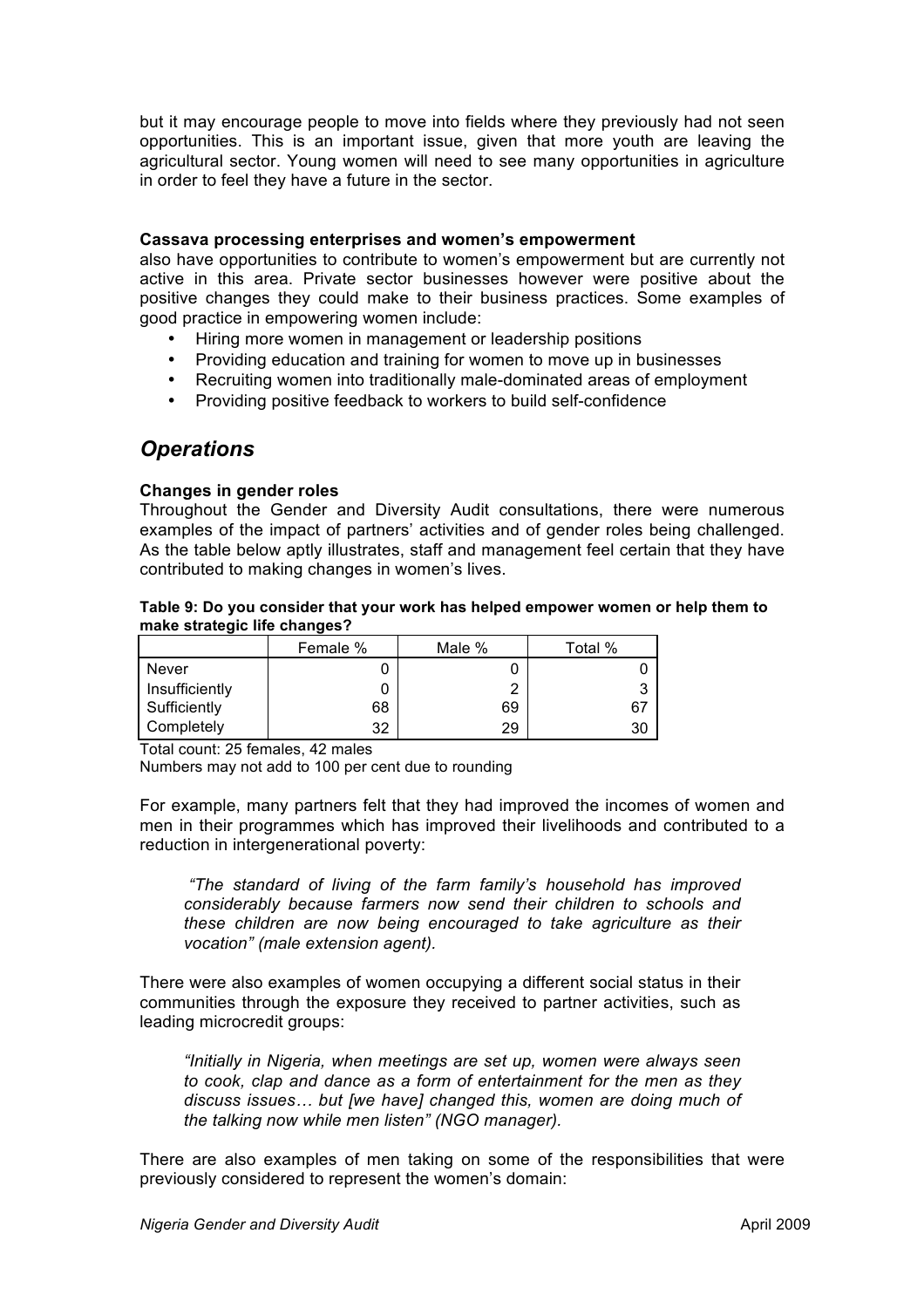*"When women go to the river we see men frying cassava at the house. Women are contributing to the home, men extend supporting hands and are filling in the gap" (male extension agent).*

However, as discussed in the previous chapter, gender roles can be further challenged if processing and production activities (women and men's activities) were brought together through partnership working.

#### **Ownership**

To increase opportunities of encouraging women's empowerment, women should be encouraged to purchase and manage technology through investment opportunities. This is a key area as it is where practical and strategic gender needs intersect. Ownership can address women's need to important inputs and technologies to increase their productivity and income, but it can also provide more strategic access to resources that can provide the opportunity for longer term empowerment. This was recognised by partners to some extent, particularly NGOs and public extension organisations, in that they felt that they required skills in training women in entrepreneurship. However, it is important that the emphasis is not only for women to own inputs, but also their outputs, and have control over their income.

#### **Women's leadership in the community**

Most of the partners' activities with women clients promoted women's leadership. This helps build women's confidence and self-esteem, and helps women's views feed into the decision-making process - thus impacting on women's empowerment. However, in some communities women leaders have very little actual decisionmaking power or men are placed to manage the women's groups. Staff explained that this was due to high illiteracy among women or that conflicts were occurring within women's groups that were stopped when men were managing the groups. It may be useful therefore to train women in group facilitation and problem-solving in order to exploit leadership activities.

*"This is the 'African mentality', when it concerns a formal position, women are not considered first; e.g. the social secretary may be a woman, but as for chairman, secretary, treasurer, don't expect them to appoint a woman" (male extension agent).*

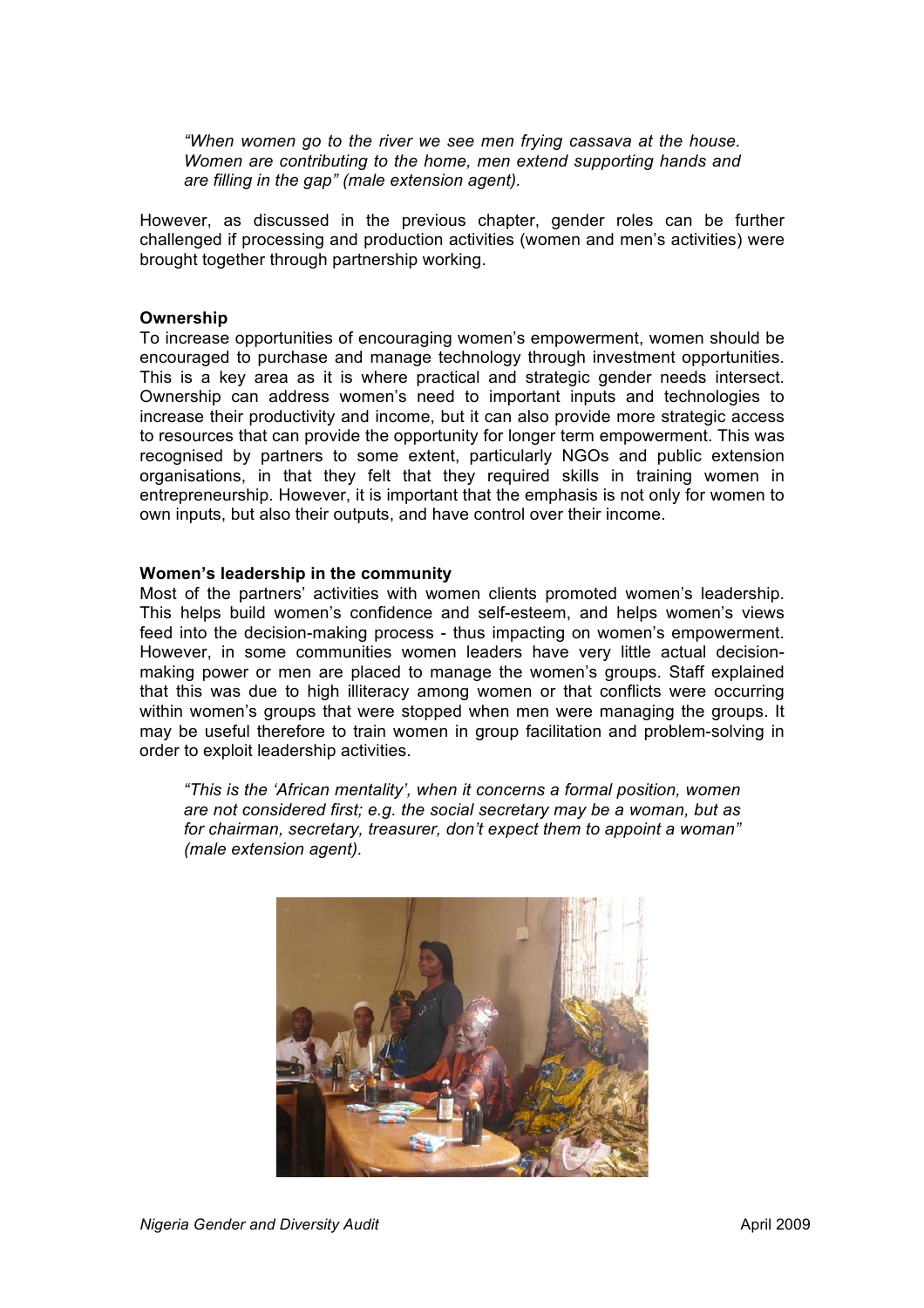#### **Managing conflicts**

Importantly, some staff have been involved in managing changes in gender relations by working with men and women and helping men and women to re-negotiate their roles in the household and for men to change their attitudes towards women. To a large extent, partners have been successful at adopting a non-confrontational approach, but this may be because they are working within current gender roles and expectations. Some staff reported that they often have to tell women that their new wealth or status through the programme does not mean they can disrespect their husband. However disrespecting a husband can have a range of meanings and interpretations, and in some cases, may even show how women are standing up for their rights and interests. Therefore, there may be more need for conflict management resources for staff to access.

*"The major point to focus on is empowering those women, e.g. through adult literacy class. The husband of two women quarrelled with them and asked them not to come for classes. He felt threatened. We intervened and counselled the man to allow them to attend… We have strategies to carry men along" (female extension agent).* 

#### **Monitoring and evaluating gender**

It was evident that gender was a key criterion in many of the partners' activities, with usually a numeric target expressing their commitment to including women in their activities. Many service providers were also disaggregating households into male and females in their scoping activities as well.

However, there were very few other gender indicators included in monitoring and evaluation activities, which means that little is known about the quality of participation and performance of service providers. Monitoring and evaluation of gender was also often not continued throughout the project lifecycle to have reliable data or a discernable impact. There was some indication that monitoring and evaluation processes, as a whole, were not comprehensive.

*"I don't think we record the number of women and men" (female extension agent).*

This will help organisations identify the needs of their clients, raise issues in a timelier manner during the programme and improve understanding of the impact of activities. Moreover, capturing these results and communicating them to external organisations will help build the reputation of C:AVA partners.

#### **Recommendations**

#### *Organisation*

- Develop a gender strategy establishing an approach to gender, a framework of action and mainstream it. This process should examine organisational assumptions and values and firmly establish a budget for activities.
- Create partnerships with women's organisations.
- Increase the number of females in management positions and maledominated sectors, and provide training, mentorship and support for women to move up.
- C:AVA country team should reflect on its processes for selecting service providers and undertake capacity building in this area, if a greater impact on meeting strategic gender needs and women's empowerment is desired.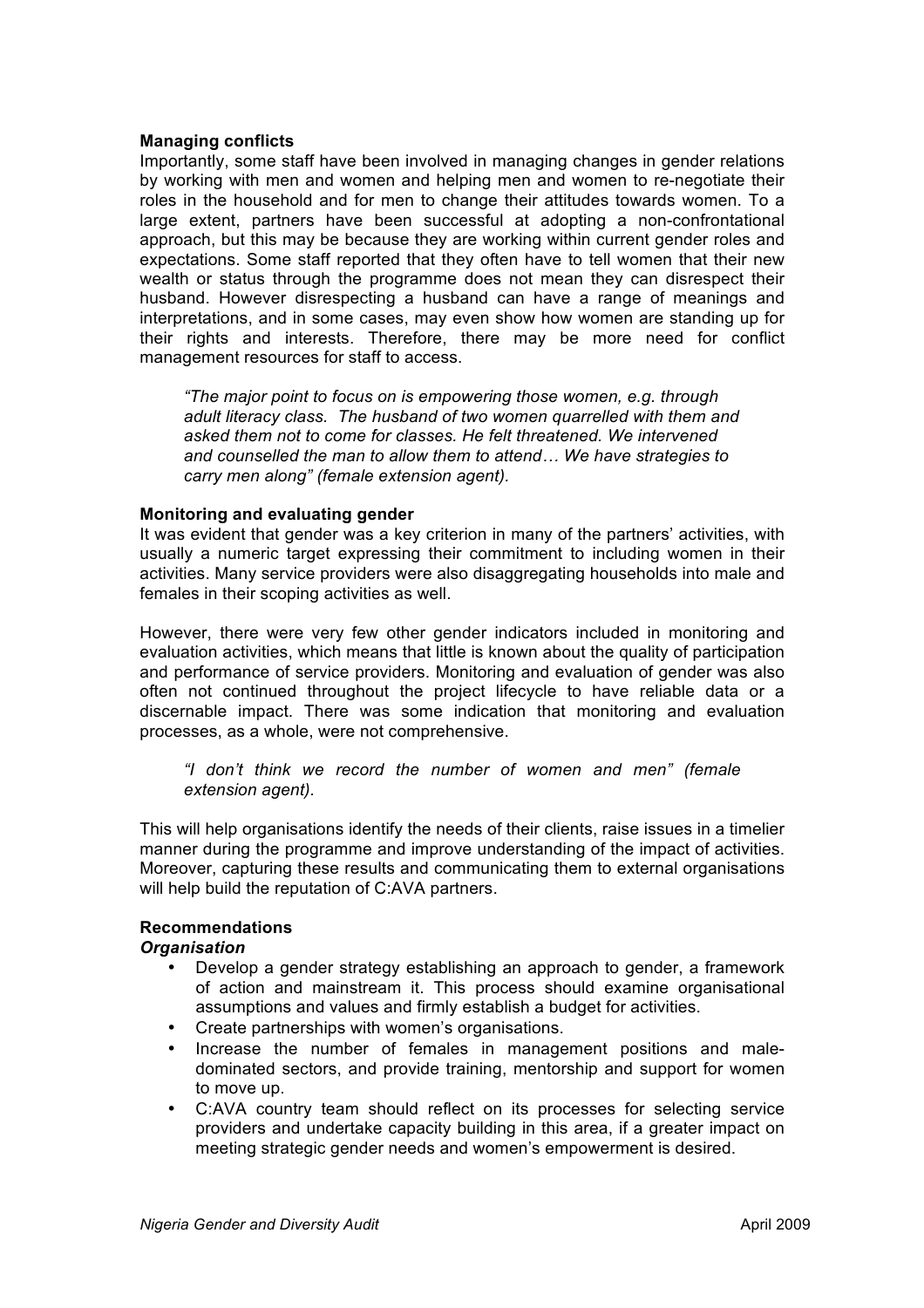• C:AVA country team should recruit more females in positions such as the country manager or desk officer positions.

#### *Operations (CAVA)*

- Promote ownership among women, such as supplying women or women's groups with credit to invest in equipment (e.g. VPUs) and manage genderfriendly technology.
- Train women in group facilitation and problem-solving for leadership.
- Expose women and men to agricultural roles they have not tried previously.
- Extension agents need capacity in providing training in entrepreneurial skills for women, and also in group management and conflict management.
- Train women (and staff) in entrepreneurial skills, particularly in value addition.
- Introduce measures to increase women's control over their income.
- Improve literacy amongst women.
- Develop a set of gender indicators that measure quality of participation and performance through the project lifecycle. Link with reporting and communication.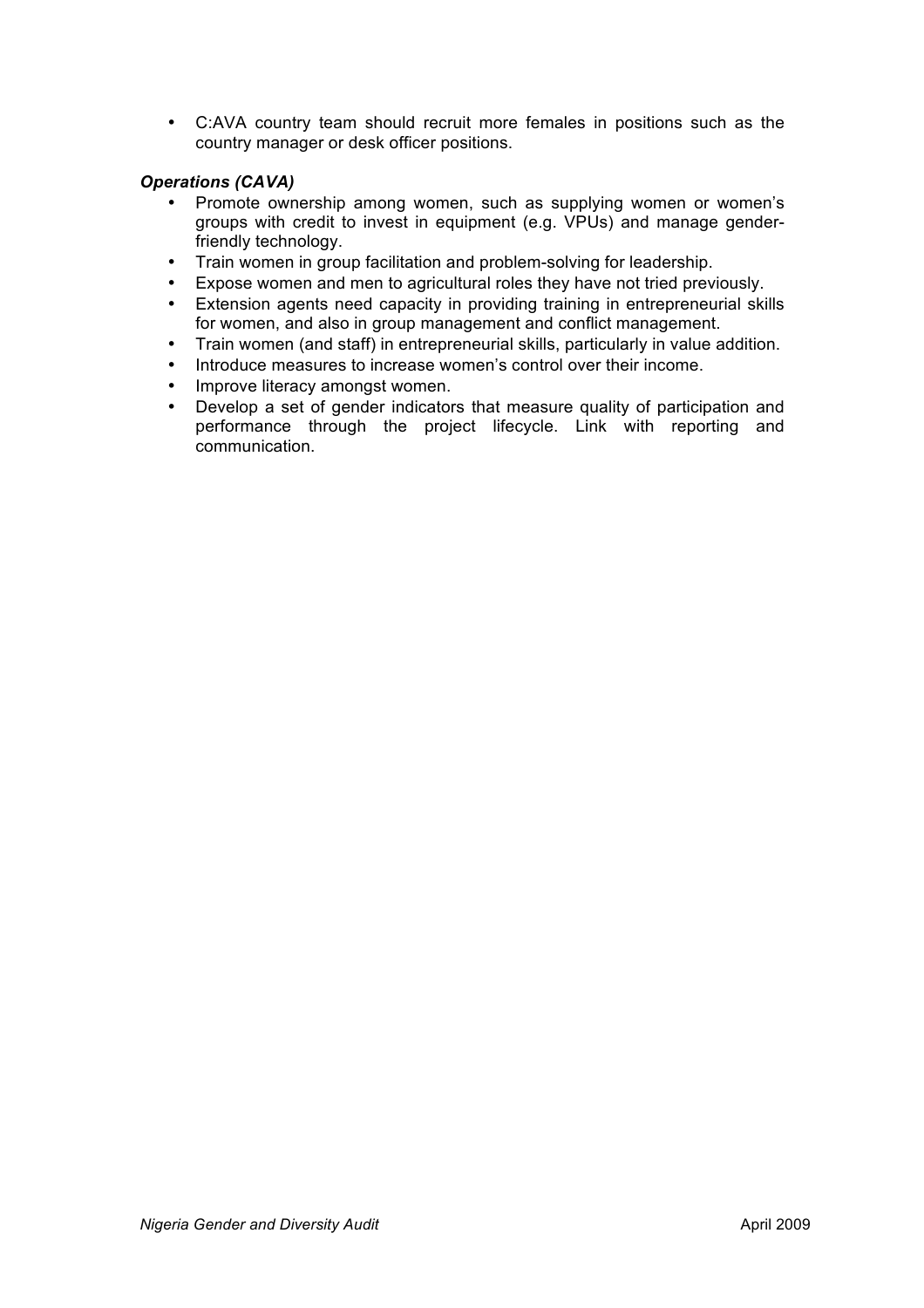## **6. Awareness and responsiveness to key diversity issues**

While gender is a principal area of social difference and inequality, it interacts with s a number of other characteristics that may increase vulnerability or social exclusion. Some of these characteristics are: gender; age; class; ethnicity; religion; disability; national origin, language. Diversity is particularly important when looking at gender, as when it is combined with other personal characteristics such as age or marital status, it can have a larger affect on the livelihoods of women and increase probability of exclusion. With these characteristics in mind, the extent to which partners are aware of and responsive to key diversity issues will be examined.

#### **Key findings**

- Generally there was low awareness of diversity as a social concept but a high appreciation for the insight it provides.
- Some partners were addressing key diversity issues within their organisation and in their activities, such as in staff recruitment. But there was a perception that addressing diversity issues could run contrary to a merit-based approach.
- A diverse workforce gives rise to different staff needs; therefore enabling staff to communicate their needs is very important.
- In field activities, service providers are participating in activities that address key diversity issues, especially in regards to youth, which is addressing issues of youth migration from rural areas. But staff feel this can be improved.
- Some staff felt that non-indigenous people may be discriminated against in rural areas and may be an issue they should address; however, not all staff agreed that they were discriminated against.
- Another issue was working with trade-based processing groups, which may exclude other people from participating if they are not traditionally involved in the trade.
- Monitoring and evaluation was not undertaken in a systematic way in regards to diversity. Diversity indicators were not in place for most partners.

### **Organisation**

#### **Understanding of diversity**

Overall there was low awareness of diversity as a social concept but a high appreciation for the insight the concept provides. Some partners were addressing key diversity issues within their organisation and in their activities, revealing that there is an implicit understanding of how personal characteristics can influence rural livelihoods.

However, partners would benefit from a more nuanced understanding of diversity and their effectiveness in reaching different groups in order to improve their practice. This may mean examining a number of areas of social difference in the workplace and their activities, such as marital status, age, disability, language, national origin, etc. It is also important for partners to identify staff groups that may be more prone to exclusion, such as when a variety of characteristics interact (such as gender, age or tribe). By striving to improve services with different groups in mind, it will help to create more effective services and support for all.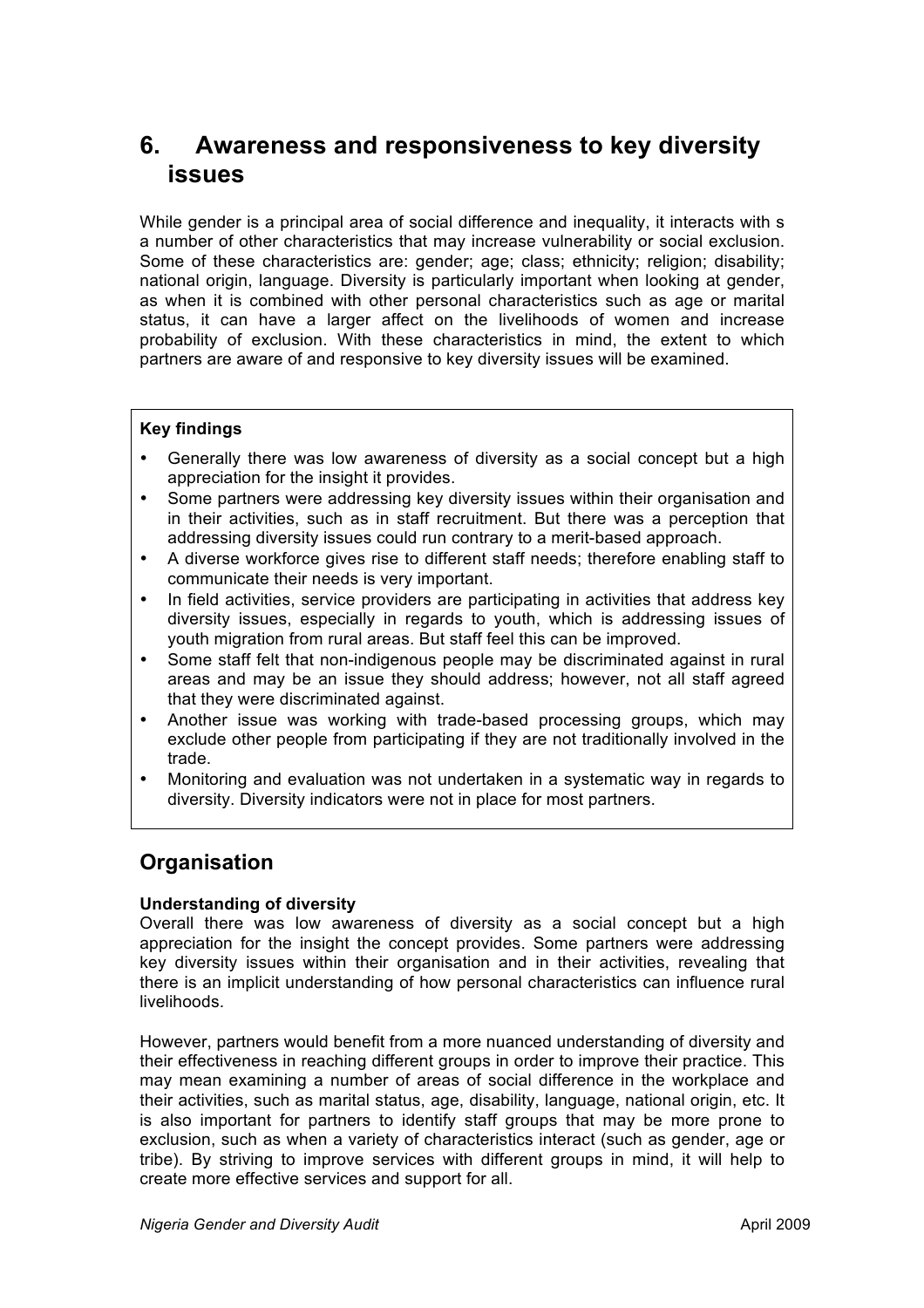#### **Diverse workforce**

A diverse workforce is increasingly being recognised as a valuable asset for organisations and businesses. Taking a diversity approach can help to build a workforce with a range of skills and experience that can ultimately improve activities or even competitiveness.

It was evident that some service providers had consciously applied a diversity approach to their staff recruitment. For example, one provider took steps to ensure that people with different religions were represented on his small team. Another service provider hired staff to work in the areas they were from to communicate to clients more effectively. Both intermediaries had some disabled and older workers employed at their factories, which is contributing to improving the livelihoods of people who are commonly excluded. However, the practices of other service providers didn't reveal explicit attention to diversity, as they felt that hiring was strictly merit based.

A diverse workforce may also give rise to a number of different staff needs; therefore it is essential that there are opportunities for staff to communicate their needs. It was found that in most cases management provide time during meetings for staff to raise these issues; however, it is unknown to what extent these needs are addressed.

*"We are not doing badly. We have a handful of female lecturers and technologists. Some of them are older" (male, learning institution).*

### **Operations**

#### **Programmes targeting diverse groups**

All service providers, to some degree, were participating in activities that addressed key diversity issues. The main diversity focus for service providers is on youth. This is meeting a key need, as youth are increasingly choosing to migrate to urban centres to avoid agricultural work, which they see it as unprofitable and arduous labour (as identified in the Gender and Diversity Analysis report Butterworth et al, 2008). Some partners are holding learning sessions and facilitating young-farmer clubs to promote the sustainability of the agriculture sector and be more inclusive to the younger generation. Other examples of service providers meeting diversity needs are training for the unemployed and migrants in agriculture and an enterprise programmes for widows.

Staff and management also consider themselves to include diversity 'to some extent' in their work, as the table below illustrates. This reveals that groups that share a particular need may be addressed through separate programmes, but the range of needs within groups may not be considered in all their work.

|                   | Female % | Male % | Total % |
|-------------------|----------|--------|---------|
| Not at all        |          | 11     | 6       |
| To some extent    | 50       | 25     | 38      |
| To a great extent | 27       | 46     |         |
| Completely        | 23       | 18     | つ1      |

| Table 10: To what extent do you consider and include diversity in your work? |  |
|------------------------------------------------------------------------------|--|
|                                                                              |  |

Total count: 26 female, 44 males

Numbers may not add to 100 per cent due to rounding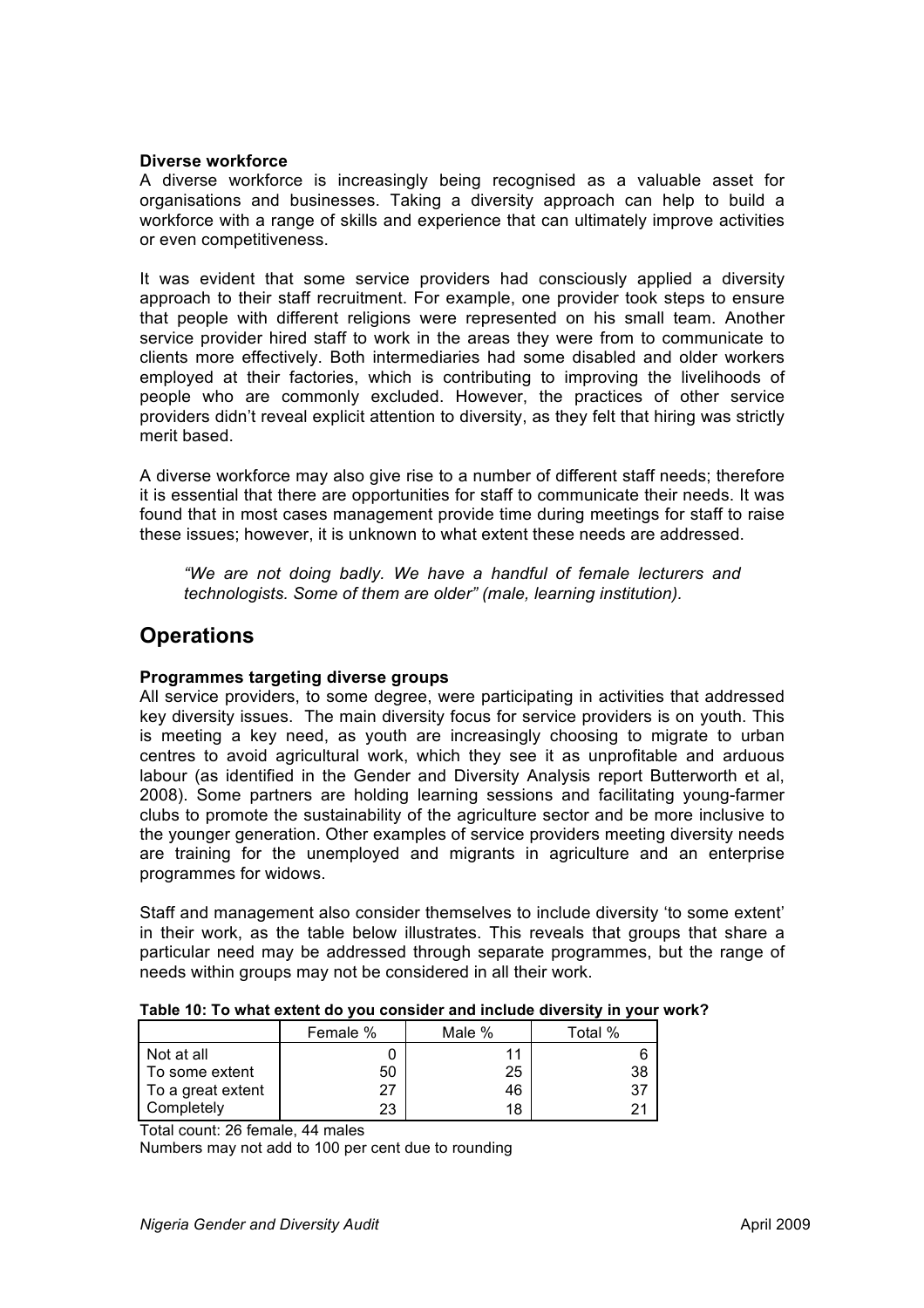#### **The Federal College of Agriculture (FECA): Agricultural skills for widows**

Similar to other South West African countries, female widows in Nigeria are commonly marginalised, where widowhood tends to impact far more traumatically upon women than men. They suffer discrimination and social exclusion, and experience extreme hardship due to their lack of control or access to resources, which occurs both during their husband's life and after. Common experiences include loss of resources such as land or income, loneliness, loss of status, fear of the future and depression (Owen, 1994 in Sossou 2002:203). The HIV/AIDS crisis in Nigeria is compounding this problem even more, as a greater number of people are losing their spouses to AIDS and are stigmatised both for being a widow and being linked with the disease.

As part of a federal government initiative, FECA has responded to this issue. As a leading agricultural training college, FECA has developed a series of training courses tailored towards improve the skill sets of widows. Women can select from a range of courses based on their interests to improve their agricultural skills and increase their income from agriculture. After they complete the course they are given materials and equipment to start their venture. This programme is exemplarity in addressing women's practical needs, and also the diversity issue, where age, gender and marital status combine to make them especially vulnerable. FECA is also working with youth and unemployed to improve their standard of living through agriculture.

#### **Issues that were not currently being addressed**

Staff raised an issue about non-indigenous people or migrant communities being discriminated against and socially excluded, which will need to be addressed in C:AVA activities. Staff in some organisations reported incidences of non-indigenous people being prevented from attending village meetings, rent land or plant profitable crops. Other staff reported that in some cases migrants were doing better economically than non-indigenous. Therefore activities with C:AVA will need to take special consideration of this group to ensure benefits reach them. The service provider who facilitated the training programme for non indigenous people could be drawn upon.

*"Tribe is an issue. When you are in your community you are more bold. But if you leave, people are biased" (female, learning institution, lecturer).* 

Partners may also want to investigate technologies that work well with particular groups, such as the disabled, or blind, and use them to facilitate income generating activities.

Another issue was working with already established trade-based processing groups. Some partners focus working with groups based on a trade, such as palm oil or cassava processors. From a diversity perspective, focusing on groups already involved in an existing trade may exclude people from much needed support who aren't involved in that trade. Groups formed on the basis of their trade may come from a particular tribe or lineage and exclude other groups of people. It may, therefore, be interesting to take a participatory approach to trade-based processing and encourage people from different backgrounds to take up the trade.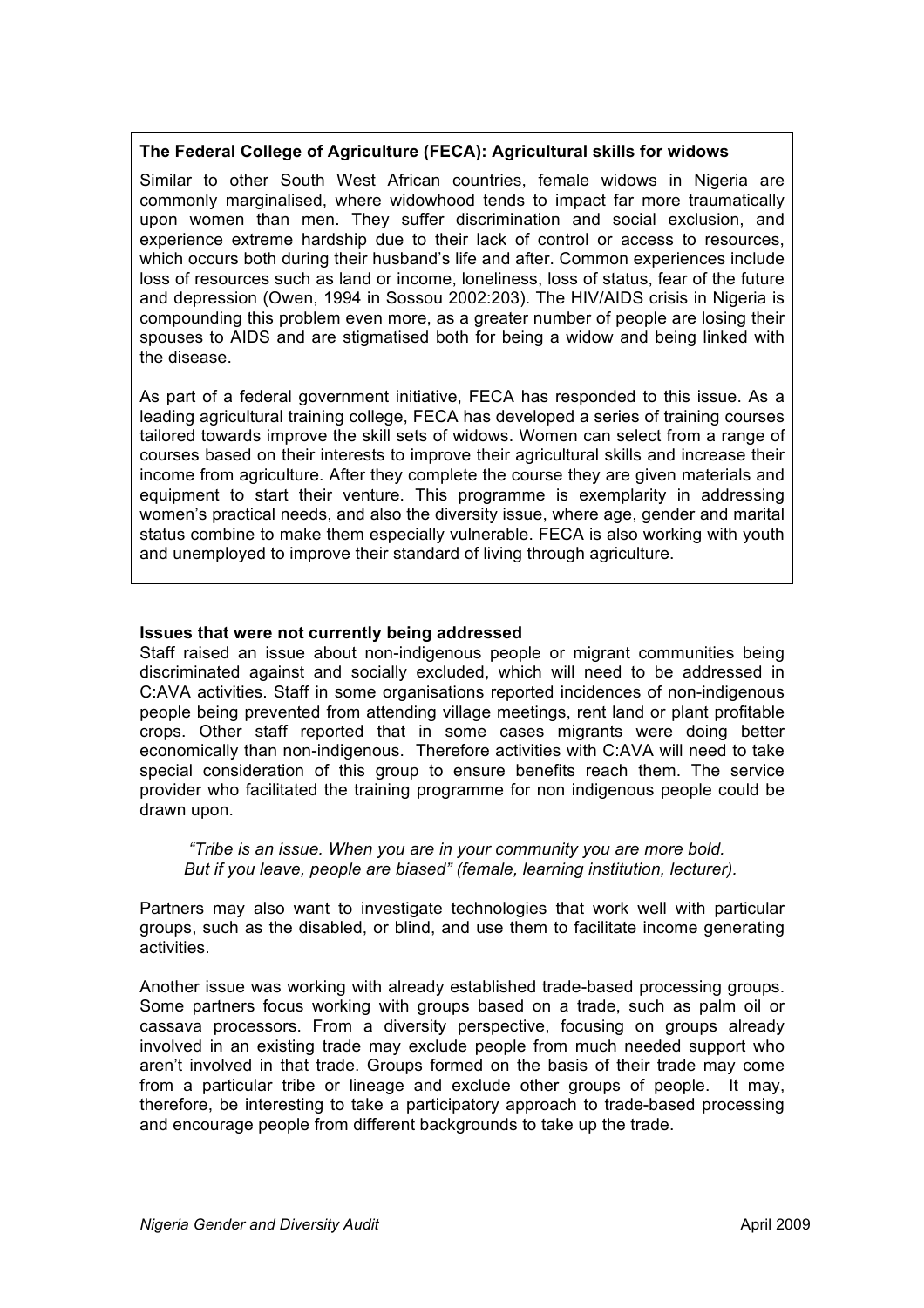#### **Monitoring and evaluation**

As discussed in previous chapters, monitoring and evaluation in general was not undertaken in a systematic way. Diversity indicators, like gender indicators, were not in place for most partners. Despite this, 49 per cent of staff and management felt they monitored diversity issues 'usually'. However, this is difficult to do without diversity indicators and is very unlikely to be done in a comprehensive and systematic way.

**Table 11: Is an analysis or monitoring undertaken on the impact of the programme concerning different groups?** 

|         | Female % | Male % | Total % |
|---------|----------|--------|---------|
| Never   |          | ←      | 3       |
| Seldom  |          | 24     | 17      |
| Usually | 58       | 46     | 49      |
| Always  | 35       | 27     | 30      |

Total count: 26 females, 41 males

Numbers may not add to 100 per cent due to rounding

This situation results in little information being available to monitor or evaluate impact for different groups of people, which is crucial to the C:AVA mandate. There are a range of indicators that can be included in surveys and questionnaires that would supply this information, such as gender, age, tribe, disability, or country of origin etc. This information can then by applied against department and position to determine how diversity is addressed internally, and also against the type of farming, farmer wealth, or village location to gain insight into activities on the field.

#### **Recommendations**

#### *Organisation*

- Improve understanding of diversity, how issues can be addressed, and how activities could be extended or improved for different groups.
- Investigate how the organisation and programmes are currently reaching out to different groups and address issues that arise from this.
- Develop an organisational approach in which diversity issues are defined and can be addressed.
- Ensure staff are equipped with conflict resolution stills.

#### *Operations (CAVA)*

- Address issues of non-indigenous, encourage people to participate in C:AVA who have not been involved in processing
- Adaptable technologies or processes for different groups
- Integrate diversity characteristics into the monitoring and evaluation system
- Include characteristic indicators for monitoring such as gender, age, tribe, disability, or country of origin etc, and cross tabulate against the type of farming, farmer wealth, or village location to gain insight into activities on the field.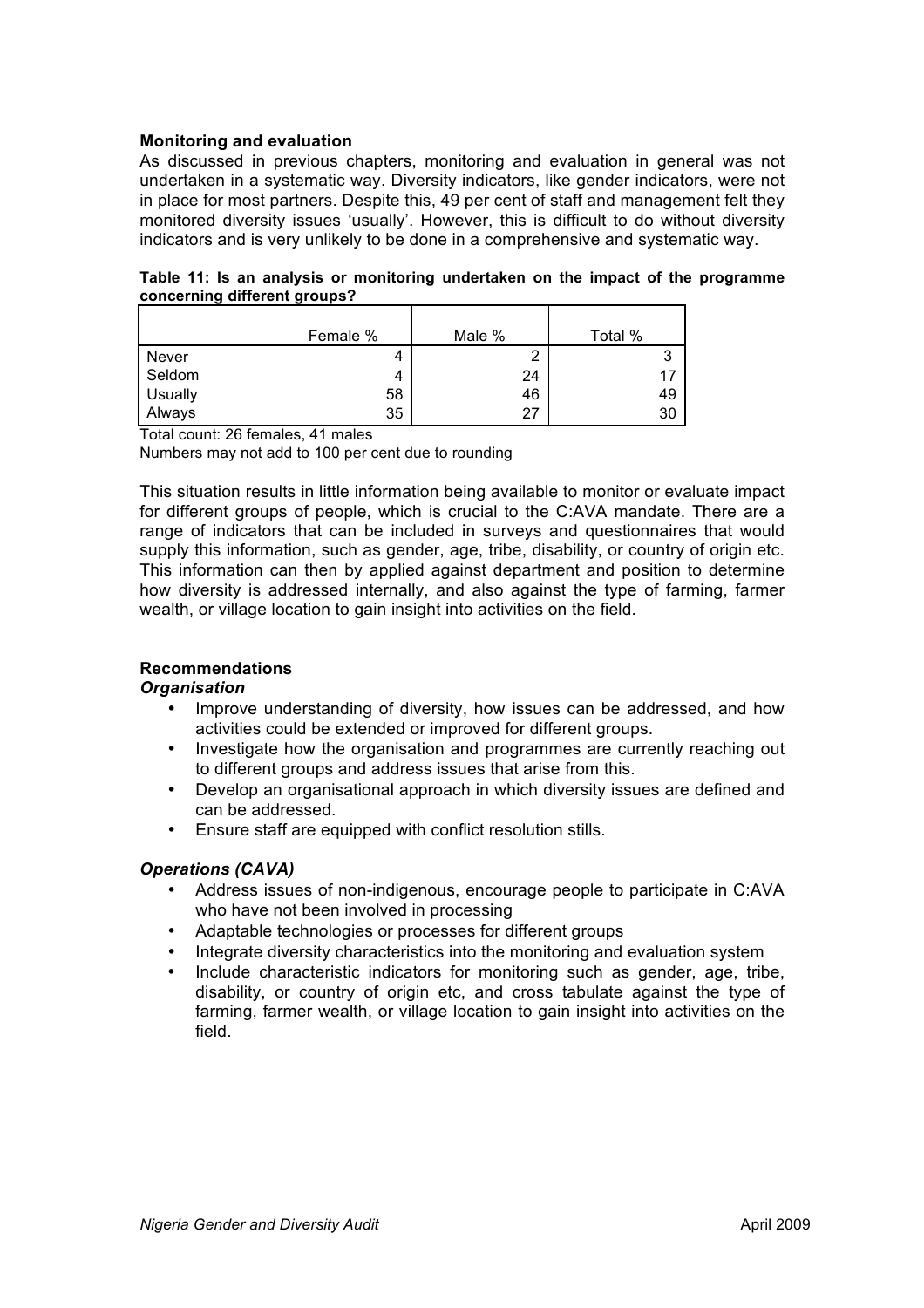## **7. Enabling participation**

Participation in socio-economic and political life is widely seen as a crucial tool for achieving greater equality and overcoming poverty, and is an intrinsic part of development processes and business innovation (Sen, 2001; Chambers, 2007). Subsequently, the Gender and Diversity Audit includes an analysis of participation and how C:AVA partners enable participatory processes internally and with their clients. There are a range of processes and mechanisms for participation; therefore the purpose of this performance area is to identify what is currently being done to enable participation and how it can be improved, with gender and diversity in mind. The focus of this chapter is on how participation is understood and actualised within organisations and in their field operations.

### **Key findings**

- There was a high understanding of participation and its importance among partners, but participatory approaches were not mainstreamed throughout organisations or through field activities.
- Internal participation was mainly conducted through staff meetings, where staff could learn, problem-solve and innovate with other staff. Smaller organisations tended to be more participatory.
- The majority of staff felt that the opinions and views of women and diverse groups were sought out; however, there is room for improvement.
- There was a lack of more strategic attention to gender, particularly in decision making and staff meetings.
- Partners were effectively engaging with the external environment, which was contributing to innovation and learning.
- Staff used a range of methods and approaches to enhance participation among partners in their field activities and felt it was much easier to think about participation in this area.
- Staff require capacity building in different participatory approaches in order to apply methods that correspond to the situation.
- Service providers face some constraints to participation by going through existing village power structures, such as limiting the people that are exposed to the service or project.
- Service providers incorporated methods that enhanced the participation of women in their activities, such as working with women's groups and setting targets for women's participation. However, women face a number of barriers to participation that could be addressed.
- Service providers used various communication methods to transfer information to clients, but there were some problems with access.

## *Organisation*

#### **Understanding participation**

All partners felt that participation was crucial to their organisation and external activities, whether their work involved business, extension services, rural development or education. The general understanding of participation was that it was including the views, experience and knowledge of either staff or clients. This was conducted in a variety of ways, as this chapter will illuminate; however, a more nuanced understanding of participation could increase the quality of participatory activities. A gender analysis for instance, reveals that the understanding of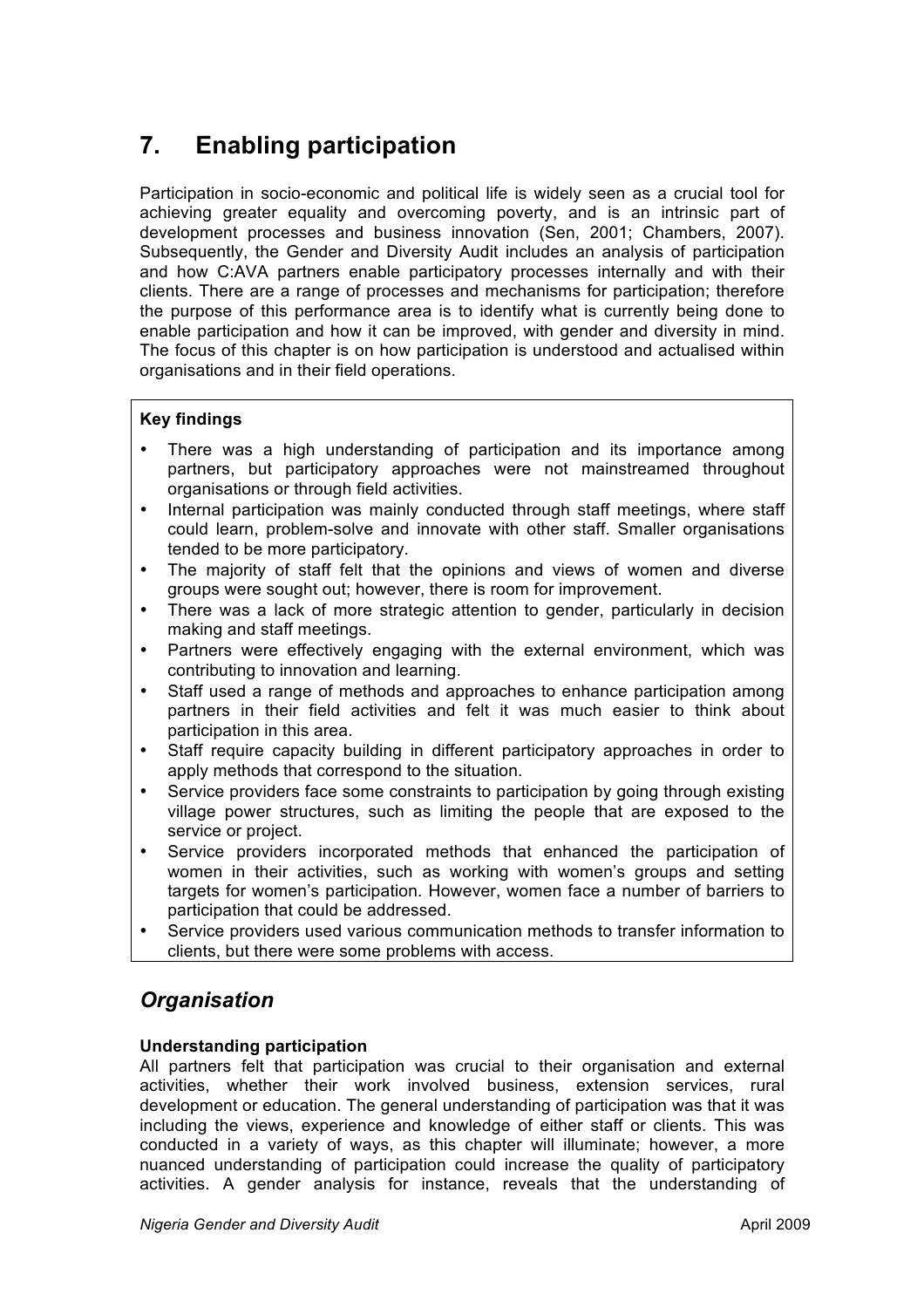participation sometimes lacked attention to power relationships or complex social circumstances that influence participation. Moreover, participatory approaches were understood and applied only in certain contexts and not mainstreamed throughout organisations and their operations. Therefore, it would be useful for partners to expand their understanding of participation and incorporate it throughout their organisation and activities.

#### **Means of participation within organisations**

The majority of service providers provided opportunities for staff participation through weekly, fortnightly or monthly meetings. Most staff and management felt this was an effective way for staff to learn, problem-solve and innovate with other staff.

Organisational culture played a major role in the extent to which partner's adapted a participatory approach in their internal activities. Smaller organisations tended to be more informal and open to staff input, and staff felt supported in doing so:

*"We asked for a coordinator at the programme level and we got a permanent programme coordinator. We are very happy now he is in place" (male extension agent).* 

In contrast, some of the larger organisations had a much more formal culture and structured meetings for staff participation. Staff reported that management did not always support or listen to their ideas, which left them unmotivated As the quote below illustrates, this can hurt the ability of partners to innovate, which will be discussed in more detail in the next chapter:

*"[The organisation] does not encourage innovation among staff because we have unresponsive structure. If you have a great idea you want to pass across to the management, you are sent back home and told to get on with your work and not to bother about any new thing... Our ideas die on the field" (female extension agent).*

In contrast, some of the larger organisations had a much more formal culture and structured meetings for staff participation. Staff reported that management did not always support or listen to their ideas, which left them unmotivated As the quote below illustrates, this can hurt the ability of partners to innovate, which will be discussed in more detail in the next chapter:

#### **Gender, diversity and participation**

'Who' is participating is a crucial question. In partner organisations, the majority of staff felt that the opinions and views of women and diverse groups were sought out (47 per cent). However, 15 per cent of staff (21 per cent female and 13 per cent male) still felt that this seldom occurs, indicating that there is room for improvement in consulting with different groups internally for some organisations.

#### **Table 12: Are the opinions and views of women and different groups actively sought out by your organisation?**

|         | Female % | Male % | Total % |
|---------|----------|--------|---------|
| Never   |          |        |         |
| Seldom  | 21       | 13     | 15      |
| Usually | 38       | 32     | 37      |
| Always  | 42       | 52     | 47      |

Total count: 24 females, 48 males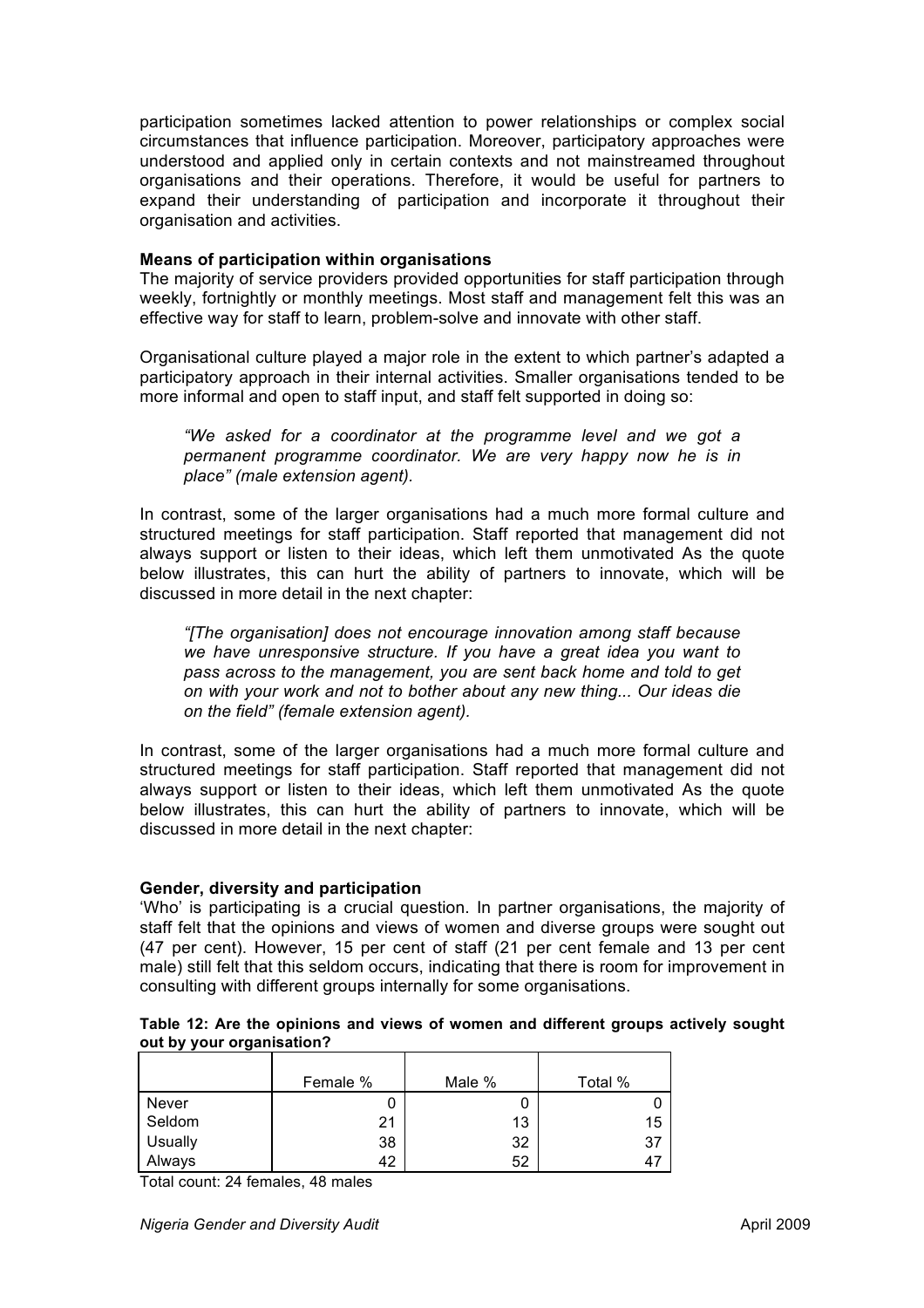Numbers may not add to 100 per cent due to rounding

When women were consulted, there was an impact, particularly with regards to women's practical gender need, as the quote below demonstrates:

*"The opinions and views of women and different groups are sought at various meetings such as training sessions and the work planning meetings… For example, there was a complaint raised about the condition of the shared toilets which led to the construction of separate women's toilets" (agricultural extension manager).*

However, in the context of strategic gender needs, women's participation in decision making is less evident. Some male staff reported that women colleagues didn't often participate in organisational activities even though they felt it was a comfortable environment. Male staff felt that there should be initiatives to change the *"mindset of women"* to enable them to contribute more strategically

It may also be important to consider the means or avenues through which people participate to identify their effectiveness for different groups. Currently, management feel that meetings are an opportunity for staff to participate in organisational decision making, discussions and to *"cross-fertilise ideas".* However, this may not be a participatory environment for some people, as they may be intimidated in a large meeting room with majority male staff and management present.

#### **External partnerships**

Partners were significantly engaging with the external environment, which was contributing to innovation and learning. Partners had a number of external partnerships including the state, local government, civil society organisations and private companies. As the table below demonstrates, 87 per cent of staff and management felt that these partnerships were 'effective' or 'very effective'.

| . .            |          |        |         |
|----------------|----------|--------|---------|
|                | Female % | Male % | Total % |
| Not at all     |          | ◠      |         |
| Ineffective    | 4        | 13     | 12      |
| Effective      | 46       | 33     | -37     |
| Very Effective | 50       | 52     | 50      |

**Table 13: Does your organisation have effective partnerships with external organisations?**

Total count: 26 females, 46 males

Numbers may not add to 100 per cent due to rounding

### *Operations*

#### **Current participatory methods in field activities**

Staff used a range of methods to enhance participation in their field activities and felt it was much easier to think about participation in this area. A mix of consultative and collaborative approaches was used, depending on the organisation and programme. For example, agricultural extension work used a number of different methods in transferring information and skills, such as participatory needs assessments, client questionnaires, field demonstrations and farmer schools. An NGO providing microcredit, however, used group meetings and discussions as a means of invoking participation. Learning institutions conducted participatory research, by consulting rural people about their technical needs, such as the smoke and heat free frying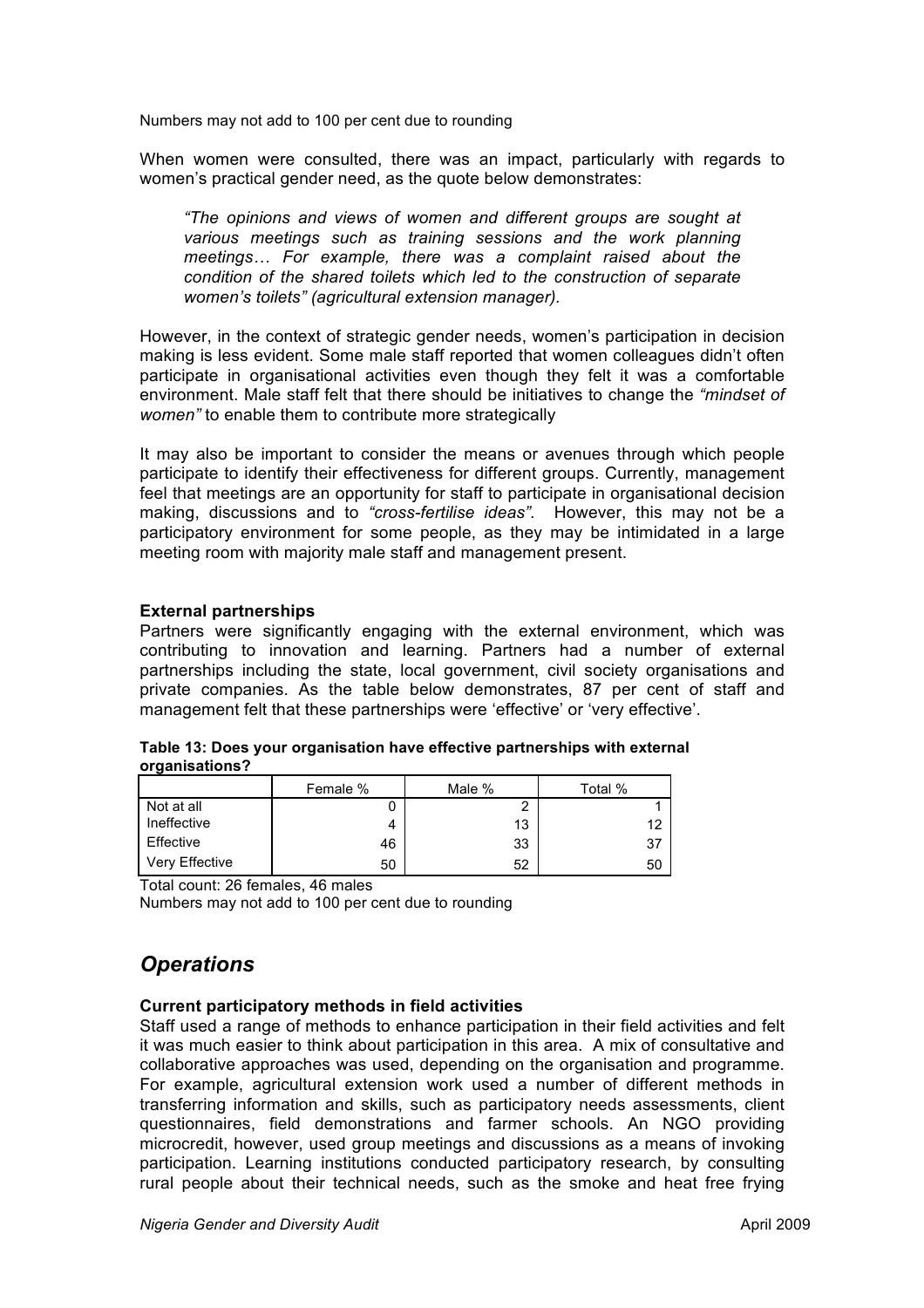technology. These approaches do not seem to be value-driven, but rather respectful of local knowledge and structures.

The main method for public extension services was the training and visit method, which combines regular visits to communities (particularly to village leaders and local facilitators) with informal evaluation methods to see how technologies are being taken up, applied, and their impact. One service provider took a more farmer-led approach, where they facilitated the establishment of community monitoring committees to enable service users to judge performance themselves. Another popular method was a group approach, which shifts focus from working with individual farmers to group work, which is cost effective, can reach a higher number of people, and contribute to social capital.

However, it seems that partners were utilising one method for participation, when a range of tools may be applicable for different activities. For example, the training and visit method may be best suited for more large-scale commercial farms than compared with smaller subsistence farmers where the focus may need to be on empowerment. Moreover, the innovation or farming systems approaches, for example, involve suppliers and users of research at the centre of analysis to define problems and develop solutions. Service providers may want to strengthen their capacity in a range of participatory methods in order to apply tools that best fit a situation.

It was also found that partners lacked more systematic methods in incorporating participation throughout their activities such as during planning and design, implementation and monitoring evaluation. Most participatory methods were utilised in the initial phases of activities, but not throughout the project. As the table below demonstrates, 60 per cent of staff felt that consultation with different groups in their field activities, for instance, was 'usually' to 'never' conducted. This indicates that a more consistent approach is required in participatory methods.

| planning and conducting your work. |          |        |         |
|------------------------------------|----------|--------|---------|
|                                    | Female % | Male % | Total % |
| <b>Never</b>                       | 15       |        | 10      |
| Seldom                             | 12       | 10     | 10      |
| Usually                            | 35       | 43     | 40      |
| Always                             | 39       | 41     | 40      |

**Table 14: Do you actively seek out the views and opinions of different groups when planning and conducting your work?**

Total count: 26 females, 42 males

Numbers may not add to 100 per cent due to rounding

One public extension organisation felt that evaluation and participatory methods were difficult when a programme was undergoing challenges, because of the overly negative feedback they received, specifically from the change in cassava policies have left them without buyers. However, it is in these circumstances that evaluation is most important. Skills in group dynamics and conflict management would help staff to work effectively with groups and encourage their participation in programmes.

#### **Addressing power structures in initial community engagement**

Partners need to examine their relationship with existing community power structures in order to understand its effect on participation. Service providers use the approach of working with existing structures and not to challenge them. This has a range of implications for equality and access of benefits and outcomes for different groups, as it reinforces structures of inequality.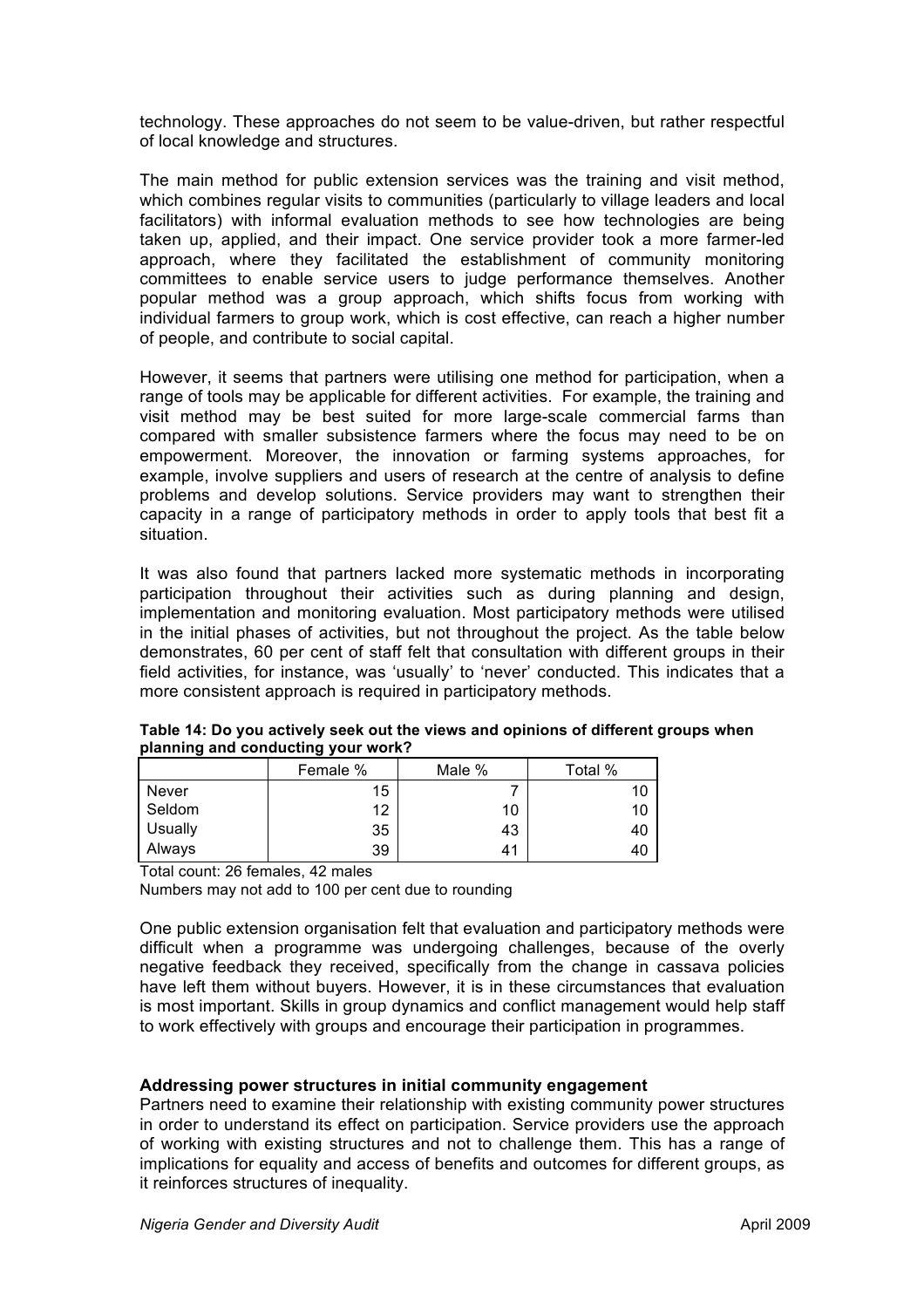*"Before you can talk to a wife in a household, you must pass through the husband and before you can reach farmers within a community, you must pass through the chief of that community" (male extension agent).*

Currently, many service providers start the planning phase of their programmes by contacting the village authority. Village authorities are typically an older male; however, they can also be female (the 'queen mother') if the male elder dies. This contact is required in order to conduct work and gather people together in the village, and was seen by both staff and management as vital to community relations. However, this practice can have a number of consequences, as the quotes illustrate below:

*"Sometimes the leaders of the community can be autocratic and self centred and want all the activity to concentrate in only one farm" (male extension agent).*

*"If you are not careful you will concentrate all your efforts on one person – some leaders just want you to help them and they may not organise people for you" (male extension agent).*

There is also a need for extension agents to examine their own position in local hierarchies and how they may be seen by other people. Some local people may feel intimidated by extension agents because of their qualifications or associate them with the Government. Extension agents that work in their own villages of origin may be situated within local hierarchies and be more influenced by existing power structures, resulting in privileging some groups or families. Given this, service providers would benefit from capacity strengthening in participatory methods and examining their own position in order to provide more inclusive services to rural people.

#### **Gender and participation**

Service providers incorporated methods that enhanced the participation of women in their activities, such as working with women's groups and setting targets for women's participation. There were differences between partners, for example one NGO and public extension services established women only groups, whereas another NGO included men and women in the same group but had targets for each. The later is more difficult as men may dominate activities.

*"[Participation is] part of what we do, we do it as best we can. We have a gender target for participation 60:40 men:women in most of the programmes we have" (male extension agent).*

However, there were a number of barriers to women's participation in extension services and other support, such as low literacy levels, stereotypes of women as working only in the subsistence or processing spheres, and lack of access to and ownership of resources. These barriers prevent extension services from being taken up by women or women benefiting equally from the services. For example, due to illiteracy, some women's groups have male leaders, which limits the opportunities for women in leadership opportunities and ownership over group resources. Therefore these root issues should be addressed to enhance women's participation.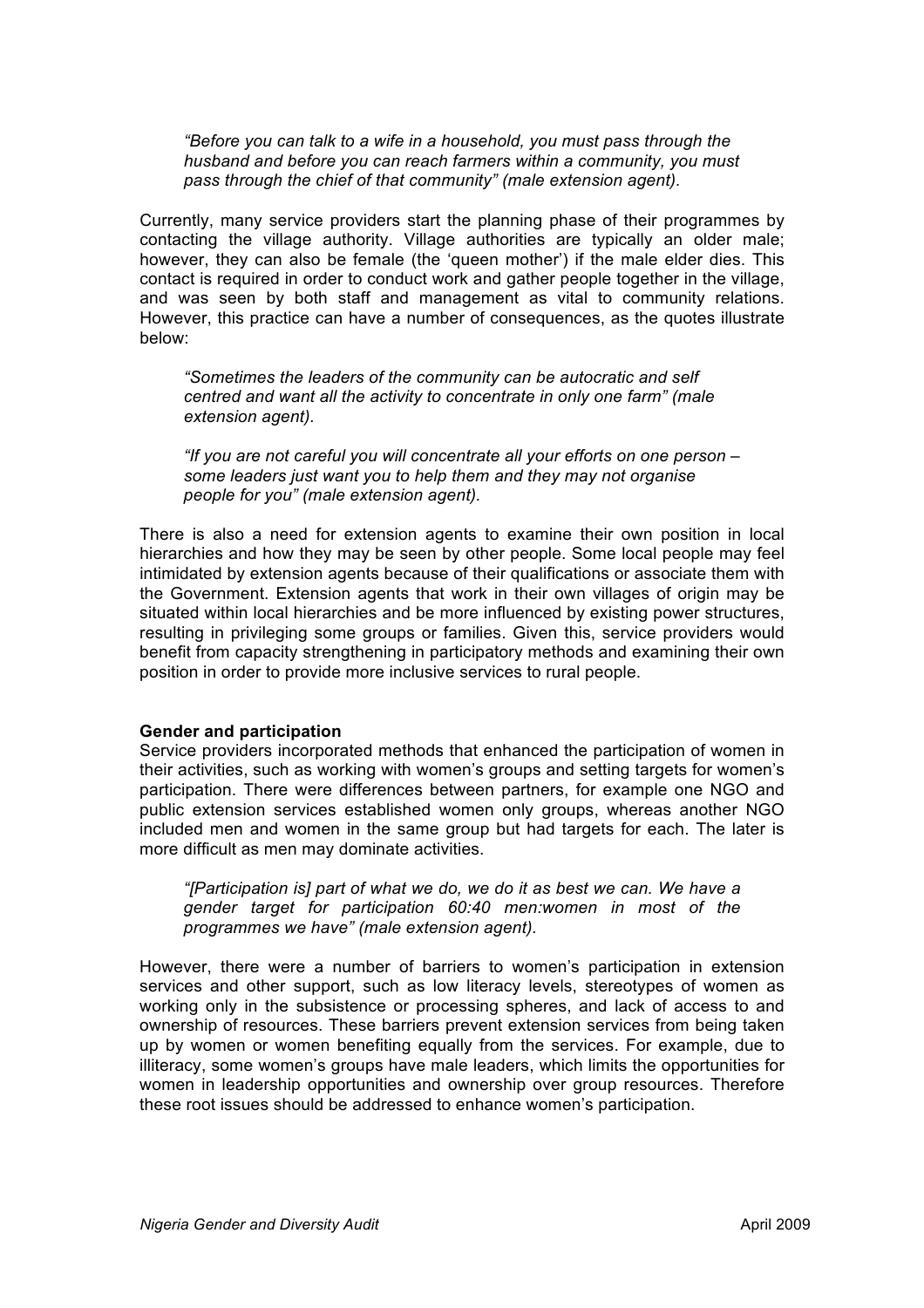#### **Communication methods**

Service providers used various communication methods to transfer information to clients, most typically through field demonstrations, teaching in local facilities, or TV and radio programmes. These are important mediums; however, there are still issues of access, as women have limited time.

The most common method of communicating with clients is through direct contact or visiting the farmer in their fields or home. This is probably the most reliable method of transferring information, especially to reach out to women, but is time consuming. Sometimes, messages are sent through community leaders to disseminate information to villages; however, as discussed previously, it may be incorrect to assume that the information has been disseminated equitably.

#### *Recommendations*

#### *Organisation*

- Increase understanding of participation and participatory methods. A more detailed understanding is required with regards to the influence of power relationships and the complex social circumstances.
- Develop more creative ways to encourage staff participation, such as interdepartmental or external field visits, role-playing, staff presentations and external partnerships to increase learning and enhancing performance.
- Develop an organisational participatory approach and mainstream it throughout the organisation.
- As discussed in previous chapters, partners should consider evaluating levels of staff and client participation, using variables such as sex age, ethnicity, language and nationality. Establish targets but also examine the quality and impact of participation. Take measures to identify and address issues of exclusion.
- Cassava processing enterprises should help support a vibrant supplier group that will provide opportunities for participation of women and men.

#### *Operations (CAVA)*

- Review and adjust current approaches to incorporate participation throughout planning and design, implementation and monitoring evaluation and improve access to services and programmes. For example:
- Extend work from farms and involve farmers in more non-farm activities.
- Communicate with other village members after village authorities have been contacted.
- Train local facilitators to act as a link between the organisation and communities to exchange information and ideas.
- Improve communication by making it gender-friendly, having women announcers, presentations in local languages and limiting, if not omitting, written materials.
- Address or support others in addressing barriers to female participation in extension, such as female illiteracy, control over resources and gender stereotypes.
- Undertake capacity strengthening in participatory methods, group dynamics and conflict management to work more effectively with groups and encourage their participation.
- Undertake regular participatory evaluations with clients and establish community monitoring committees in each work area to enable service users to judge performance.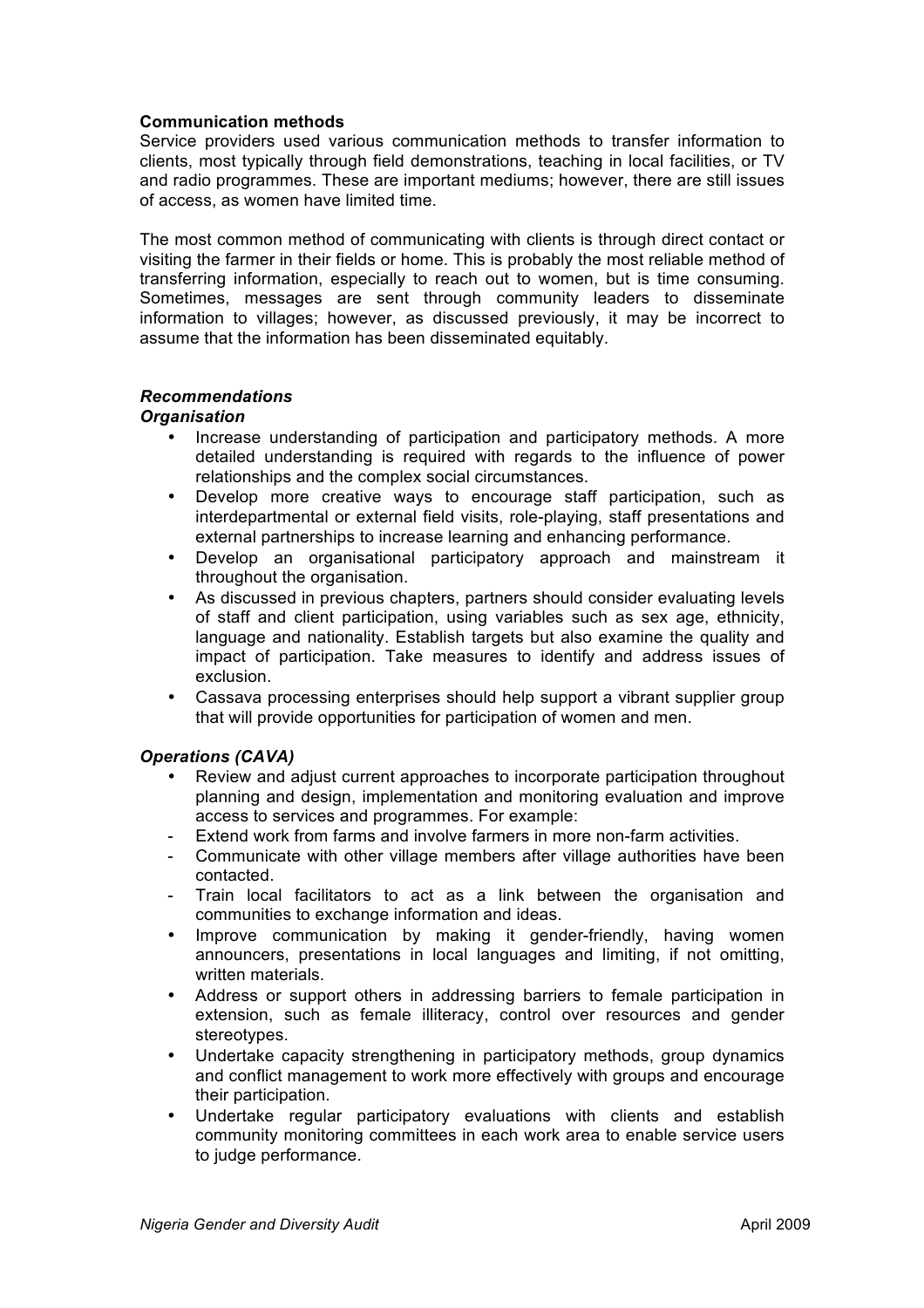## **8. Innovation**

Innovation simply means 'a new way of doing something', or for organisations, doing something new. Innovation is important as it provides different ways to achieve a goal often in terms of improving efficiency, productivity, quality etc. In terms of gender and diversity innovation is also important because gender and diversity relations are constantly shifting and being re-negotiated. New constraints and opportunities are continually arising and requiring new methods for understanding and addressing difference. In this context, innovation is examined through a gender and diversity lens to identify the extent to which partners facilitate processes for the creation of new ideas.

#### **Key findings**

- Innovation was largely understood as the production and introduction of new technologies, which was an essential part of most partners' jobs. Most organisations possess an organisational culture that supports innovation and has an openness to try new things. But the understanding could be extended to look at processes of shared learning between organisations, which could help motivate staff and facilitate innovation.
- There were a number of ways that partners were being innovative in areas that addressed both practical and strategic gender needs. Most of these ideas were done in consultation with female clients.
- Staff meetings were the tool that was most often stated for knowledge sharing. However, the majority of staff reported that they needed to develop their skills to innovate, but felt this wasn't possible due to funding constraints.
- Knowledge sharing also occurs through partnership and external communication, which is critical for gaining new insight, influencing, and even gaining additional funding. This was effective, although there was some tension around issues of donor funded projects, and academic research and practical implementation.
- Other barriers to innovation include lack of incentives, lack of ownership and rigid management structure.

#### **Understanding innovation**

Innovation was largely understood as the production and introduction of new technologies, which was an essential part of most partners' jobs. One service provider, for example, developed a number of value-added products, started new activities in waste management and created its own women's credit scheme. Subsequently, most organisations possess an organisational culture that supports innovation and has an openness to try new things. In addition, some partners had an in-depth understanding of innovation and saw it in terms of internal processes and opportunities for learning and communication, and being relevant to gender and diversity.

#### **Innovation and gender**

There were a number of ways that partners were being innovative in areas that addressed both practical and strategic gender needs. Most of these ideas were done in consultation with female clients. Some examples of this are:

• Development of a community engagement model called the 'ten trusting ten' method, where ten people pass information on to another ten people. This method transfers knowledge efficiently and extends social networks.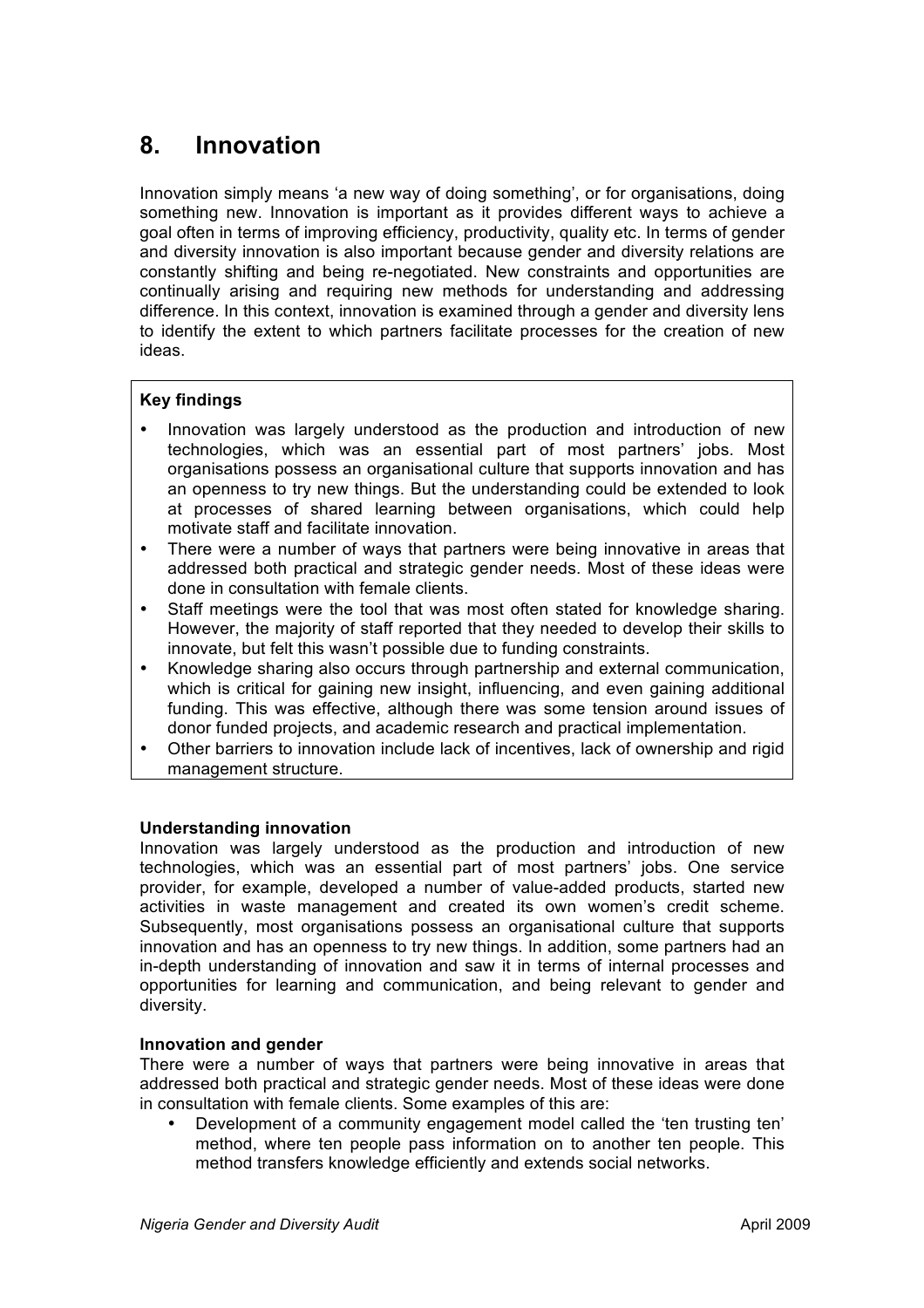- Enhancement of fryers by reducing the amount of smoke and heat they omit, which was a major hindrance to women frying vegetables.
- Assistance and support for rural women entrepreneurs in terms of advice, capital and technical equipment - an area that extension agents felt could be expanded if their capacity in teaching entrepreneurial skills was increased.

#### **Learning**

Key to enabling innovation in the workforce is staff development (skill and confidence building) and participatory processes (group discussions, individual consultations). Some organisations revealed good practice in sharing knowledge and ideas, which is key to innovation systems. However, there is room for improvement in this area.

Some organisations built review sessions into their monthly meetings, where staff raised pertinent issues and gained feedback from colleagues. This provided staff with opportunities to examine lessons learned from the field, disseminate information and develop new ideas. In these circumstances, it is important for management to create a flexible and supportive environment so these processes can occur:

*"We share ideas with management, when such innovation is brought forward we call for a meeting to convince management of the need for them to adopt such ideas. We organise in house meetings to build capacity and [hold] in house training, e.g. project planning, proposal writing, report writing, advocacy etc." (male extension worker).*

However, the majority of staff reported that they needed to develop their skills to innovate, but felt this wasn't possible due to funding constraints. For example, researching on the internet was done on the own time of staff and on their own funds. Therefore it may be useful to make more learning resources available for staff since this is an area that staff would like to see improved and is crucial for innovation. In addition, regular consultation with communities and external partners could encourage more spark new ideas.

#### **Networks and partnerships**

Knowledge sharing also occurs through partnership and external communication, which is critical for gaining new insight, influencing, and even gaining additional funding.

*"Yes, they [the organisation] promote innovation. When we attend seminars, conferences and training, we [pass] on what we have learnt to our students" (female teacher in agriculture).* 

C:AVA partners were involved in numerous networks and partnerships. NGOs, public service providers, learning institutions and cassava processing enterprises all work in partnership for a range of reasons, such as advocacy, research or support. , For example, NGOs are working with the National Collation for NGOs on advocacy, and learning institutions are working with NGOs in field activities, as the quote below demonstrates:

*"Partnerships with NGOs have enhanced our activities a lot. They enhance our coverage area and publicity" (female manager, learning institution).*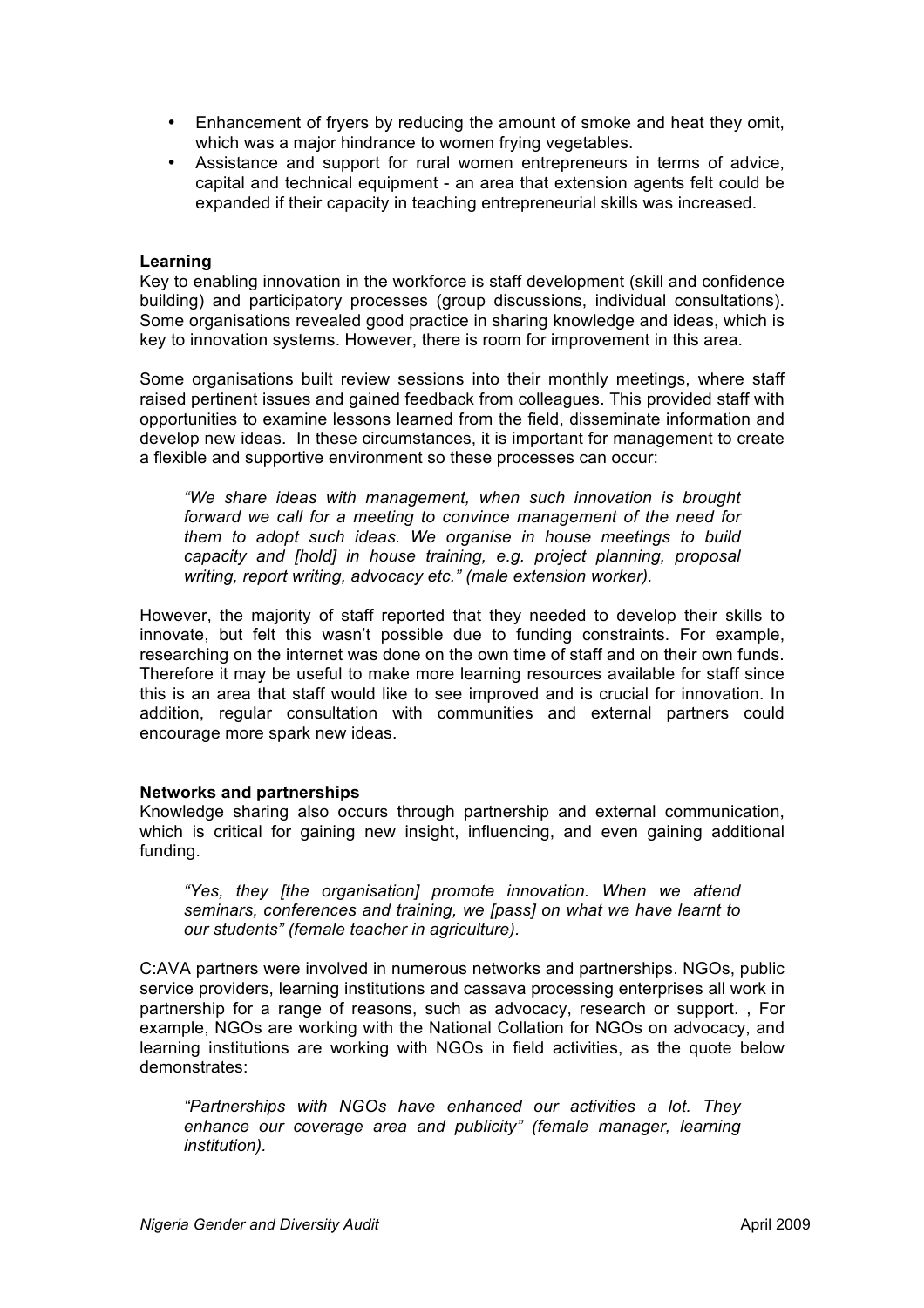The relationships between public extension services and learning institutions were complex, however. While partnerships in this area were generally effective, there was some difficulty between research staff/institutions and field work. It was argued that knowledge was sometimes not transferred in the reverse way, from extension services to research institutions. In some cases, there was some conflict, rivalry and accusations of favouritism between the two. This may result in reducing effective linkages between technology and implementation.

Donor relationships are another complex area for innovation. These relationships are helping to increase knowledge skills and innovation with partners, by providing training and general guidance. Sometimes, it is through the requirements donors place on funding that has led to changes in partner organisations, which some partners felt was top-down and undermined their potential and skills:

*"They don't want to listen to us. They don't listen enough" (male, manager public service provider).*

*"The donor agency dictates the tune; he pays the pipers, so we welcome gender related issues" (female, learning institution, director).*

#### **Barriers to innovation**

Partners showed high capacity in being innovative; however, there were a number of barriers that prevented staff and management from being more innovative. Some 'innovation barriers' for partners were lack of motivation from inadequate incentives (bonuses, training, and management support) lack of ownership over their work agenda and rigid management structures.

*"The organisation is hierarchical in structure and this delays timely decisions to be made because any step to be taken would have to pass across many desks before anything could be made out of it" (female agricultural extension manager).*

*"We need to take permission from the director if we want to try new things. We don't suggest new ways of doing things" (female extension agent).*

#### **Recommendations**

- Improve understanding of 'innovation systems' as an approach to innovation, which focuses less on production of new technologies and more on information sharing. Examine organisational structures to identify their conduciveness for innovation (e.g. bureaucracy, rigid rules etc).
- Encourage staff development through skill and confidence building and incentives using bonuses, training opportunities and management support.
- Facilitate more participatory processes between staff and with external partners to examine new ideas and lessons learned from the field, and disseminate information.
- Sustain and create effective partnerships, particularly between research and field operations, which are critical for gaining new insight, influencing, and even gaining additional funding.
- Encourage ownership in the organisation, such as giving staff control over budgets or trying new methods.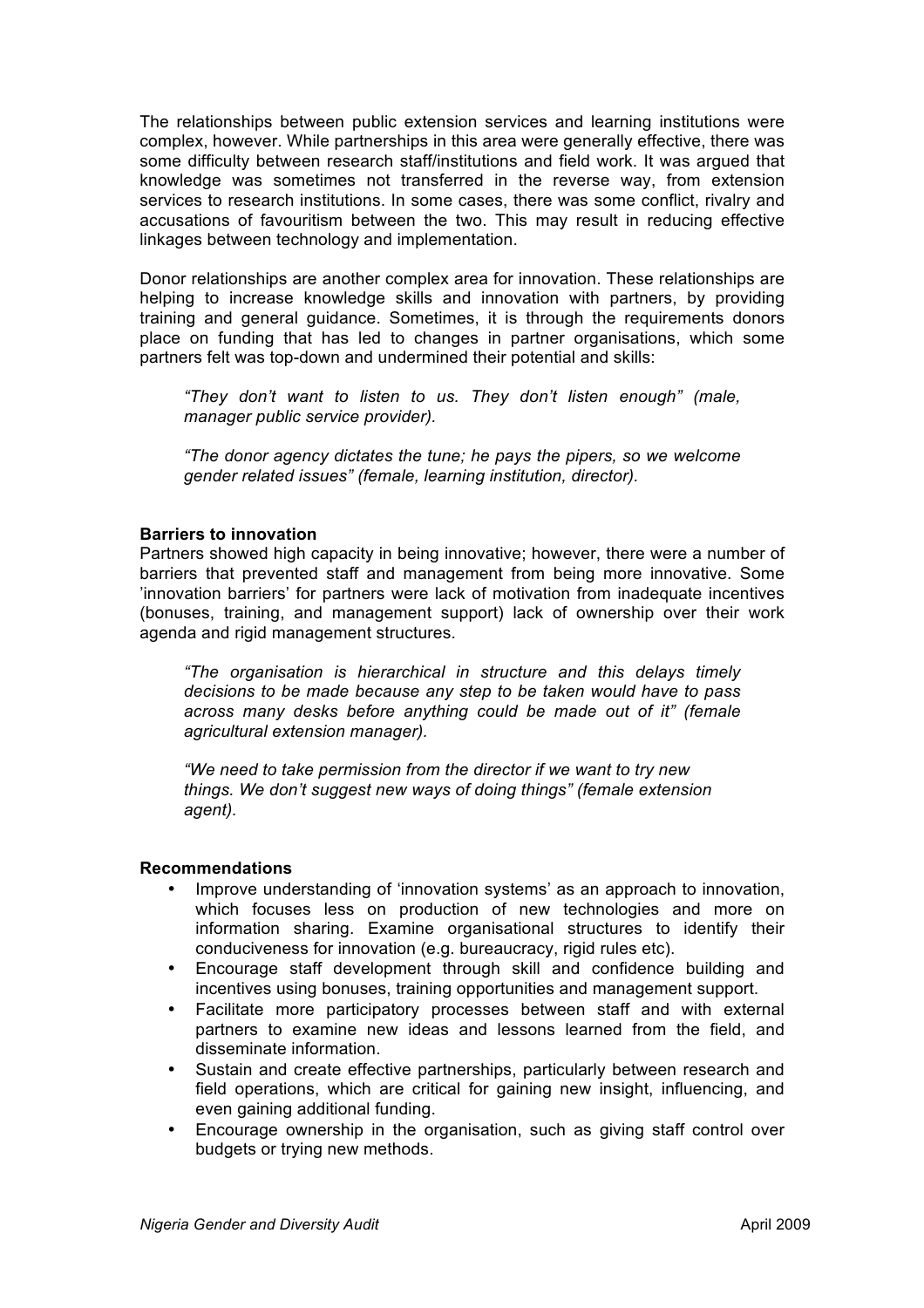## **Appendix: Capacity strengthening needs**

The Gender and Diversity Audit raised a number of capacity strengthening needs. The partner consulted during the gender and diversity audit and the workshop felt that gender and diversity was relevant to their work but required capacity strengthening (60 per cent of staff interviewed). Some of the capacity strengthening needs that came out of discussions with staff and management with regards to gender and diversity are noted in the table below. There were some partners that exemplified good practice in the areas below which can be drawn upon in capacity strengthening exercises.

| Organisational                        | <b>Operational</b>                                 |
|---------------------------------------|----------------------------------------------------|
| Gender mainstreaming, gender          | Gender and diversity needs and impact analysis,    |
| budgeting                             | empowerment, intra-household dynamics              |
| Gender strategy and gender-friendly   | Gender sensitive approach to group formation and   |
| policies                              | group dynamics                                     |
| Expanding women's representation      | Encouraging participation in all areas             |
| vertically and horizontally in the    |                                                    |
| organisation                          |                                                    |
| Equitable recruitment, retention and  | Targeting hard to reach groups                     |
| promotion practices                   |                                                    |
| Gender and diversity disaggregated    | Gender and diversity disaggregated monitoring in   |
| monitoring internally                 | activities                                         |
| Gender specialist, resource material, | Challenging gender roles, changing mindsets and    |
| staff training                        | building women's confidence                        |
| Challenging mindsets                  | Holistic provision and activities working with men |

| Table 15 Detailed list of gender and diversity capacity strengthening areas |  |  |
|-----------------------------------------------------------------------------|--|--|
|-----------------------------------------------------------------------------|--|--|

The Gender and Diversity Audit also identified a number of other capacity strengthening needs outside of gender and diversity, yet intrinsically linked. The following tables summarised self-defined capacity needs for partners. Please note some prompts may have been used.

#### **Table 16 Detailed list of other capacity strengthening areas**

| <b>Technical skills</b>        | Agricultural technology; storing and processing            |
|--------------------------------|------------------------------------------------------------|
|                                | approaches; crop preservation, handling, storage and       |
|                                | marketing.                                                 |
| Mobility and mobility          | Vehicles, motorcycles, and Mopeds.                         |
| maintenance                    |                                                            |
| Logistics                      | Enhanced equipment for processing e.g. graters and         |
|                                | hydraulic presses; safety equipment for travel.            |
| Communication                  | Internet; farmer communication systems.                    |
| Monitoring and evaluation      | Course evaluation and formal feedback system.              |
| Financial management           | Accessing external funding; staff recruitment; information |
|                                | on existing markets.                                       |
| <b>Information Technology</b>  | Internet; digital camera; powerpoint training.             |
| Policy development             | Gender and diversity strategies, employment policies.      |
| Learning and development       | Peace building, group dynamics; group formation;           |
|                                | learning materials; demonstrations; project management;    |
|                                | opportunities to participate in workshops, exchange        |
|                                | programmes and collaborations.                             |
| Advocacy and networking skills | Building partnerships; influencing government policy.      |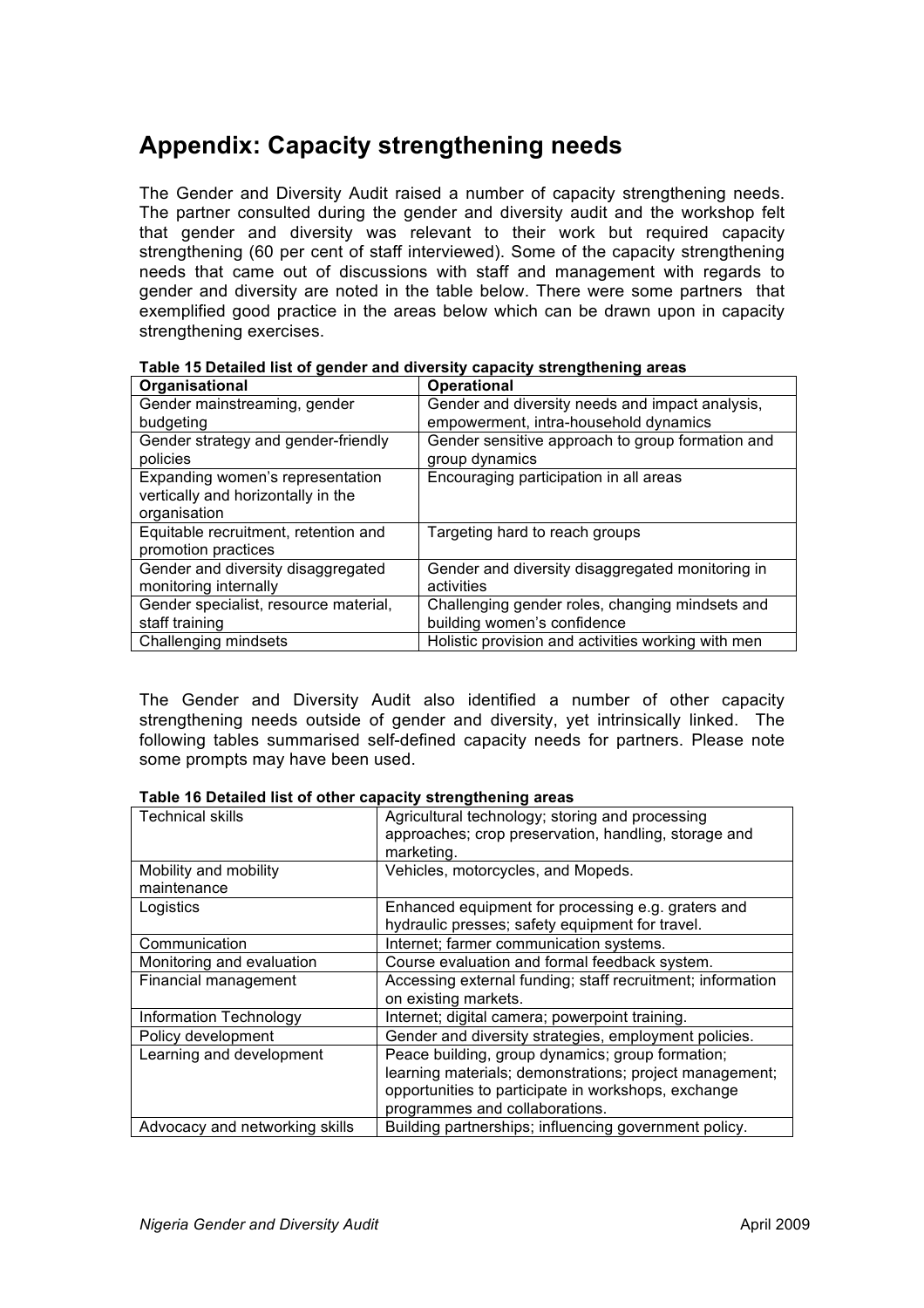|                               | <b>Operational capacity needs</b>          |                             |                                             |               |                                   |     | <b>Organisational capacity needs</b> |                                                     |                                         |                           |                                     |                             |
|-------------------------------|--------------------------------------------|-----------------------------|---------------------------------------------|---------------|-----------------------------------|-----|--------------------------------------|-----------------------------------------------------|-----------------------------------------|---------------------------|-------------------------------------|-----------------------------|
|                               | CAVA<br>skills<br>relevant to<br>Technical | maintenance<br>Mobility and | equipment and<br>Logistics (inc.<br>safety) | Communication | diversity skills<br>and<br>Gender | M&E | management<br>Project                | management<br>(inc. sourcing<br>Financial<br>funds) | skills<br>and<br>Advocacy<br>networking | Technology<br>Information | development<br>(inc. G&D)<br>Policy | development<br>Learning and |
| <b>Ogun</b>                   |                                            |                             |                                             |               |                                   |     |                                      |                                                     |                                         |                           |                                     |                             |
| <b>OGADEP</b>                 | Y                                          | Y                           | Y                                           |               | Y                                 |     |                                      | Y                                                   |                                         | Y                         |                                     |                             |
| <b>JDPM</b>                   |                                            | Y                           |                                             |               | Y                                 |     |                                      | Ÿ                                                   | Υ                                       |                           |                                     | Y                           |
| <b>PEAK</b>                   |                                            |                             |                                             |               |                                   |     |                                      |                                                     |                                         |                           |                                     |                             |
| <b>UNAAB/</b><br><b>AMREC</b> |                                            |                             |                                             |               |                                   |     |                                      | Y                                                   | Y                                       |                           |                                     | Y                           |
|                               |                                            |                             |                                             |               |                                   |     |                                      |                                                     |                                         |                           |                                     |                             |
| Ondo                          |                                            |                             |                                             |               |                                   |     |                                      |                                                     |                                         |                           |                                     |                             |
| Ondo<br><b>ADP</b>            | Ÿ                                          | Ÿ                           |                                             |               | Y                                 |     | Y                                    | Y                                                   |                                         | Y                         |                                     | Y                           |
| <b>COWAN</b>                  |                                            | Y                           | Y                                           |               |                                   |     |                                      | Y                                                   | Υ                                       | Y                         |                                     |                             |
| <b>FECA</b>                   |                                            |                             |                                             |               | Y                                 | Y   |                                      | Ÿ                                                   | Y                                       | Y                         | Y                                   | Y                           |
| <b>Mikmakin</b>               |                                            |                             |                                             |               |                                   |     |                                      |                                                     |                                         |                           |                                     |                             |

### **Table 17: Capacity strengthening needs for Nigerian partner organisations**